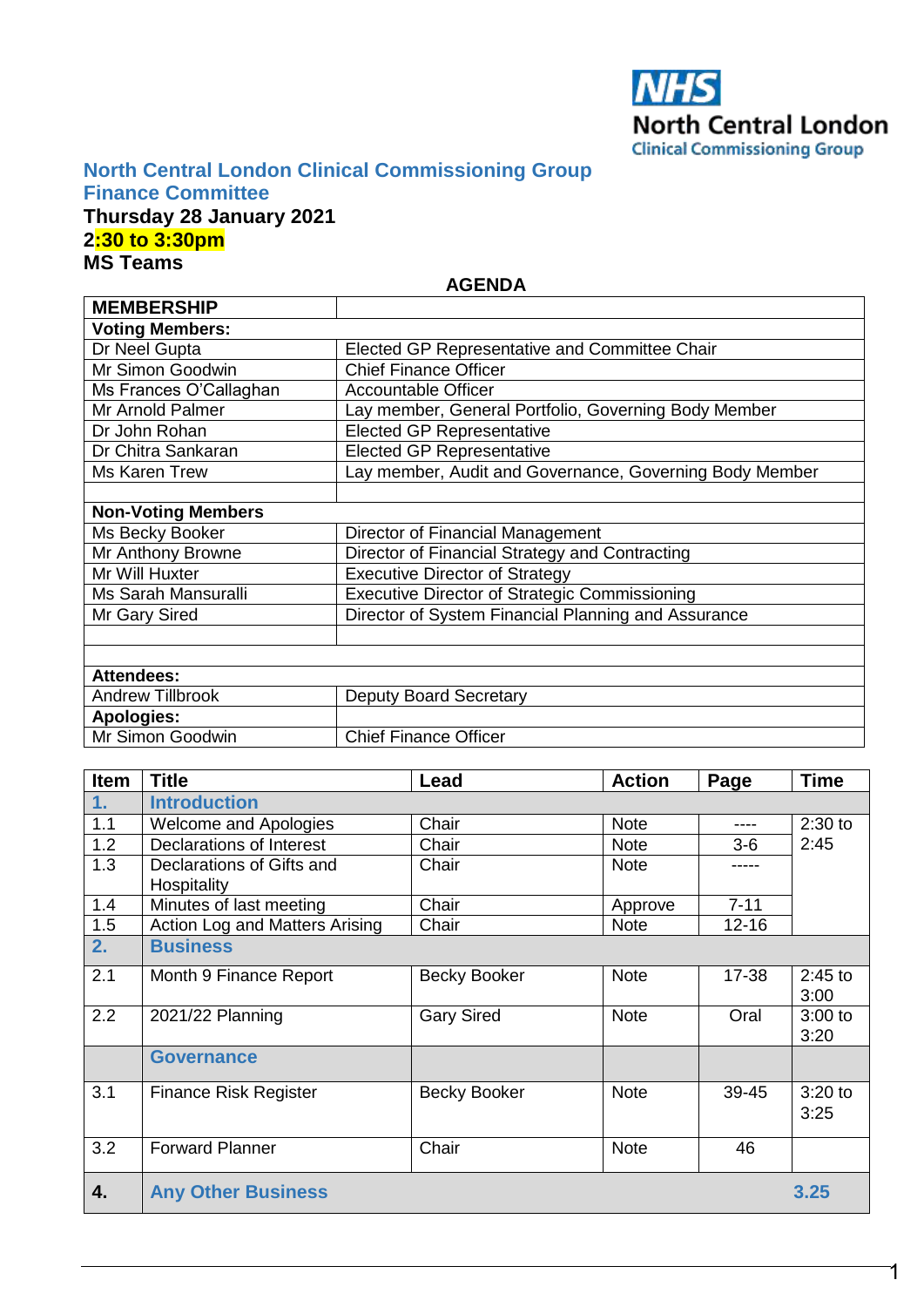| <b>5.</b> | <b>Next Meeting Any Other Business</b>                                                    |
|-----------|-------------------------------------------------------------------------------------------|
| 5.1       | Date of future meetings:<br>• 25 February 2021 2:30 to 3:30<br>25 March 2021 2:30 to 4:30 |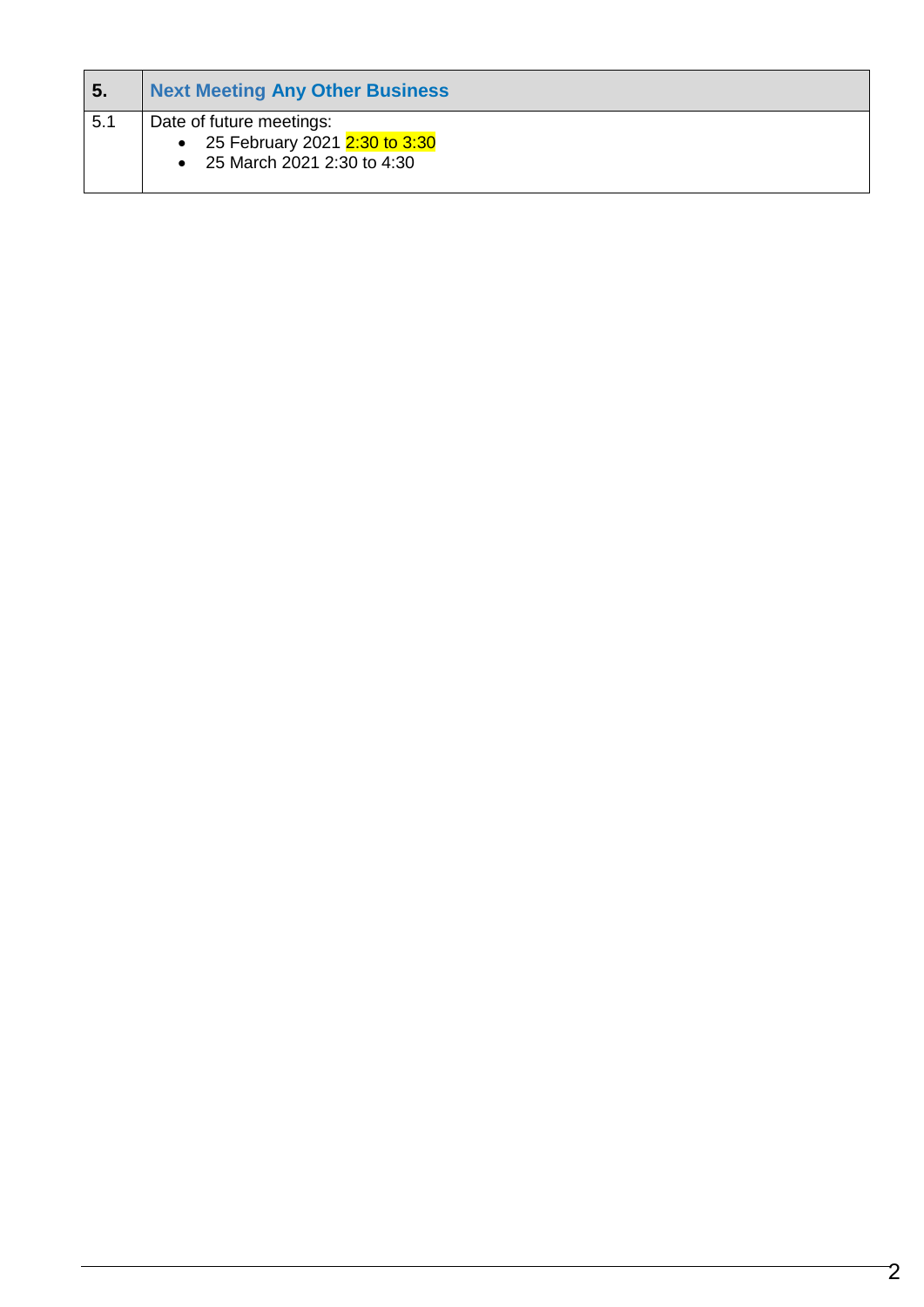### **North Central London CCG Finance Committee Meeting 28 January 2020**

| <b>Report Title</b> | Declaration of Interests Register -<br>NCL CCG Finance Committee | <b>Agenda Item: 1.2</b> |
|---------------------|------------------------------------------------------------------|-------------------------|

| <b>Governing Body</b><br><b>Sponsor</b>              | Dr Neel Gupta,<br><b>Committee Chair and</b><br>Governing Body member                                                            | Tel/Email                                                    | Neel.gupta@nhs.net                                                                                                                                                                                                                                                                                                                                                                                                                                                                                                                                                                                                                                                                                                                                                                                                                                                                                                                                                                                                                                                                     |
|------------------------------------------------------|----------------------------------------------------------------------------------------------------------------------------------|--------------------------------------------------------------|----------------------------------------------------------------------------------------------------------------------------------------------------------------------------------------------------------------------------------------------------------------------------------------------------------------------------------------------------------------------------------------------------------------------------------------------------------------------------------------------------------------------------------------------------------------------------------------------------------------------------------------------------------------------------------------------------------------------------------------------------------------------------------------------------------------------------------------------------------------------------------------------------------------------------------------------------------------------------------------------------------------------------------------------------------------------------------------|
| Lead Director /<br><b>Manager</b>                    |                                                                                                                                  | Tel/Email                                                    |                                                                                                                                                                                                                                                                                                                                                                                                                                                                                                                                                                                                                                                                                                                                                                                                                                                                                                                                                                                                                                                                                        |
| <b>Report Author</b>                                 | <b>Andrew Tillbrook</b><br><b>Deputy Board Secretary</b>                                                                         | Tel/Email                                                    | Andrew.tillbrook@nhs.net                                                                                                                                                                                                                                                                                                                                                                                                                                                                                                                                                                                                                                                                                                                                                                                                                                                                                                                                                                                                                                                               |
| Name of<br><b>Authorising</b><br><b>Finance Lead</b> | Not Applicable                                                                                                                   | <b>Summary of</b><br><b>Financial</b><br><b>Implications</b> | Not Applicable                                                                                                                                                                                                                                                                                                                                                                                                                                                                                                                                                                                                                                                                                                                                                                                                                                                                                                                                                                                                                                                                         |
| <b>Report Summary</b>                                | matter of the agenda item.<br>ability to exert undue influence.<br>and offer value for money.<br>they should be declared anyway. |                                                              | Members and attendees of the Finance Committee are asked to review the<br>agenda and consider whether any of the topics might present a conflict of<br>interest, whether those interests are already included within the Register of<br>Interest, or need to be considered for the first time due to the specific subject<br>A conflict of interest would arise if decisions or recommendations made by the<br>Governing Body or its Committees could be perceived to advantage the<br>individual holding the interest, their family, or their workplace or business<br>interests. Such advantage might be financial or in another form, such as the<br>Any such interests should be declared either before or during the meeting so that<br>they can be managed appropriately. Effective handling of conflicts of interest is<br>crucial to give confidence to patients, tax payers, healthcare providers and<br>Parliament that CCG commissioning decisions are robust, fair and transparent<br>If attendees are unsure of whether or not individual interests represent a conflict, |
| <b>Recommendation</b>                                | their entry and advise the meeting / Board Secretary of any changes.                                                             |                                                              | To NOTE the Declaration of Interests Register and invite members to inspect                                                                                                                                                                                                                                                                                                                                                                                                                                                                                                                                                                                                                                                                                                                                                                                                                                                                                                                                                                                                            |

| <b>Identified Risks</b><br>and Risk<br><b>Management</b><br><b>Actions</b> | The risk of failing to declare an interest may affect the validity of a decision /<br>discussion made at this meeting and could potentially result in reputational and<br>financial costs against the CCG. |
|----------------------------------------------------------------------------|------------------------------------------------------------------------------------------------------------------------------------------------------------------------------------------------------------|
| <b>Conflicts of</b><br><b>Interest</b>                                     | The purpose of the Register is to list interests, perceived and actual, of members<br>that may relate to the meeting.                                                                                      |
| <b>Resource</b><br><b>Implications</b>                                     | Not Applicable                                                                                                                                                                                             |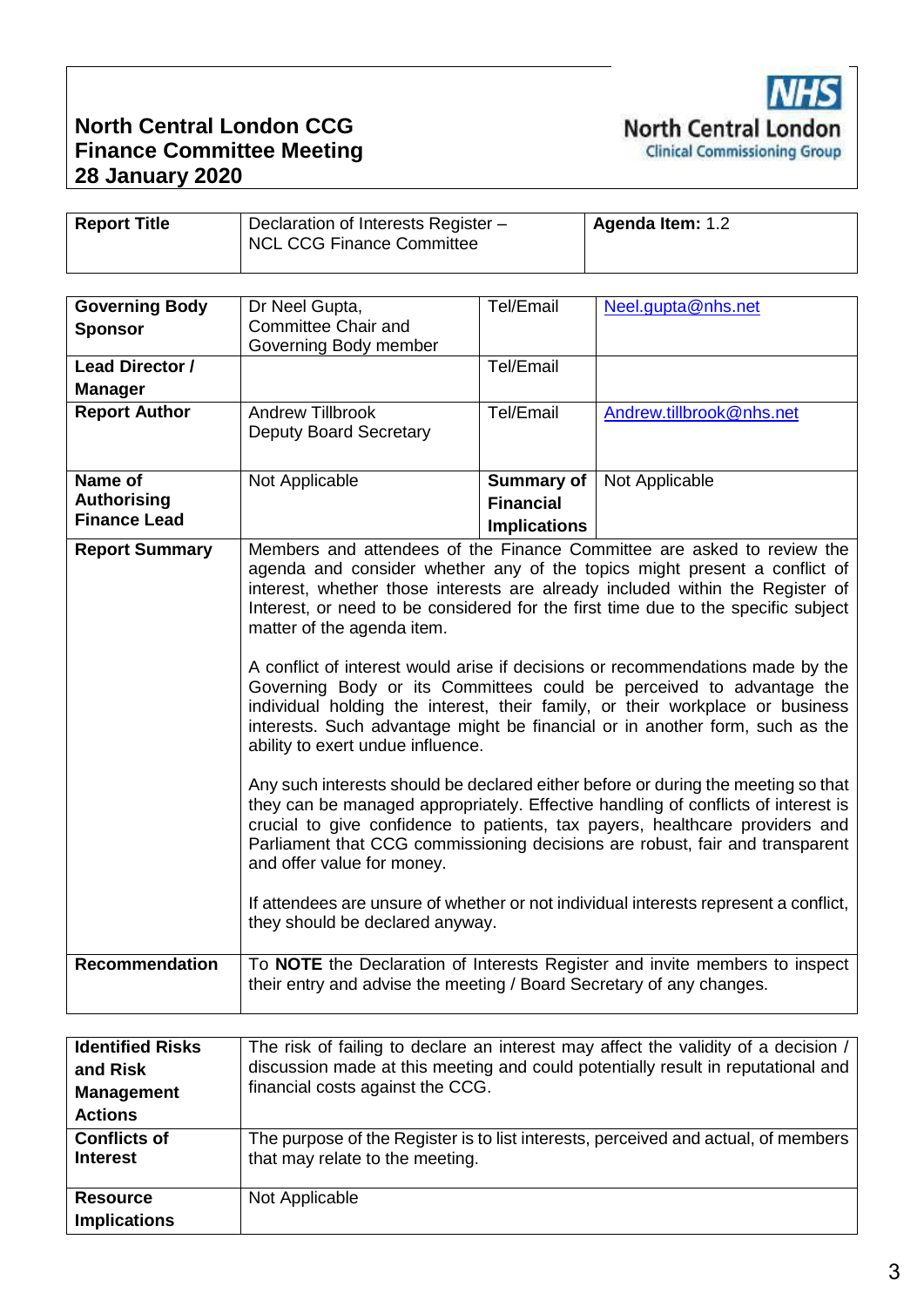| <b>Engagement</b>                         | Not Applicable                                                                                                           |
|-------------------------------------------|--------------------------------------------------------------------------------------------------------------------------|
| <b>Equality Impact</b><br><b>Analysis</b> | Not Applicable                                                                                                           |
|                                           |                                                                                                                          |
| <b>Report History and</b>                 | The Declaration of Interests Register is a standing item presented to every                                              |
| <b>Key Decisions</b>                      | meeting of the Finance Committee.                                                                                        |
| <b>Next Steps</b>                         | The Declaration of Interests Register is presented to every meeting of the<br>Finance Committee and regularly monitored. |
| <b>Appendices</b>                         | The Declaration of Interests Register.                                                                                   |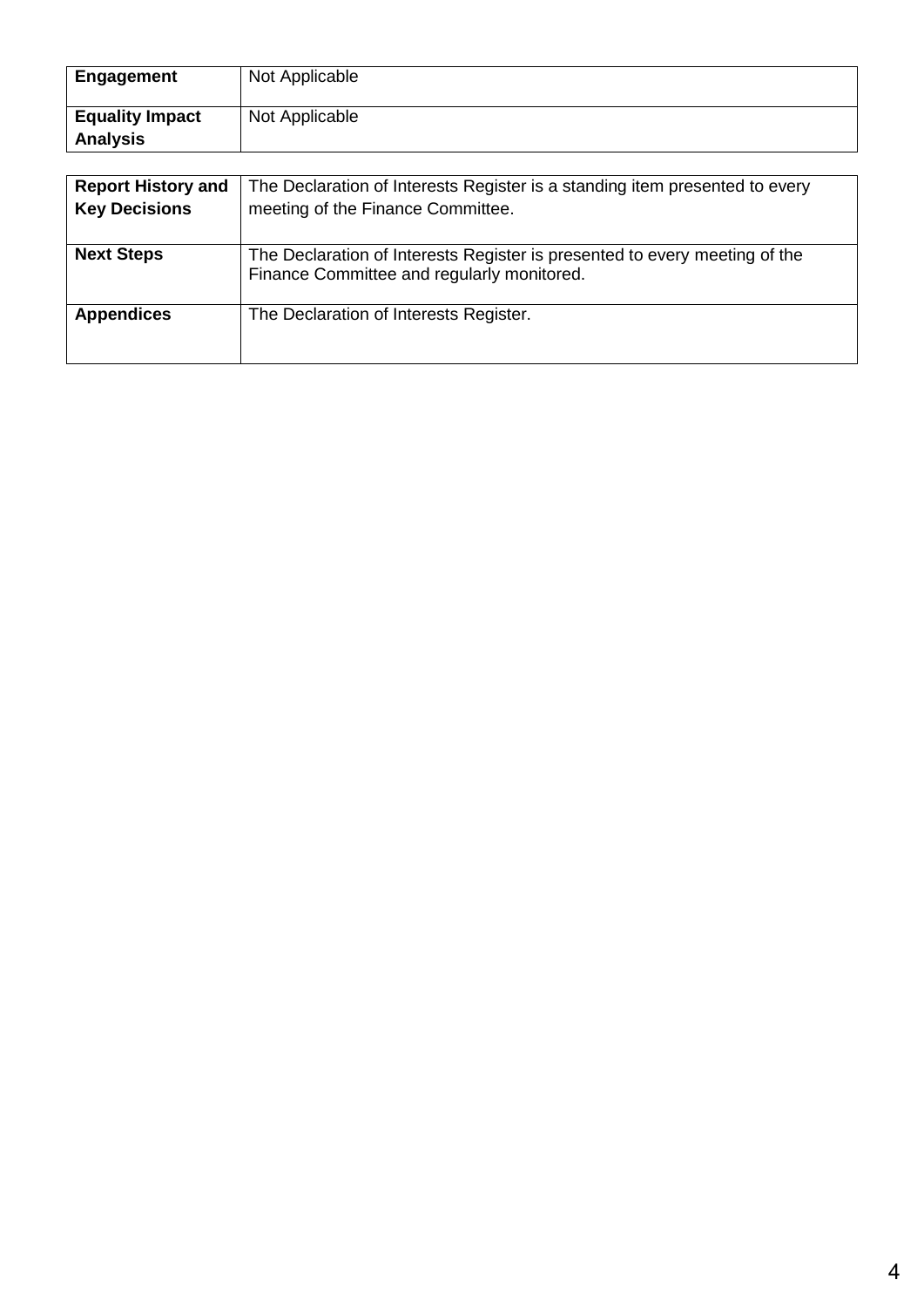#### **NCL CCG Governing Body Declaration of Interest Register - June 2020**

|                     |                                                                                                                                                                                                                                                                                                                             |                                                                                                            |           |                         |           |                                              |                                                                                                                                                                             |                          |                    |                         |                          |  |  |  |  |  |  |  |  |  |  | <b>Date of Interest</b> |  |  |  |
|---------------------|-----------------------------------------------------------------------------------------------------------------------------------------------------------------------------------------------------------------------------------------------------------------------------------------------------------------------------|------------------------------------------------------------------------------------------------------------|-----------|-------------------------|-----------|----------------------------------------------|-----------------------------------------------------------------------------------------------------------------------------------------------------------------------------|--------------------------|--------------------|-------------------------|--------------------------|--|--|--|--|--|--|--|--|--|--|-------------------------|--|--|--|
|                     |                                                                                                                                                                                                                                                                                                                             |                                                                                                            |           | <b>Type of Interest</b> |           |                                              |                                                                                                                                                                             | From                     | To                 | <b>Date</b><br>declared | <b>Updated</b>           |  |  |  |  |  |  |  |  |  |  |                         |  |  |  |
| <b>Name</b>         | <b>Current Position (s) held-</b><br>i.e. Governing Body, Member practice, Employee or<br>other                                                                                                                                                                                                                             | Declared Interest - (Name of the organisation and<br>nature of business)                                   |           | ofessional              |           | Is the<br>interest<br>direct or<br>Indirect? | <b>Nature of Interest</b>                                                                                                                                                   |                          |                    |                         |                          |  |  |  |  |  |  |  |  |  |  |                         |  |  |  |
| <b>Members</b>      |                                                                                                                                                                                                                                                                                                                             |                                                                                                            |           |                         |           |                                              |                                                                                                                                                                             |                          |                    |                         |                          |  |  |  |  |  |  |  |  |  |  |                         |  |  |  |
| Simon Goodwin       | Chief Finance Officer of NCL CCG<br>Member of<br><b>NCL CCG Governing Body</b><br><b>NCL Finance Committee</b><br>Attendee,<br><b>NCL Audit committee</b><br>NCL Strategy and Commissioning Committee<br>NCL Primary Care Commissioning in Common<br>Attend other meetings as and when required.                            | East London NHS Foundation Trust                                                                           | Yes       | No                      | No        | Indirect                                     | Wife is a senior manager at the Trust                                                                                                                                       | 14/06/2017               | current            |                         | 12/10/2018 11/05/2020    |  |  |  |  |  |  |  |  |  |  |                         |  |  |  |
| Dr Neel Gupta       | Camden Clinical Representative, NCL CCG Governing Body<br>Chair of Finance Committee                                                                                                                                                                                                                                        | The Keats Group Practice                                                                                   | Yes       | Yes                     | No        | Direct                                       | Salaried Employee                                                                                                                                                           | 15/11/2016               | current            | 06/09/2019              | 13/05/2020               |  |  |  |  |  |  |  |  |  |  |                         |  |  |  |
|                     | Member of Covid Reponse Oversight Committee<br>Member of Medicines Management Committee                                                                                                                                                                                                                                     | North Camden Primary Care Network                                                                          | Yes       | Yes                     | <b>No</b> | Direct                                       | Practice is a member of PCN                                                                                                                                                 | 01/07/2019               | current            | 06/09/2019              | 13/05/2020               |  |  |  |  |  |  |  |  |  |  |                         |  |  |  |
| Frances O'Callaghan | Accountable Officer of NCL CCG<br>Member of Covid Reponse Oversight Committee<br>Member of Finance Committee<br>attend other commtitees as required                                                                                                                                                                         | No interests declared                                                                                      | No        | No                      | No        | No                                           | Nil Return                                                                                                                                                                  | 24/02/20                 | current            | 24/02/2020              |                          |  |  |  |  |  |  |  |  |  |  |                         |  |  |  |
| Arnold Palmer       | Lay Member of NCL CCG Governing Body<br>Chair of Remuneration Committee<br>Member of Primary Care Commissioning Committee<br>Member of IFR Appeals Panel<br>Member of Strategy and Commissioning Committee<br>Member of Finance Committee<br>Member of Audit Committee<br>Member of Public and Patient Engagement Committee | A & C Palmer Associates                                                                                    | Yes       | No                      | No        | Direct                                       | Director and Owner of private LTD company,<br>providing training, executive coaching and<br>consultancy services.<br>Spouse is also a shareholder and company<br>secretary. | 01/01/2006               | current            | 16/04/2020              |                          |  |  |  |  |  |  |  |  |  |  |                         |  |  |  |
| Dr John Rohan       | Haringey Clinical Representative, NCL CCG Governing Body<br>Member of Finance Committee<br>Member of IFR Appeals Panel                                                                                                                                                                                                      | Lawrence House (incoporating Lawrence House, Broadwater<br>Farm, Dowsett Road and Tottenham Hale pracices) | Yes       | No                      | Yes       | Direct                                       | <b>GP Partner</b>                                                                                                                                                           | 15/03/2018               | current            | 15.10.2018              | 15/05/2020               |  |  |  |  |  |  |  |  |  |  |                         |  |  |  |
|                     |                                                                                                                                                                                                                                                                                                                             | Federation4Health, the pan-Haringey Federation of GP<br>Practices                                          | Yes       | No                      | Yes       | Direct                                       | Practice is a member                                                                                                                                                        | 15/03/2018               | current            | 15.10.2018              | 15/05/2020               |  |  |  |  |  |  |  |  |  |  |                         |  |  |  |
|                     |                                                                                                                                                                                                                                                                                                                             | Whiitington Health                                                                                         | No        | No                      | Yes       | Indirect                                     | Wife is a consultant paediatrician and clinical<br>lead for paediatrics                                                                                                     | 15/03/2018               | current            | 15.10.2018              | 5/05/2020                |  |  |  |  |  |  |  |  |  |  |                         |  |  |  |
|                     |                                                                                                                                                                                                                                                                                                                             | Welbourne Primary Care Network                                                                             | Yes       | Yes                     | <b>No</b> | Direct                                       | Practice is a member                                                                                                                                                        | 01/07/2019               | current            | 08.08.2019              | 15/05/2020               |  |  |  |  |  |  |  |  |  |  |                         |  |  |  |
| Dr Chitra Sankaran  | Enfield Clinical Representative, NCL CCG Governing Body                                                                                                                                                                                                                                                                     | Winchmore Hill Practice                                                                                    | Yes       | Yes                     | <b>No</b> | Indirect                                     | <b>GP Partner</b>                                                                                                                                                           | 01/05/2011               | current            | 20/09/2017              | 27/04/2020               |  |  |  |  |  |  |  |  |  |  |                         |  |  |  |
|                     | Member of Finance Committee<br>Member of Remuneration Committee                                                                                                                                                                                                                                                             | Park Lodge Medical Centre                                                                                  | Yes       | Yes                     | <b>No</b> | Indirect                                     | <b>GP Partner</b>                                                                                                                                                           | 01/04/2017               | current            | 20/09/2017              | 27/04/2020               |  |  |  |  |  |  |  |  |  |  |                         |  |  |  |
|                     | Member of IFR Panel                                                                                                                                                                                                                                                                                                         | Enfield One                                                                                                | Yes       | Yes                     | <b>No</b> | Indirect                                     | Member                                                                                                                                                                      | 14/11/2018               | current            | 20/09/2017              | 27/04/2020               |  |  |  |  |  |  |  |  |  |  |                         |  |  |  |
|                     |                                                                                                                                                                                                                                                                                                                             | Enfield Healthcare Co-operative Ltd                                                                        | Yes       | Yes                     | No        | Indirect                                     | Member                                                                                                                                                                      | 14/11/2018               | current            | 20/09/2017              | 27/04/2020               |  |  |  |  |  |  |  |  |  |  |                         |  |  |  |
|                     |                                                                                                                                                                                                                                                                                                                             | Enfield West Collaborative Primary Care Network                                                            | Yes       | Yes                     | No        | Direct                                       | Member                                                                                                                                                                      | 01/07/2019               | current            | 28/08/2019              |                          |  |  |  |  |  |  |  |  |  |  |                         |  |  |  |
|                     |                                                                                                                                                                                                                                                                                                                             | Sakthi Ltd                                                                                                 | Yes       | Yes                     | No        | Direct                                       | Provider of Health Consultancy Service                                                                                                                                      | 23/10/2019               | current            | 27/04/2020              | 27/04/2020               |  |  |  |  |  |  |  |  |  |  |                         |  |  |  |
| Karen Trew          | Deputy Lay Chair of NCL CCG Governing Body<br>Member of Covid Response Oversight Committee                                                                                                                                                                                                                                  | Broxbourne School Hertfordshire                                                                            | <b>No</b> | No                      | Yes       | Indirect                                     | Chair of the Governing Body (previously<br>Governing Body members since Nov. 2004)                                                                                          | 01/07/2015               | current            | 15/07/2015              | 25/05/2020               |  |  |  |  |  |  |  |  |  |  |                         |  |  |  |
|                     | Member of Finance Committee<br>Member of Primary Care Committee<br>Member of Remuneration Committee<br>Member of IFR Appeals Panel<br>Member of Strategy and Commissioning Committee                                                                                                                                        | Wormley C of E Primary School, Hertfordshire<br>Lloyds Pharmacy Clinical Homecare                          | No<br>No  | No<br>No                | Yes<br>No | Indirect<br>Indirect                         | Chair of the Governing Body<br>Son is employed in an operational role                                                                                                       | 28/06/2005<br>01/04/2017 | current<br>current | 01/05/2017              | 25/05/2020<br>25/05/2020 |  |  |  |  |  |  |  |  |  |  |                         |  |  |  |
|                     | Chair of Audit Committee                                                                                                                                                                                                                                                                                                    |                                                                                                            |           |                         |           |                                              |                                                                                                                                                                             |                          |                    |                         |                          |  |  |  |  |  |  |  |  |  |  |                         |  |  |  |
| <b>Attendees</b>    |                                                                                                                                                                                                                                                                                                                             |                                                                                                            |           |                         |           |                                              |                                                                                                                                                                             |                          |                    |                         |                          |  |  |  |  |  |  |  |  |  |  |                         |  |  |  |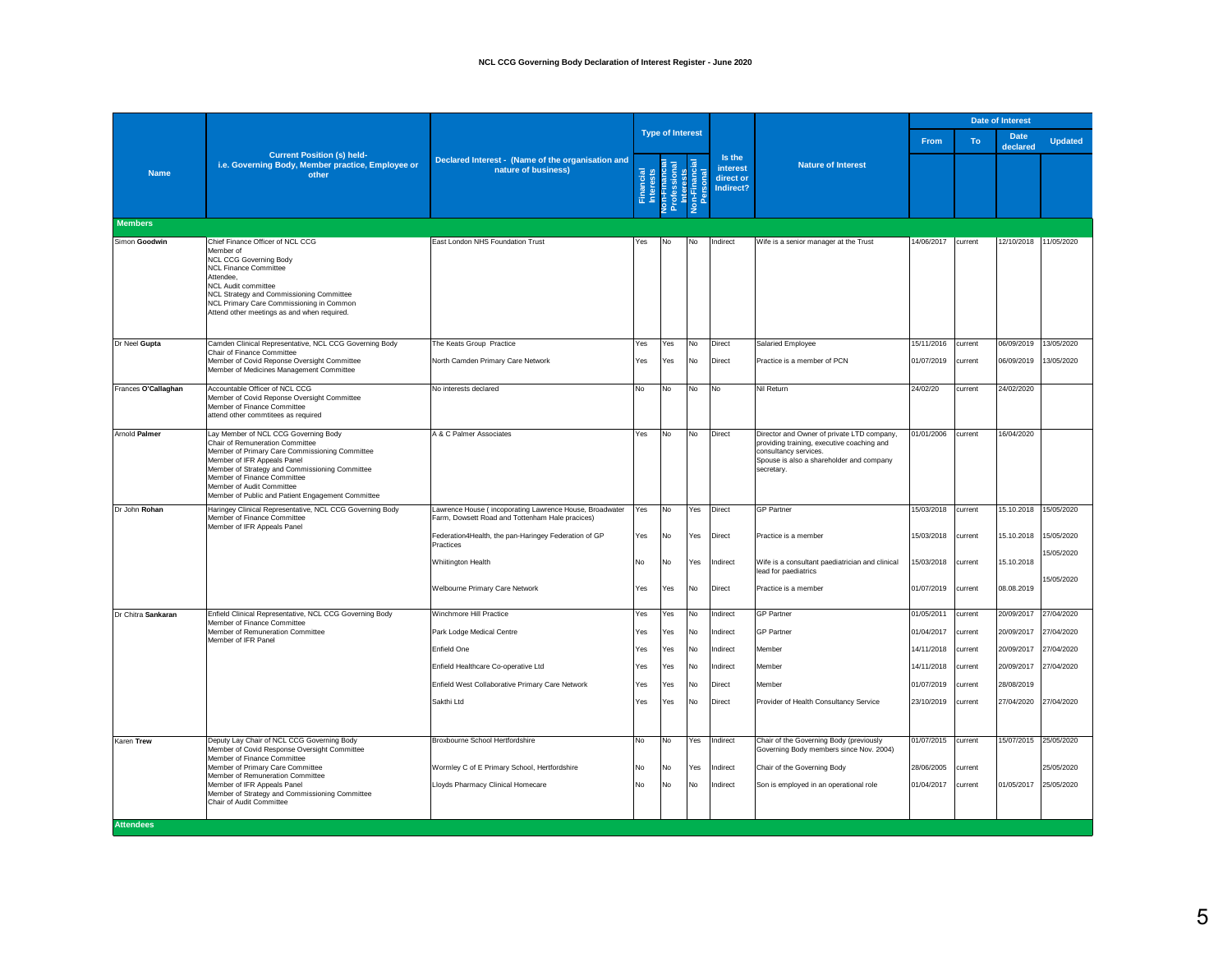#### **NCL CCG Governing Body Declaration of Interest Register - June 2020**

| Rebecca Booker      | Director of Financial Management, NCL CCG                                                                                                                                                                                                                                                                                                       | No interests declared     | No  | No        | <b>No</b> | <b>No</b> | Nil Return        | 01/07/2017         | current | 01/07/2019 11/10/2019 |            |
|---------------------|-------------------------------------------------------------------------------------------------------------------------------------------------------------------------------------------------------------------------------------------------------------------------------------------------------------------------------------------------|---------------------------|-----|-----------|-----------|-----------|-------------------|--------------------|---------|-----------------------|------------|
| Anthony Browne      | Director of Financial Strategy and Contracting, NCL CCG                                                                                                                                                                                                                                                                                         | No interests declared     | No  | No.       | <b>No</b> | <b>No</b> | Nil Return        | 22/10/2018         | current | 10/10/2019            | 15/07/2020 |
| Will Huxter         | <b>Executive Director of Strategy</b><br>Member of NCL CCG Executive Management Team<br>Member of Public Patient Engagement and Equailites Committee<br>Member of NCL Engagement Advisory Board<br><b>Attend Finance Committee</b><br>Attend Covid Response Oversight Committee                                                                 | No interests declared     | No  | No        | <b>No</b> | <b>No</b> | Nil Return        | 03/07/2018         | current | 04/09/2019            | 07/05/2020 |
| Sarah Mansuralli    | Executive Director of Strategic Commissioning<br>Member of NCL CCG Executive Management Team<br>Exec Lead for Strategy and Commissioning Committee<br><b>Attend Finance Committee</b><br>Attend Covid Response Oversight Committee                                                                                                              | No interests declared     | No  | No.       | <b>No</b> | <b>No</b> | Nil Return        | 07/11/2018 current |         | 07/11/2019            | 08/05/2020 |
| <b>Kav Matthews</b> | <b>Executive Director for Clinical Quality</b><br><b>Attend Governing Body</b><br>Attend NCL Committee Meetings as required e.g.<br>Quality and Safey Committee<br>Public Patient Engagement and Equalities Committee<br>Primary Care Commissioning Committee<br>Borough Commissioning Committee<br>Member of NCL CCG Executive Management Team | No interests declared     | No  | No.       | No        | <b>No</b> | Nil Return        | 15/10/2018         | current | 12/09/2019            | 11/05/2020 |
| Gary Sired          | Director of System Financial Planning, NCL CCG                                                                                                                                                                                                                                                                                                  | No interests declared     | No. | <b>No</b> | <b>No</b> | <b>No</b> | Nil Return        | 30/04/2018         | current | 16/08/2019            | 15/05/2020 |
| Andrew Tillbrook    | Deputy Board Secretary, NCL CCG                                                                                                                                                                                                                                                                                                                 | Symposium Mammographicumm | Yes | No        | <b>No</b> | ves       | Company Secretary | 08/07/2012         | current | 15/08/2019            | 15/05/2020 |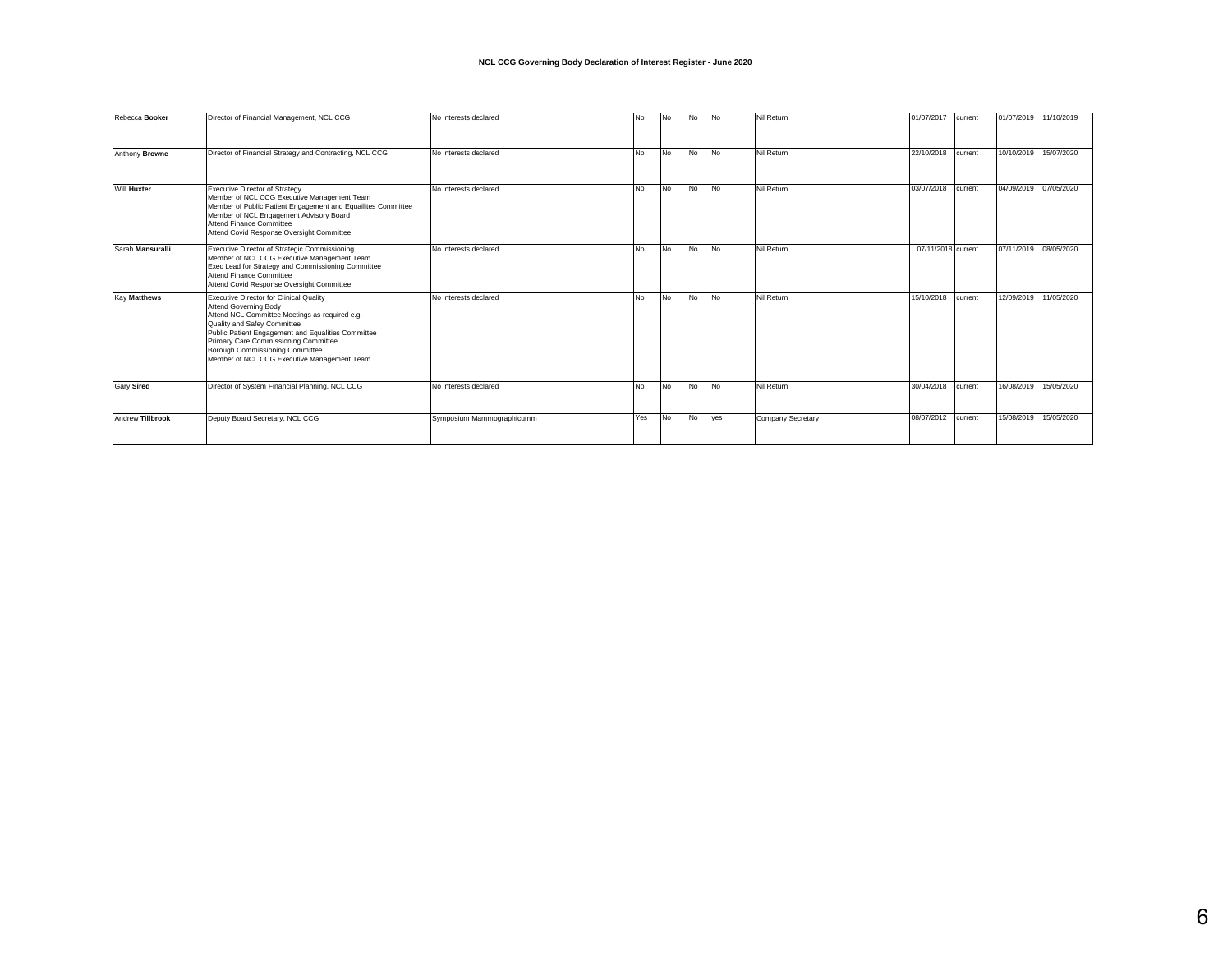

### **North Central London Clinical Commissioning Group Finance Committee Minutes**

**Thursday 17 December 2020, 11:00 to 12:30**

| <b>Voting Members:</b>       |                                                      |                                                                                     |  |  |  |  |  |
|------------------------------|------------------------------------------------------|-------------------------------------------------------------------------------------|--|--|--|--|--|
| Dr Neel Gupta                |                                                      | Elected GP Representative and Governing Body Member,<br><b>Committee Chair</b>      |  |  |  |  |  |
| Mr Simon Goodwin             |                                                      | Chief Finance Officer, Governing Body Member                                        |  |  |  |  |  |
| Ms Frances O'Callaghan       |                                                      | Accountable Officer, Governing Body Member                                          |  |  |  |  |  |
| Mr Arnold Palmer             |                                                      | Lay member, General Portfolio, Governing Body Member                                |  |  |  |  |  |
| Dr John Rohan                |                                                      | Elected GP Representative, Governing Body Member                                    |  |  |  |  |  |
| Dr Chitra Sankaran           |                                                      | Elected GP Representative, Governing Body Member                                    |  |  |  |  |  |
| Ms Karen Trew                |                                                      | Lay member, Finance, Audit and Governance, Governing Body<br>Member                 |  |  |  |  |  |
| <b>Non-Voting Members</b>    |                                                      |                                                                                     |  |  |  |  |  |
| Ms Becky Booker              |                                                      | Director of Financial Management                                                    |  |  |  |  |  |
| Mr Anthony Browne            |                                                      | Director of Financial Strategy and Contracting                                      |  |  |  |  |  |
| Mr Will Huxter               |                                                      | <b>Executive Director of Strategy</b>                                               |  |  |  |  |  |
| Ms Sarah Mansuralli          |                                                      | <b>Executive Director of Strategic Commissioning</b>                                |  |  |  |  |  |
| Mr Gary Sired                |                                                      | Director of System Financial Planning and Assurance                                 |  |  |  |  |  |
|                              |                                                      |                                                                                     |  |  |  |  |  |
| In Attendance:               |                                                      |                                                                                     |  |  |  |  |  |
| <b>Mr Andrew Tillbrook</b>   |                                                      | <b>Deputy Board Secretary</b>                                                       |  |  |  |  |  |
| <b>Apologies for Absence</b> |                                                      | None                                                                                |  |  |  |  |  |
|                              |                                                      |                                                                                     |  |  |  |  |  |
|                              |                                                      |                                                                                     |  |  |  |  |  |
| 1.                           | <b>Introduction</b>                                  |                                                                                     |  |  |  |  |  |
| 1.1                          | <b>Introductions and Apologies for Absence</b>       |                                                                                     |  |  |  |  |  |
| 1.1.1                        |                                                      | The Chair welcomed members and attendees to the meeting. No apologies had been      |  |  |  |  |  |
|                              | received and meeting was declared as quorate.        |                                                                                     |  |  |  |  |  |
|                              |                                                      |                                                                                     |  |  |  |  |  |
| $1.2$                        | <b>Declaration of Interests</b>                      |                                                                                     |  |  |  |  |  |
| 1.2.1                        | The Register of Interests was considered and noted.  |                                                                                     |  |  |  |  |  |
| 1.2.2                        |                                                      | No declarations of actual or potential interests were made by members and attendees |  |  |  |  |  |
|                              | with regard to the business listed on the agenda.    |                                                                                     |  |  |  |  |  |
| 1.2.3                        | The Committee NOTED the Register of Interests.       |                                                                                     |  |  |  |  |  |
|                              |                                                      |                                                                                     |  |  |  |  |  |
| $1.3$                        | <b>Declarations of Gifts and Hospitality</b>         |                                                                                     |  |  |  |  |  |
| 1.3.1                        | There were no declarations of gifts and hospitality. |                                                                                     |  |  |  |  |  |
| 1.4                          |                                                      | Minutes of the Meeting held on 26 November 2020                                     |  |  |  |  |  |
| 1.4.1                        |                                                      | The Committee considered the minutes of the meeting held on 26 November 2020.       |  |  |  |  |  |
|                              |                                                      | The Committee APPROVED the minutes of the meeting held on 26 November               |  |  |  |  |  |
|                              |                                                      | 2020 as an accurate record of the meeting.                                          |  |  |  |  |  |
|                              |                                                      |                                                                                     |  |  |  |  |  |
| 1.5                          | <b>Action Log/Matters Arising</b>                    |                                                                                     |  |  |  |  |  |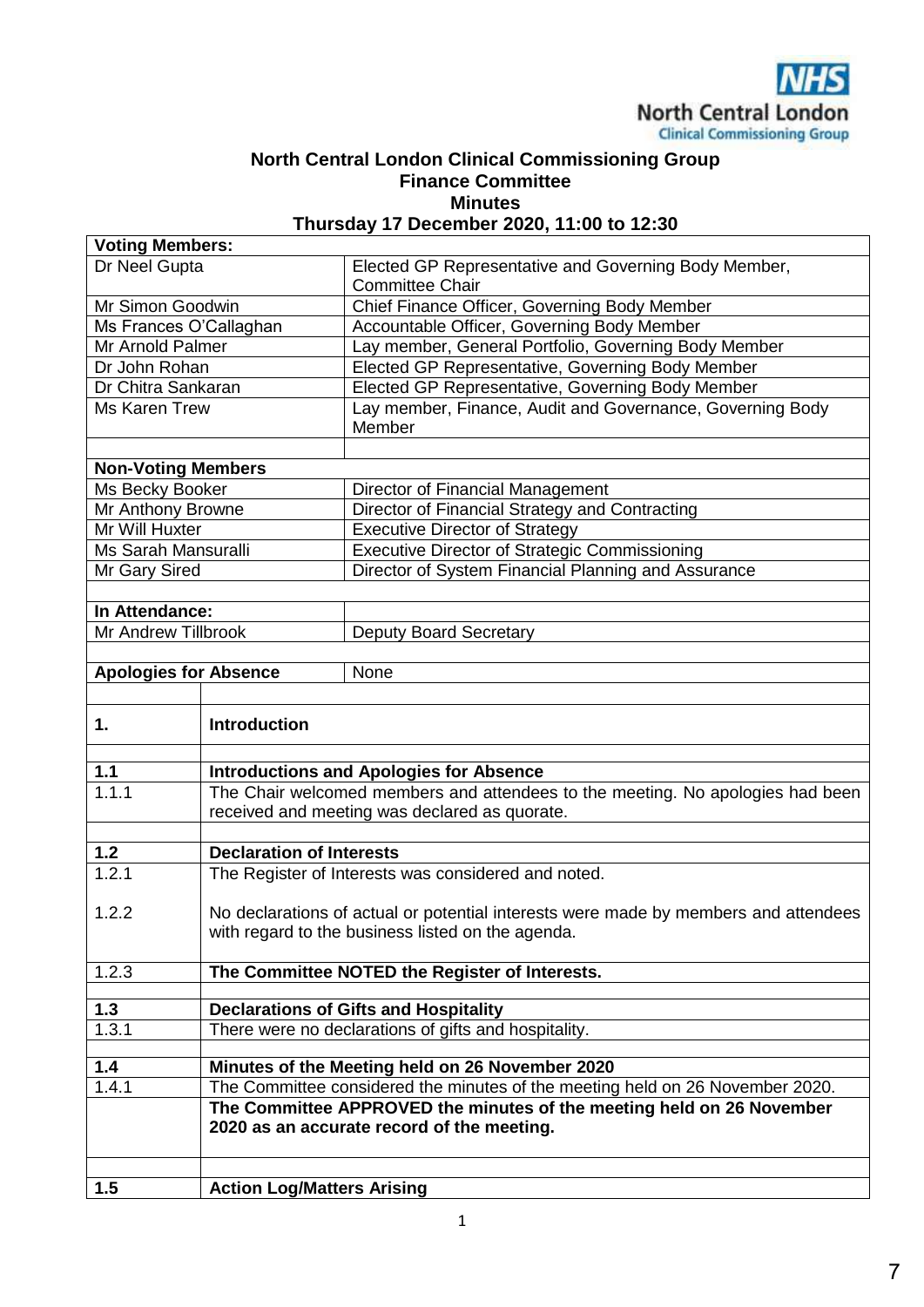**NHS North Central London Clinical Commissioning Group** 

| 1.5.1        | The Committee considered the action log and updates were provided. The updated log<br>will be circulated accordingly.                                                                                                                                                                                                                                                                                                                                                                                                                                                   |  |  |  |  |  |
|--------------|-------------------------------------------------------------------------------------------------------------------------------------------------------------------------------------------------------------------------------------------------------------------------------------------------------------------------------------------------------------------------------------------------------------------------------------------------------------------------------------------------------------------------------------------------------------------------|--|--|--|--|--|
|              | The Committee NOTED the updated Action Log                                                                                                                                                                                                                                                                                                                                                                                                                                                                                                                              |  |  |  |  |  |
|              |                                                                                                                                                                                                                                                                                                                                                                                                                                                                                                                                                                         |  |  |  |  |  |
| 2.           | <b>FINANCE</b>                                                                                                                                                                                                                                                                                                                                                                                                                                                                                                                                                          |  |  |  |  |  |
| 2.1<br>2.1.1 | <b>Month 8 Finance Report</b>                                                                                                                                                                                                                                                                                                                                                                                                                                                                                                                                           |  |  |  |  |  |
|              | Mr Goodwin introduced the above report, reminding members that the key headlines<br>had already been presented to the Governing Body meeting on the 10 December. Ms<br>Booker advised that some additional data had been provided for this meeting;<br>although some new information has been included it is not as completed as<br>requested as this meeting was being held a week earlier than usual:<br>As of month 8, a deficit position of £22m was being reported, up from £12.2m<br>deficit to reflect the request by NHSE to ask the CCG to report on discharge |  |  |  |  |  |
|              | pressures for the end of the year. The discharge programme is expected to be<br>fully funded. This change was more to do with a reporting requirement rather<br>than an increase in the CCGs planned deficit position.<br>Them7 to m12 planned SEP of £2.8m had been fully delivered<br>$\bullet$                                                                                                                                                                                                                                                                       |  |  |  |  |  |
|              | Financial recovery of about £4m had been identified, relating mostly to winter<br>$\bullet$<br>resilience work, reduced activity with regard to in vitro fertilisation and<br>termination of pregnancy services                                                                                                                                                                                                                                                                                                                                                         |  |  |  |  |  |
|              | All risks that had been identified at planning stage had been fully mitigated<br>(about £9.1m)                                                                                                                                                                                                                                                                                                                                                                                                                                                                          |  |  |  |  |  |
|              | It was expected that savings would be made regarding the Better Care Fund<br>uplift<br>A correction to the report in that the £4.1m allocation relates to GP resilience<br>funding.                                                                                                                                                                                                                                                                                                                                                                                     |  |  |  |  |  |
| 2.1.2        | In considering the report, the following observations and points of clarification were<br>made:                                                                                                                                                                                                                                                                                                                                                                                                                                                                         |  |  |  |  |  |
|              | Funding for hospice services were expected to be made centrally which<br>allowed CCG funding to be reduced without overall loss of support<br>The funding gap was expected to reduce from £12.2m by £3.8m and further<br>$\bullet$<br>cost savings would be sought with a view to closing the gap by the 31 March<br>2021<br>Seeking to achieve a break even budget by year end 2020/21 was an<br>assumed objective (and would not affect current service provision), but it<br>remained unclear what constraints could still be imposed by NHSE. However,              |  |  |  |  |  |
|              | the next financial year was expected to be challenging.                                                                                                                                                                                                                                                                                                                                                                                                                                                                                                                 |  |  |  |  |  |
| 2.1.3        | Following further discussion, members noted that many of the providers were<br>reporting underspends from which it was agreed to glean and present an overview of<br>their efficiency programmes to reduce their spending by 1.5% (as set down by NHSE)<br>and seek assurance that cost reductions did not mean service reductions (Action 033<br><b>Will Huxter).</b>                                                                                                                                                                                                  |  |  |  |  |  |
| 2.1.4        | Overall, the Committee was assured that there was a plan of financial recovery and<br>an objective to achieve break even by March 2021, given the budgeted deficit of £59m<br>agreed at April 2020 and aggravating circumstances caused by the pandemic.<br>However, there were many uncertainties planning for 2021/22, given the plans for<br>creating integrated care systems, central funding and the pandemic.                                                                                                                                                     |  |  |  |  |  |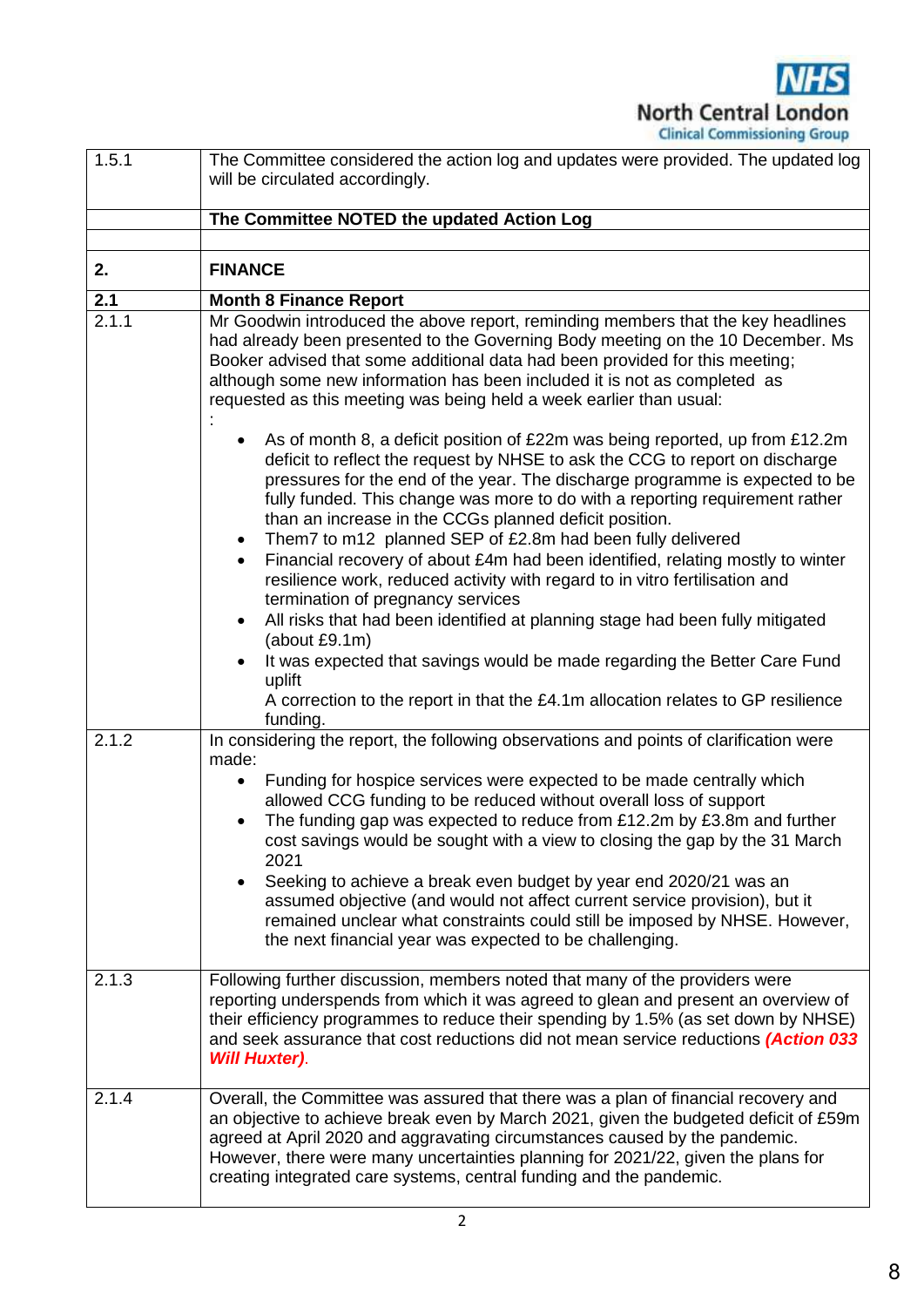**NHS North Central London Clinical Commissioning Group** 

|              | The Committee NOTED the report                                                                                                                                                                                                                                                                                                                                                                                                                                                                                                                                                                                                                                                                                                                                                                                                         |
|--------------|----------------------------------------------------------------------------------------------------------------------------------------------------------------------------------------------------------------------------------------------------------------------------------------------------------------------------------------------------------------------------------------------------------------------------------------------------------------------------------------------------------------------------------------------------------------------------------------------------------------------------------------------------------------------------------------------------------------------------------------------------------------------------------------------------------------------------------------|
|              |                                                                                                                                                                                                                                                                                                                                                                                                                                                                                                                                                                                                                                                                                                                                                                                                                                        |
| 2.2<br>2.2.1 | <b>2021/22 Planning</b><br>Mr Sired introduced the above report which outlined a high level, financial plan for the<br>next financial year, based on the 21/22 CCG allocations. A number of assumptions<br>had been made:<br>no additional Covid funding (a loss of £26m),<br>cost pressures would continue regarding effects of the pandemic, and<br>the year-end deficit for 2020/21 (currently at £12.2m) would remain<br>unchanged, carried over and doubled to provide a starting point of £24m deficit<br>for 2021/22<br>no growth allocation and no top up funding<br>no savings arising with the block style contracts with the providers, resulting in<br>an overall deficit of £83m.                                                                                                                                         |
| 2.2.2        | In considering the draft financial plan, and taking account of the proposed integrated<br>care system, it was crucial to develop a cultural shift across the NCL health and social<br>care landscape as to how resources and risks would be shared. Nevertheless, NHS<br>London was of the view that allocations for NCL was adequate for this current year<br>and it was suggested that plans for future service provision needed innovative and<br>fundamental review and change to increase efficiency. The Committee noted that<br>collective forecast deficit across the Trusts from April 2021 was about £300m. (the<br>outline of which would be shared with the committee (Action 034 Gary Sired)                                                                                                                              |
| 2.2.3        | Whilst the allocations for 21/22 had been advised by NHS London, clarity was still<br>sought as to whether provider contracts would be set at national level or negotiation at<br>local level, the latter option giving rise to concern as to how all the care partners could<br>reasonably agree when they are all starting from a deficit position. The ambiguity was<br>compounded as the ICS consultation guidance from NHSE suggested that financial<br>allocation decisions should be reached by the Trusts and Commissioner.                                                                                                                                                                                                                                                                                                    |
| 2.2.4        | In discussing the difficulties of planning it was agreed that:<br>Cost and cost control in the health care system needed to be reviewed as a<br>system to make efficiencies without loss of provision<br>Health care prevention measures needed to be put in place for the longer term<br>to balance and reduce focus on reactive care / management of long term<br>(preventable conditions)<br>Such a programme would need to be developed over several years via<br>evidence of care needed from the population health programme and<br>commissioning strategically. Any change in care would need a transitional<br>phase from remedial to preventative with funding balanced accordingly<br>The contractual approach to commissioning needed review so that incentives<br>to care provision reflected the needs of the population. |
| 2.2.5        | The Committee discussed at length the concerns over the accumulated deficit of the<br>CCG (and its legacy 5 borough CCGs) and level of concern, given that the CCG was<br>likely to become redundant by April 2022 with the advent of the ICS. It was confirmed<br>that the accumulated deficits were not included in the current budgeted forecast and<br>that cost control remained an important element across NCL to ensure all partners<br>maximise the finite resources available. The last nine months had opened up<br>opportunities to work differently with the providers, given the informal but close<br>partnership working developed from the pandemic had shown that rapid change was<br>possible in difficult situations. The Covid crisis had also brought to the fore duplication                                    |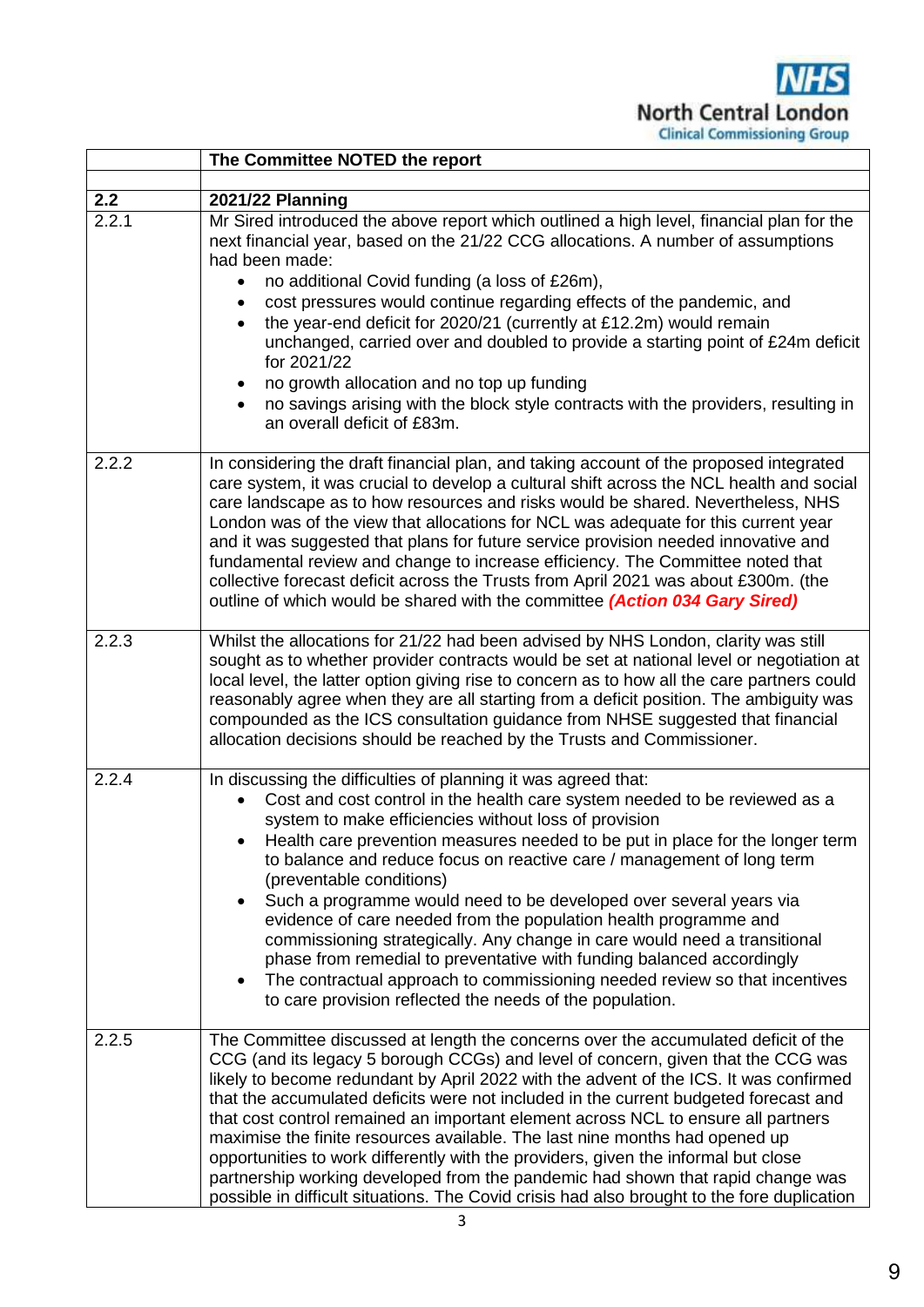

|       | of services in secondary care, leading to the conclusion the need to consolidate them<br>(without loss of provision to patient care and safety) within individual and across<br>Trusts in a comparatively small geographical area. The ability to control expenditure,<br>ensuring value for money and accountability was all seen as key elements to ensure<br>that as a commissioner, money was being seen to be spent well. It was agreed to<br>garner a list of services provided by all the Trusts to assess where duplication<br>occurred which would enable the CCG to work with hospitals to review and make<br>efficiency savings (Action 035: Simon Goodwin)                                                                                                                                                                                                                                                                                                                                                                                                                                           |
|-------|------------------------------------------------------------------------------------------------------------------------------------------------------------------------------------------------------------------------------------------------------------------------------------------------------------------------------------------------------------------------------------------------------------------------------------------------------------------------------------------------------------------------------------------------------------------------------------------------------------------------------------------------------------------------------------------------------------------------------------------------------------------------------------------------------------------------------------------------------------------------------------------------------------------------------------------------------------------------------------------------------------------------------------------------------------------------------------------------------------------|
| 2.2.6 | In conclusion, organisational change would need to be supported by cultural change<br>so that all partners felt part of a system rather than as sovereign entities but<br>acknowledging the challenge of achieving harmony quickly given the eminent<br>independent and influential institutions that some of them have become.                                                                                                                                                                                                                                                                                                                                                                                                                                                                                                                                                                                                                                                                                                                                                                                  |
|       | The Committee NOTED the Report                                                                                                                                                                                                                                                                                                                                                                                                                                                                                                                                                                                                                                                                                                                                                                                                                                                                                                                                                                                                                                                                                   |
| 2.3   | <b>Systems Efficiency Plan (SEP)</b>                                                                                                                                                                                                                                                                                                                                                                                                                                                                                                                                                                                                                                                                                                                                                                                                                                                                                                                                                                                                                                                                             |
| 2.3.1 | Mr Huxter introduced the above paper, which included more in depth reporting on<br>primary care prescribing and continuing health care (CHC), and from which the<br>following highlights were made:<br>Planning to include trajectories for the next financial year<br>An increase in CHC activity in November, reflecting a series of appeals raised<br>by patients<br>The expectation that the 1.5% savings target would still be achieved by month<br>$\bullet$<br>12.                                                                                                                                                                                                                                                                                                                                                                                                                                                                                                                                                                                                                                        |
| 2.3.2 | In considering the report, the following concerns were raised and assurances<br>provided:<br>The challenge of bringing back patients from out of area placements to within<br>NCL was noted. However, spending levels in the independent sector were<br>being reviewed, with consideration being made to repatriate patients to a more<br>local setting. In addition, with progress being made for NCL to work more as a<br>system would increase efficiency and reduce duplication<br>There remained a need to seek clarity on the premise of patient choice under<br>$\bullet$<br>the proposed ICS, which would be sought as the NHSE consultation on ICSs<br>progressed Action 037: Sarah Mansuralli to report on progress about<br><b>OOA placements</b><br>The need to look at CHC as part of a wider system of oversight and control,<br>$\bullet$<br>given that responsibility for care was shared with the local authorities<br>The opportunity to review prescribing costs in secondary care as well as what<br>$\bullet$<br>is currently managed at primary care level, given the move to integration. |
|       | The Committee NOTED the Report                                                                                                                                                                                                                                                                                                                                                                                                                                                                                                                                                                                                                                                                                                                                                                                                                                                                                                                                                                                                                                                                                   |
| 3.    | Governance                                                                                                                                                                                                                                                                                                                                                                                                                                                                                                                                                                                                                                                                                                                                                                                                                                                                                                                                                                                                                                                                                                       |
| 3.1   | <b>Finance Risk Register</b>                                                                                                                                                                                                                                                                                                                                                                                                                                                                                                                                                                                                                                                                                                                                                                                                                                                                                                                                                                                                                                                                                     |
| 3.1.1 | Ms Booker introduced the report which was taken as read. Note was made of the two<br>newly added risks for 2021/22; financial sustainability and SEP planning. The<br>Committee was invited to consider all the risks presented, for the rating and if it was<br>felt that there were any omitted risks. In considering the financial governance and<br>system planning, members were invited to review the scoring of 12, given the<br>challenge for all health care partners to work together in an unlegislated framework                                                                                                                                                                                                                                                                                                                                                                                                                                                                                                                                                                                     |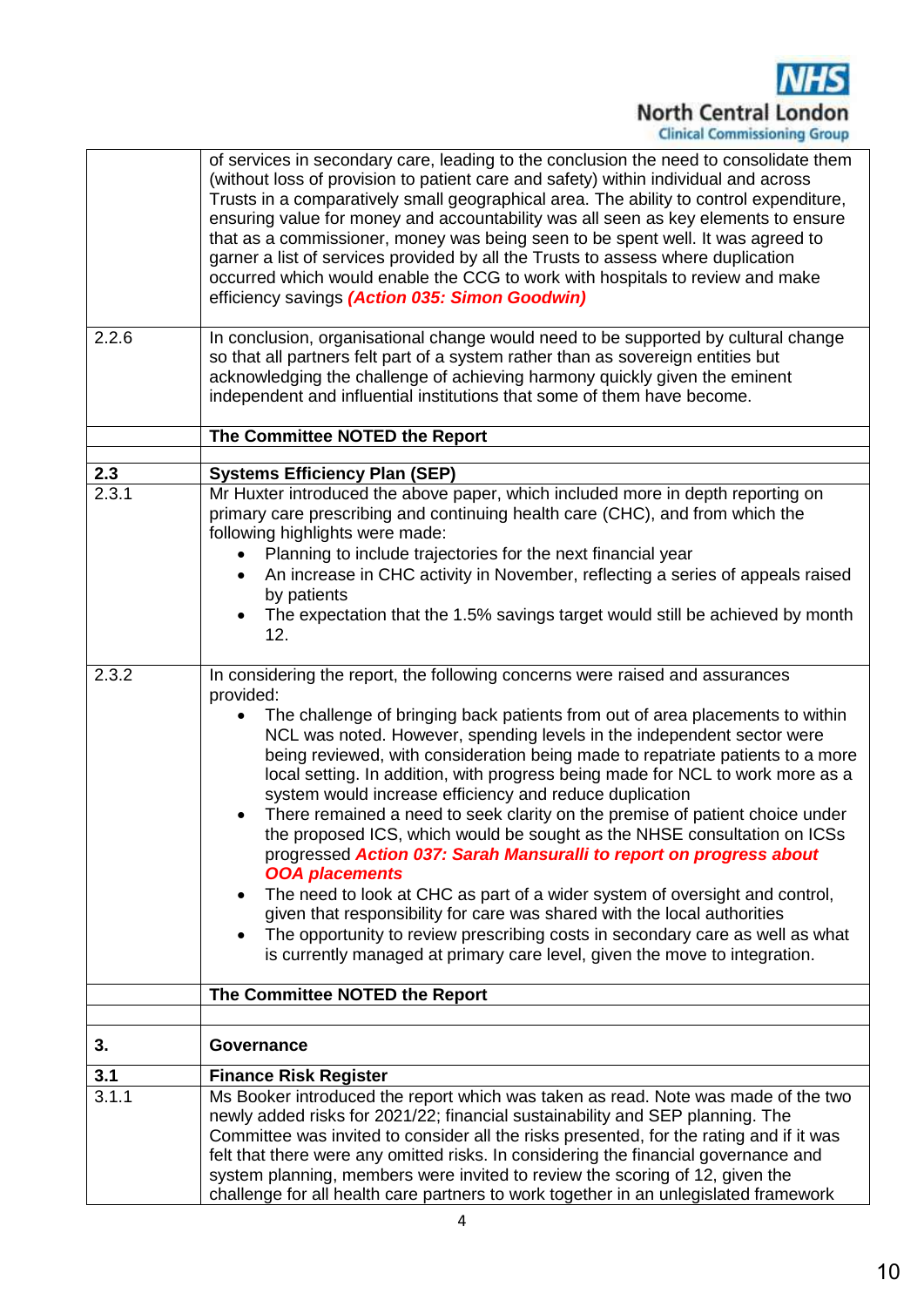

|       | and the scale of work involved. There was an underlying concern as to how much the<br>CCG could control costs when this element is generated by the service providers.<br>Following further discussion, it was agreed to review and increase the risk to 4 x 4 |
|-------|----------------------------------------------------------------------------------------------------------------------------------------------------------------------------------------------------------------------------------------------------------------|
|       | $=$ 16. It was further agreed to share drafts of financial governance models with the<br>committee as and when they became available Action 036 Simon Goodwin                                                                                                  |
|       | The Committee NOTED the risk register                                                                                                                                                                                                                          |
|       |                                                                                                                                                                                                                                                                |
| 3.2   | <b>Forward Planner</b>                                                                                                                                                                                                                                         |
| 3.2.1 | The Forward Planner was considered and noted from which members were reminded                                                                                                                                                                                  |
|       | of the plan to bring a series of deep dive topics on a rotating basis.                                                                                                                                                                                         |
|       | The Committee NOTED the forward planner                                                                                                                                                                                                                        |
|       |                                                                                                                                                                                                                                                                |
| 4.    | <b>Any Other Business</b>                                                                                                                                                                                                                                      |
|       |                                                                                                                                                                                                                                                                |
| 4.1   | There was no other business discussed at this meeting.                                                                                                                                                                                                         |
| 5.    | <b>Date of Next Meeting</b>                                                                                                                                                                                                                                    |
| 5.1   | There next meeting was scheduled to take place on 28 January 2021 between 2:30 to<br>4:30pm [later note 2:30 to 3:30]                                                                                                                                          |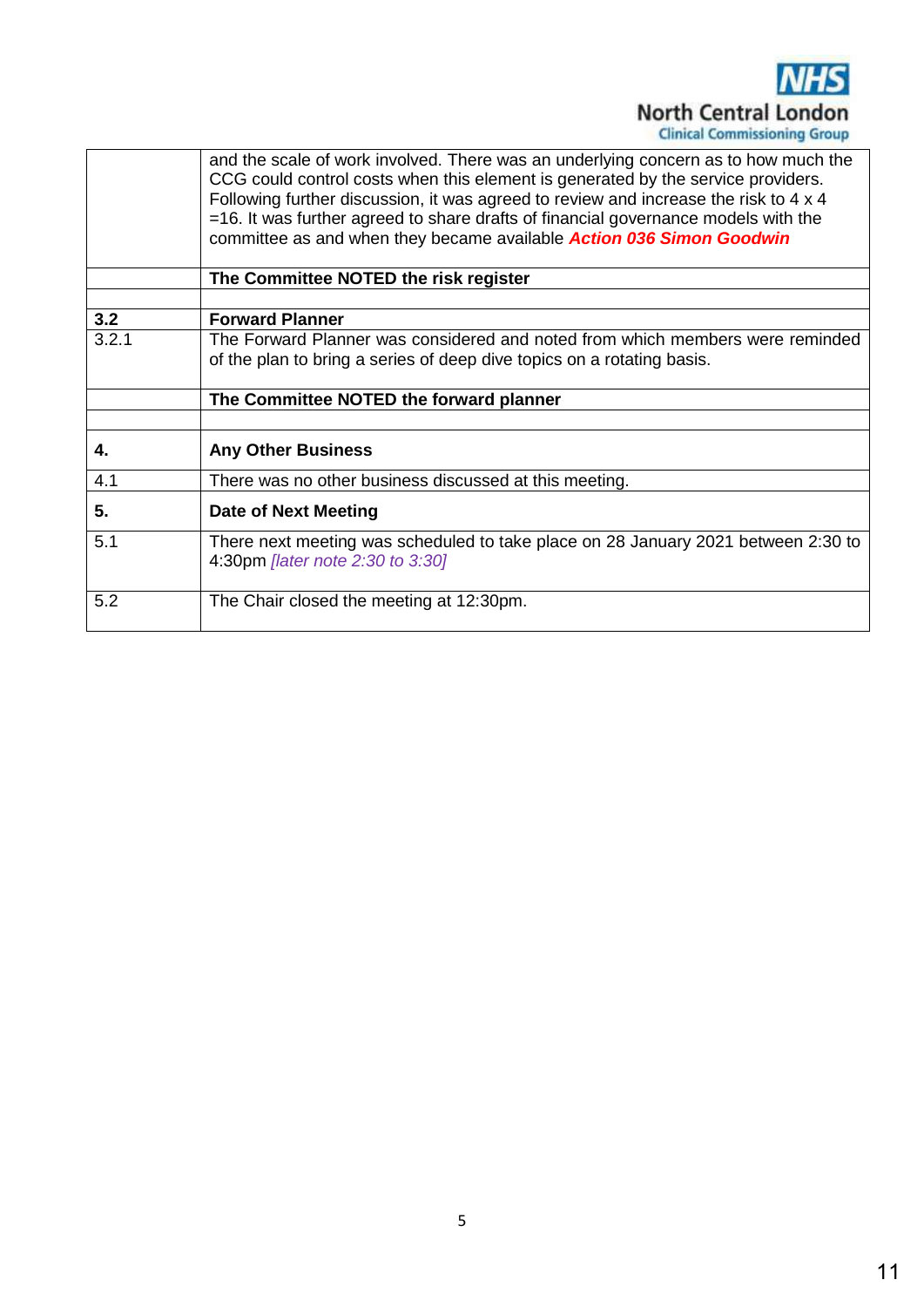### **NFS North Central London**

**Clinical Commissioning Group** 

**FINANCE COMMITTEE ACTION LOG**

| <b>Action No.</b> | <b>Meeting Date</b> | <b>Action</b>                                                                                                                                                             | Lead               | <b>Deadline</b> | <b>Update</b>                                                                                                                                                                                                                             |
|-------------------|---------------------|---------------------------------------------------------------------------------------------------------------------------------------------------------------------------|--------------------|-----------------|-------------------------------------------------------------------------------------------------------------------------------------------------------------------------------------------------------------------------------------------|
| <b>FIN014</b>     | 01 October 2020     | <b>SEP Report</b><br>to present proposals for<br>efficiency plans for<br>2021/22                                                                                          | <b>Will Huxter</b> | January 2021    | Due for next meeting                                                                                                                                                                                                                      |
| <b>FIN015</b>     | 01 October 2020     | <b>CSU and HLP Update</b><br>- Value for Money and<br><b>Delivery of Service</b><br>to provide a detailed<br>breakdown of the<br>various service lines<br>and their costs | <b>Will Huxter</b> | October         | Service lines considered<br>discussed how to<br>achieve greater<br>efficiencies by<br>economies of scale.<br>Continuing negotiation<br>re CSU functions and<br>adapting CCG<br>requirements around the<br>CSU offer until October<br>2021 |
|                   |                     |                                                                                                                                                                           | <b>Will Huxter</b> | <b>Feb 2021</b> | <b>ACTION: to provide a</b><br>progress report on the<br>service costs and<br>alignment of services<br>to what the CCG<br>required                                                                                                        |
| <b>FIN016</b>     | 01 October 2020     | <b>NCL System Update</b><br>To clarify the<br>governance processes<br>by the Royal Free as<br>regards stopping /<br>substituting some<br>schemes                          | <b>Gary Sired</b>  | <b>October</b>  | View that governance,<br>accountability and<br>oversight processes on<br>capital spend, project<br>substitution should be<br>strengthened,<br>particularly as the CCG<br>is part of a wider<br>system.                                    |

12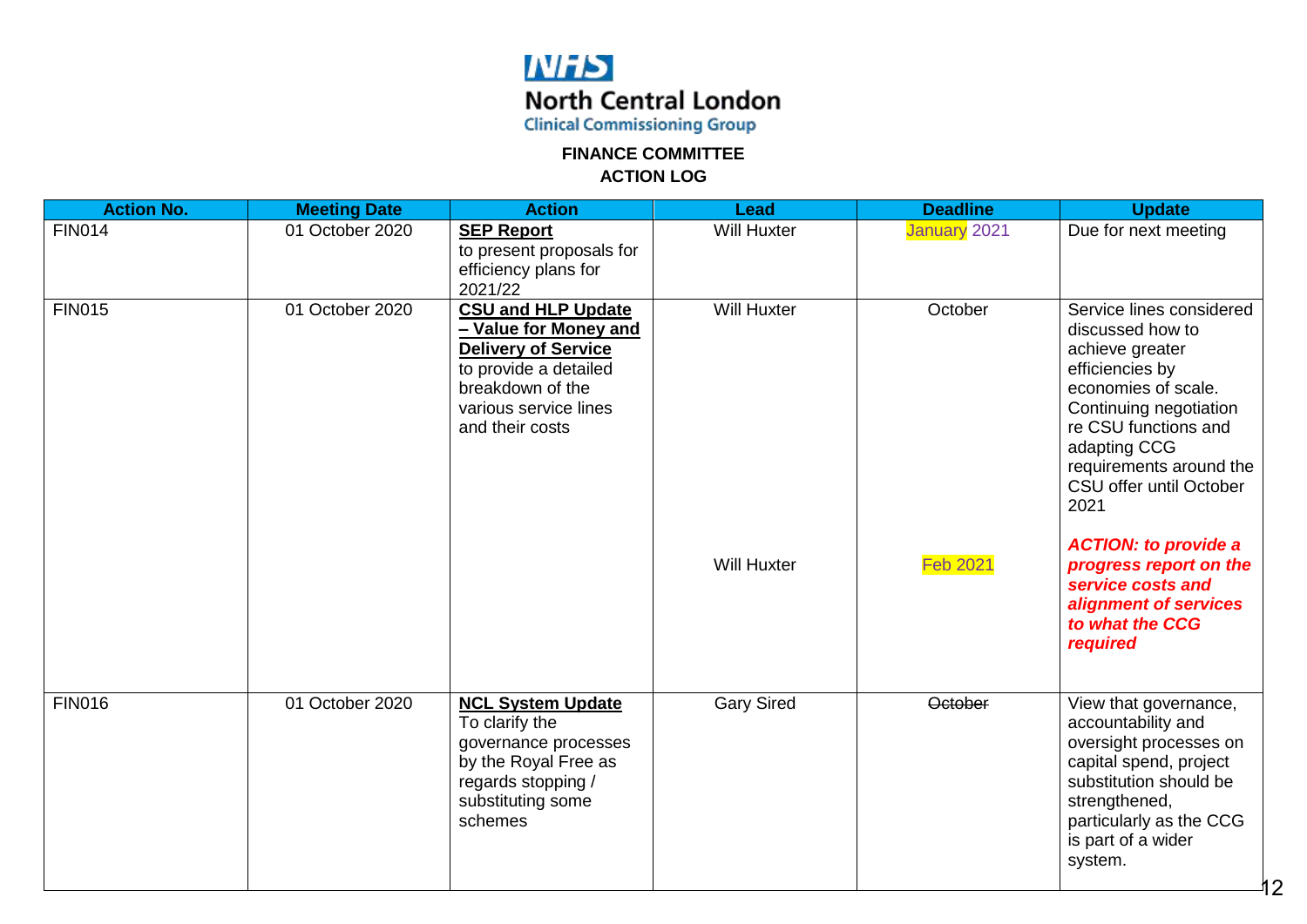|               |                 |                                                                                                                                                                                                                                                               | <b>Gary Sired</b>     | January 2021                               | To be subsumed into a<br>wider piece of work<br>about ICS governance,<br>taking account of the<br>national direction of<br>travel                                                                                                                                                                                                                                                                                                                          |
|---------------|-----------------|---------------------------------------------------------------------------------------------------------------------------------------------------------------------------------------------------------------------------------------------------------------|-----------------------|--------------------------------------------|------------------------------------------------------------------------------------------------------------------------------------------------------------------------------------------------------------------------------------------------------------------------------------------------------------------------------------------------------------------------------------------------------------------------------------------------------------|
| <b>FIN017</b> | 01 October 2020 | <b>Finance Risk Register</b><br>to assess risk regarding<br>capacity and<br>independence in the<br>ICS finance and scrutiny<br>function                                                                                                                       | <b>Will Huxter</b>    | <b>December</b><br>January / February 2021 | The risk regarding<br>capacity is underway<br>with a view for a plan to<br>be brought to a future<br>meeting which takes<br>account of the<br>consultation document<br>issued by NHSE/I,<br>following discussion at<br>GB seminars and<br>consider arrangements.                                                                                                                                                                                           |
|               |                 |                                                                                                                                                                                                                                                               |                       |                                            |                                                                                                                                                                                                                                                                                                                                                                                                                                                            |
| <b>FIN024</b> | 29 October      | <b>CHC / Discharge</b><br>report<br>Bring a progress report<br>to committee                                                                                                                                                                                   | Sheila O'Shea         | March 2021                                 |                                                                                                                                                                                                                                                                                                                                                                                                                                                            |
|               |                 |                                                                                                                                                                                                                                                               |                       |                                            |                                                                                                                                                                                                                                                                                                                                                                                                                                                            |
| <b>FIN025</b> | 26 November     | <b>Month 7 Finance</b><br>There was a fully<br>agreed set of<br>investments with all<br>mental health trust<br>CEOs; which would be<br>managed by a Mental<br><b>Health Finance Group</b><br>(circulate mental health<br>funding slides to this<br>Committee) | <b>Anthony Browne</b> | <b>December</b>                            | Appendix 1 refers<br>To clarify how the<br>monies are allocated,<br>tracked against contract.<br>A deep dive on mental<br>health services was<br>planned for 2021 which<br>should help address this<br>matter. It was confirmed<br>that the investments<br>were recurrent but that<br>the allocation for 21/22<br>had already been<br>committed. However,<br>there remained a<br>concern whether the<br>providers were able to<br>use all monies allocated |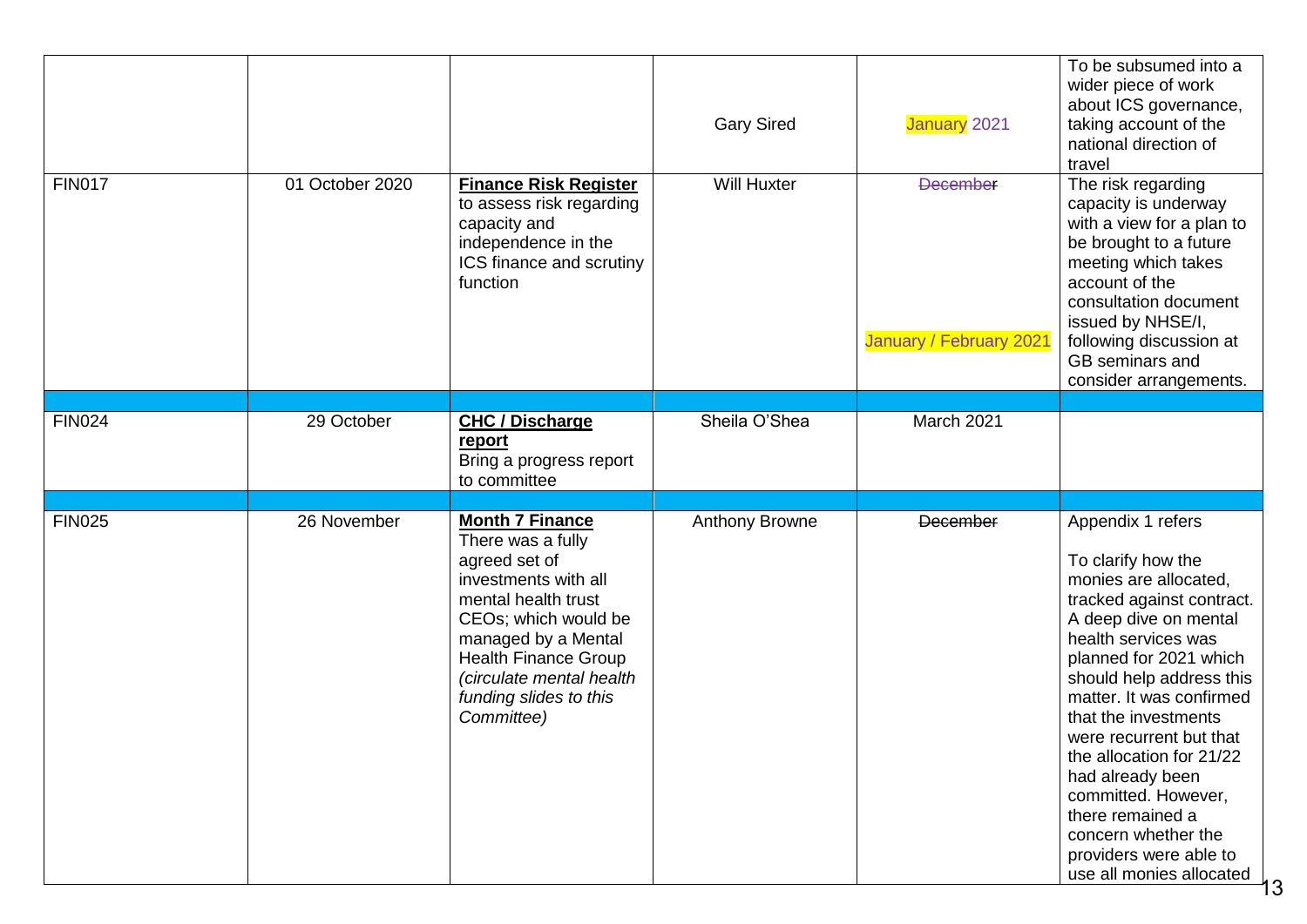| <b>FIN026</b> | 26 November | <b>Month 7 Finance</b>                                                                                                                                                                                                                            | <b>Becky Booker</b> | April / May 2021<br><b>January 21</b> | given the timescale to<br>train staff and expand<br>provision. The CCG<br>continued to monitor<br>spending the mental<br>health trusts on a<br>monthly basis, which<br>included working to<br>targets set by NHSE/I<br>as well negotiating<br>priorities with the<br>providers to maximise<br>efficiencies. Overall, it<br>was important to set<br>agreed baselines for<br>service delivery and<br>provision was<br>affordable.<br>Additional information |
|---------------|-------------|---------------------------------------------------------------------------------------------------------------------------------------------------------------------------------------------------------------------------------------------------|---------------------|---------------------------------------|-----------------------------------------------------------------------------------------------------------------------------------------------------------------------------------------------------------------------------------------------------------------------------------------------------------------------------------------------------------------------------------------------------------------------------------------------------------|
|               |             | Include additional<br>information on primary<br>care, CHC and<br>corporate costs in the<br>finance report                                                                                                                                         |                     |                                       | was being included -<br>this remained as work in<br>progress                                                                                                                                                                                                                                                                                                                                                                                              |
| <b>FIN027</b> | 26 November | <b>Month 7 Finance</b><br>include data on the<br>recurring run rate and<br>underlying position,<br>given the level of non-<br>recurrent costs arising in<br>this financial year to<br>understand the scale of<br>the SEP programme for<br>2021/22 | <b>Gary Sired</b>   | December                              | Included in the 21/22<br>agenda<br><b>Completed-</b><br>recommend close                                                                                                                                                                                                                                                                                                                                                                                   |
| <b>FIN028</b> | 26 November | <b>Month 6 Acute</b><br><b>Finance and Activity</b><br><b>Report</b><br>Diagnostic services; The<br>CCG needed to have<br>adequate leverage to<br>hold the providers to                                                                           | Sarah Mansuralli    | February 21                           | In progress - to S&C<br>committee first                                                                                                                                                                                                                                                                                                                                                                                                                   |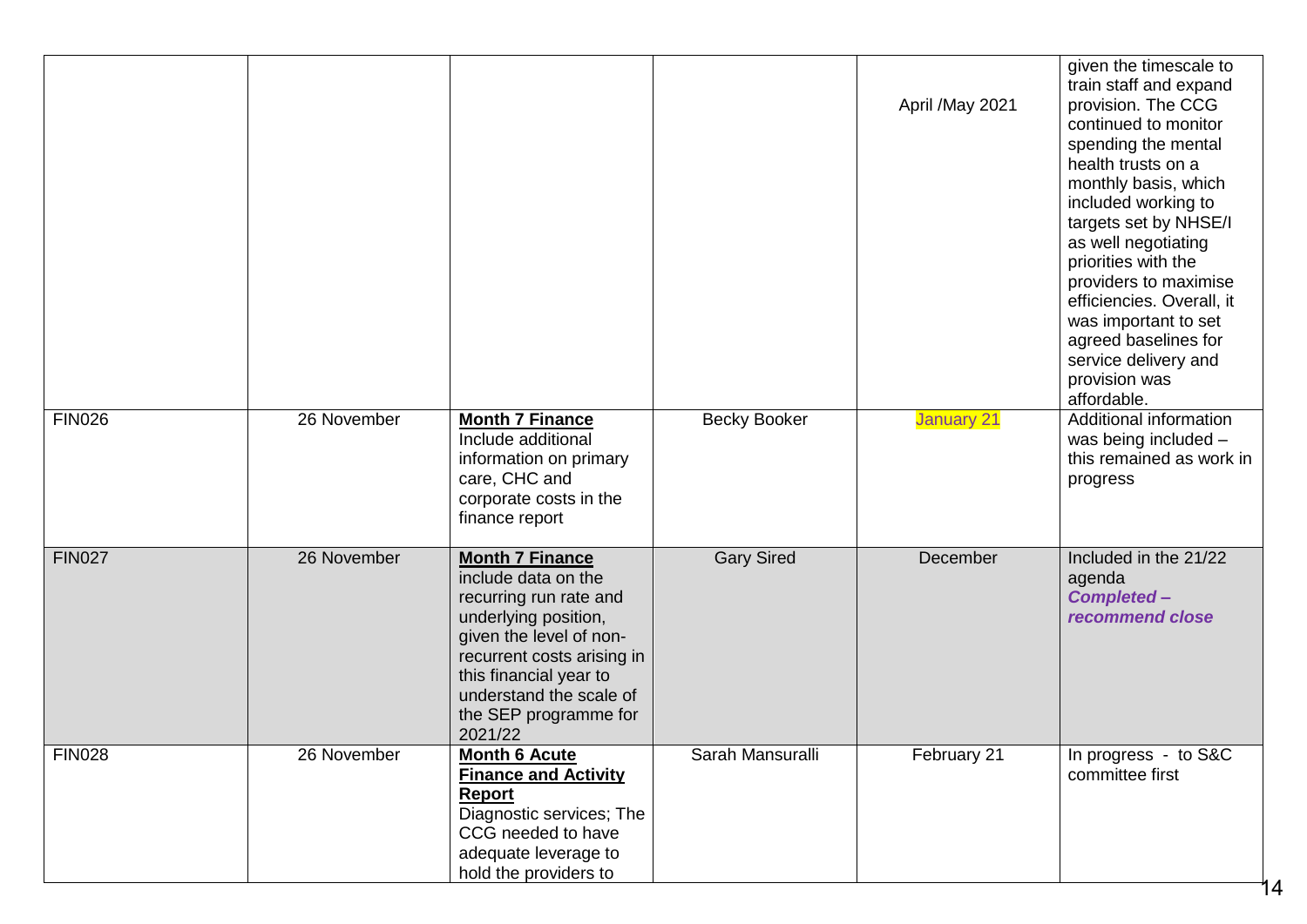|               |             | account for Strat &<br><b>Comm Committee to</b><br>consider and agree<br>approach Sarah<br>Mansuralli and then to<br>update Finance<br>Committee)                                                                                                                    |                    |                |                                       |
|---------------|-------------|----------------------------------------------------------------------------------------------------------------------------------------------------------------------------------------------------------------------------------------------------------------------|--------------------|----------------|---------------------------------------|
| <b>FIN029</b> | 26 November | <b>Systems Efficiency</b><br>Plan<br>To gain a greater<br>appreciation and<br>assurance of the<br>projected savings<br>outlined for CHC,<br>Prescribing and running<br>costs, it was agreed to<br>provide the trajectories<br>from April 2020 on a<br>monthly basis) | <b>Will Huxter</b> | April 21       |                                       |
| <b>FIN033</b> | 17 December | <b>Month 8 Finance</b><br>Report<br>Present an overview of<br>the providers' efficiency<br>programmes to reduce<br>their spending by 1.5%<br>and seek assurance that<br>cost reductions did not<br>mean service<br>reductions.                                       | Will Huxter        | Jan / Feb 2021 | Will be picked up in the<br>SEP paper |
| <b>FIN034</b> | 17 December | 2021/22 Planning<br>To share data on the<br>collective forecast deficit<br>across the Trusts from<br>April 2021 (c£300m)<br>with the committee                                                                                                                       | <b>Gary Sired</b>  | Jan 2021       |                                       |
| <b>FIN035</b> | 17 December | <b>2021/22 Planning</b><br>Controlling value for<br>money and cost- to<br>gather a list of services                                                                                                                                                                  | Simon Goodwin      | Jan / Feb 2021 |                                       |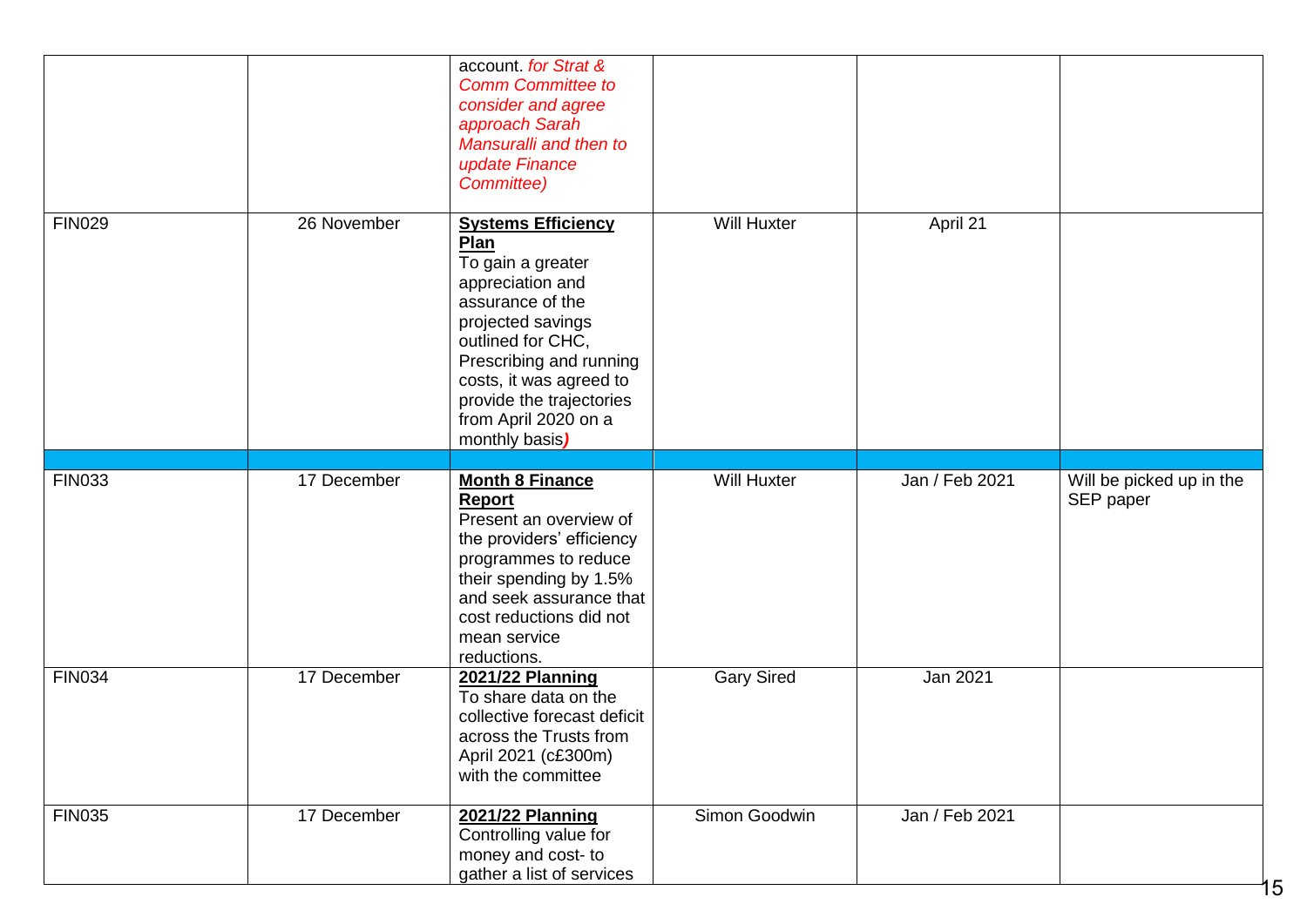|               |             | provided by all the<br>Trusts to help the CCG<br>identify duplication of<br>services and work with<br>hospitals to make<br>efficiency savings.                 |               |                     |             |
|---------------|-------------|----------------------------------------------------------------------------------------------------------------------------------------------------------------|---------------|---------------------|-------------|
| <b>FIN036</b> | 17 December | <b>Finance Risk Register</b><br>to share drafts of<br>financial governance<br>models for the ICS with<br>the committee as and<br>when they became<br>available | Simon Goodwin | Jan/ Feb / Mar 2021 | See FIN 016 |
|               |             |                                                                                                                                                                |               |                     |             |
|               |             |                                                                                                                                                                |               |                     |             |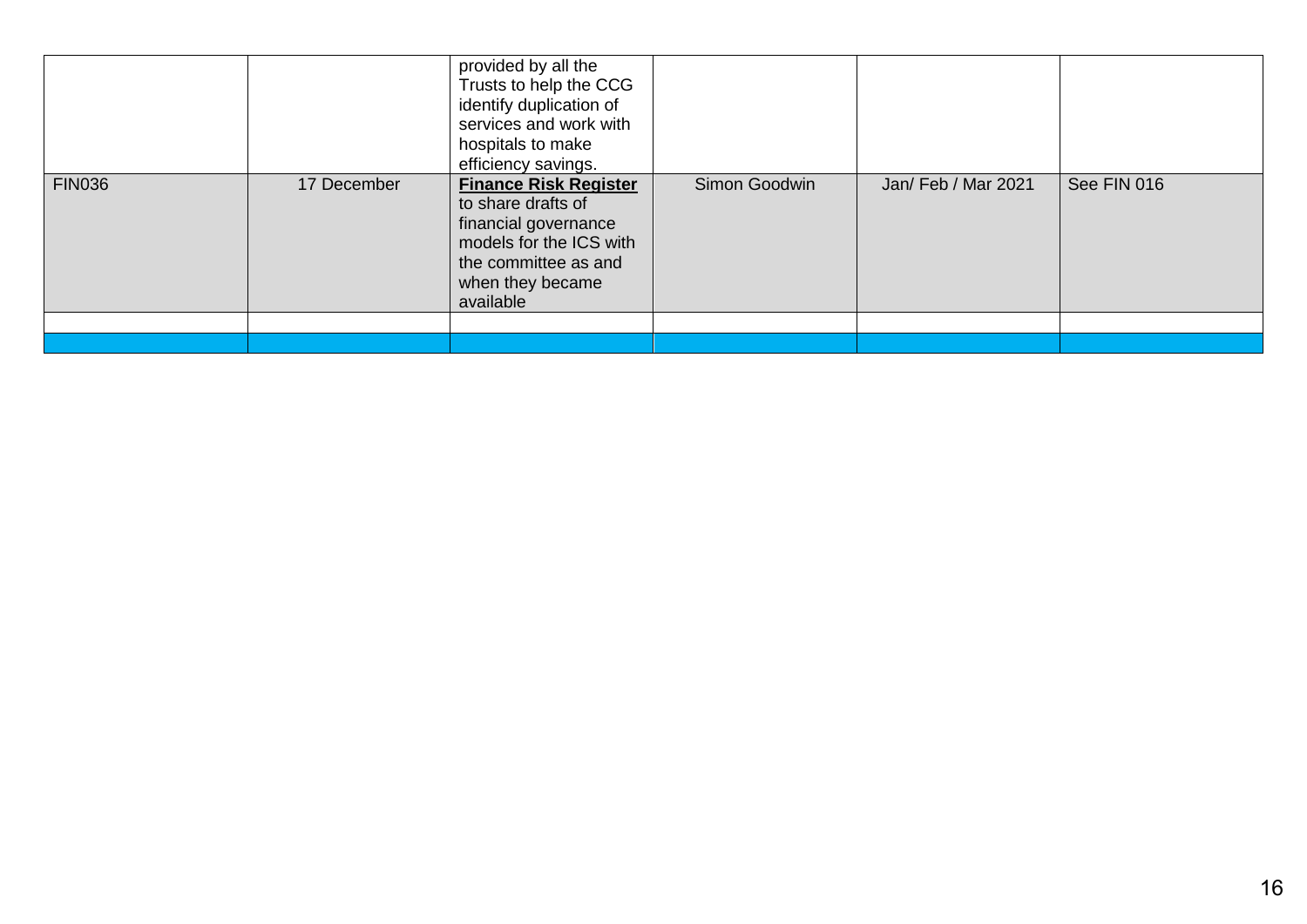**NHS North Central London Clinical Commissioning Group** 

### **North Central London CCG Finance Committee 28 January 2021**

| <b>Report Title</b>                      | 20/21 Finance<br>Committee Report -<br>Month 9                                                                                                                                                                                                                                                                                                                                                                                                                                                                                                                                                                                                   | Date of<br>report                                                                                                                                                                                                                                                                                                                                                                                                   | 21.01.2021                                                                           | Agenda<br><b>Item</b> | 2.1                    |  |  |
|------------------------------------------|--------------------------------------------------------------------------------------------------------------------------------------------------------------------------------------------------------------------------------------------------------------------------------------------------------------------------------------------------------------------------------------------------------------------------------------------------------------------------------------------------------------------------------------------------------------------------------------------------------------------------------------------------|---------------------------------------------------------------------------------------------------------------------------------------------------------------------------------------------------------------------------------------------------------------------------------------------------------------------------------------------------------------------------------------------------------------------|--------------------------------------------------------------------------------------|-----------------------|------------------------|--|--|
| <b>Lead Director /</b><br><b>Manager</b> | Simon Goodwin - Chief<br><b>Finance Officer</b>                                                                                                                                                                                                                                                                                                                                                                                                                                                                                                                                                                                                  | Email / Tel                                                                                                                                                                                                                                                                                                                                                                                                         |                                                                                      |                       | simon.goodwin1@nhs.net |  |  |
| <b>GB Member</b><br><b>Sponsor</b>       | Dr Neel Gupta-Elected GP Representative<br>neil.gupta@nhs.net                                                                                                                                                                                                                                                                                                                                                                                                                                                                                                                                                                                    |                                                                                                                                                                                                                                                                                                                                                                                                                     |                                                                                      |                       |                        |  |  |
| <b>Report Author</b>                     | Helen Ndlovu - Head of<br>Finance<br>Marlon Green - Snr<br>Management Accountant                                                                                                                                                                                                                                                                                                                                                                                                                                                                                                                                                                 | Email / Tel<br>Helena.ndlovu@nhs.net                                                                                                                                                                                                                                                                                                                                                                                |                                                                                      |                       |                        |  |  |
| Name of                                  | Simon Goodwin, Chief                                                                                                                                                                                                                                                                                                                                                                                                                                                                                                                                                                                                                             |                                                                                                                                                                                                                                                                                                                                                                                                                     | <b>Summary of Financial Implications</b>                                             |                       |                        |  |  |
| <b>Authorising</b>                       | <b>Finance Officer</b>                                                                                                                                                                                                                                                                                                                                                                                                                                                                                                                                                                                                                           |                                                                                                                                                                                                                                                                                                                                                                                                                     | In line with national guidance, CCGs received                                        |                       |                        |  |  |
| <b>Finance Lead</b>                      |                                                                                                                                                                                                                                                                                                                                                                                                                                                                                                                                                                                                                                                  |                                                                                                                                                                                                                                                                                                                                                                                                                     | allocations to ensure a break-even position for the<br>period April to September 20. |                       |                        |  |  |
|                                          |                                                                                                                                                                                                                                                                                                                                                                                                                                                                                                                                                                                                                                                  | Further allocations have been provided to fund the<br>CCG from October 20 to March 21. The allocations<br>are less than expected expenditure, and in Month 9<br>the CCG reports a forecast deficit of £50.3m. Of this<br>£38.1m relates to Hospital Discharge Programme<br>costs (HDP) costs, for which the CCG expects<br>reimbursement in future months. The remaining<br>£12.2m is the CCG's underlying deficit. |                                                                                      |                       |                        |  |  |
| <b>Report Summary</b>                    | At Month 9, the CCG reports a YTD over-performance of £19.1m against the<br>annual budget, driven by Hospital Discharge (HDP) costs, Non-NHS provider<br>costs within Acute and complex care pressures reported within Mental Health. In<br>addition, the CCG reports a full year deficit position of £50.3m. Of this £38.1m<br>relates to Hospital Discharge Programme costs (HDP), for which reimbursement<br>is expected in future months.<br>The CCG has initiated an in-year financial recovery programme in order to<br>deliver a breakeven positon by the end of the year. The programme currently<br>includes £6.4m of recovery actions. |                                                                                                                                                                                                                                                                                                                                                                                                                     |                                                                                      |                       |                        |  |  |
| <b>Recommendation</b>                    | The committee is asked to note the contents of this report and discuss at the<br><b>Finance Committee meeting</b>                                                                                                                                                                                                                                                                                                                                                                                                                                                                                                                                |                                                                                                                                                                                                                                                                                                                                                                                                                     |                                                                                      |                       |                        |  |  |
| <b>Identified Risks</b>                  | The report highlights the CCG's deficit at Month 9, and the further risks reported                                                                                                                                                                                                                                                                                                                                                                                                                                                                                                                                                               |                                                                                                                                                                                                                                                                                                                                                                                                                     |                                                                                      |                       |                        |  |  |
| and Risk                                 | outside of the financial position.                                                                                                                                                                                                                                                                                                                                                                                                                                                                                                                                                                                                               |                                                                                                                                                                                                                                                                                                                                                                                                                     |                                                                                      |                       |                        |  |  |
| <b>Management</b>                        |                                                                                                                                                                                                                                                                                                                                                                                                                                                                                                                                                                                                                                                  |                                                                                                                                                                                                                                                                                                                                                                                                                     |                                                                                      |                       |                        |  |  |
| <b>Actions</b>                           |                                                                                                                                                                                                                                                                                                                                                                                                                                                                                                                                                                                                                                                  |                                                                                                                                                                                                                                                                                                                                                                                                                     |                                                                                      |                       |                        |  |  |
|                                          |                                                                                                                                                                                                                                                                                                                                                                                                                                                                                                                                                                                                                                                  |                                                                                                                                                                                                                                                                                                                                                                                                                     |                                                                                      |                       |                        |  |  |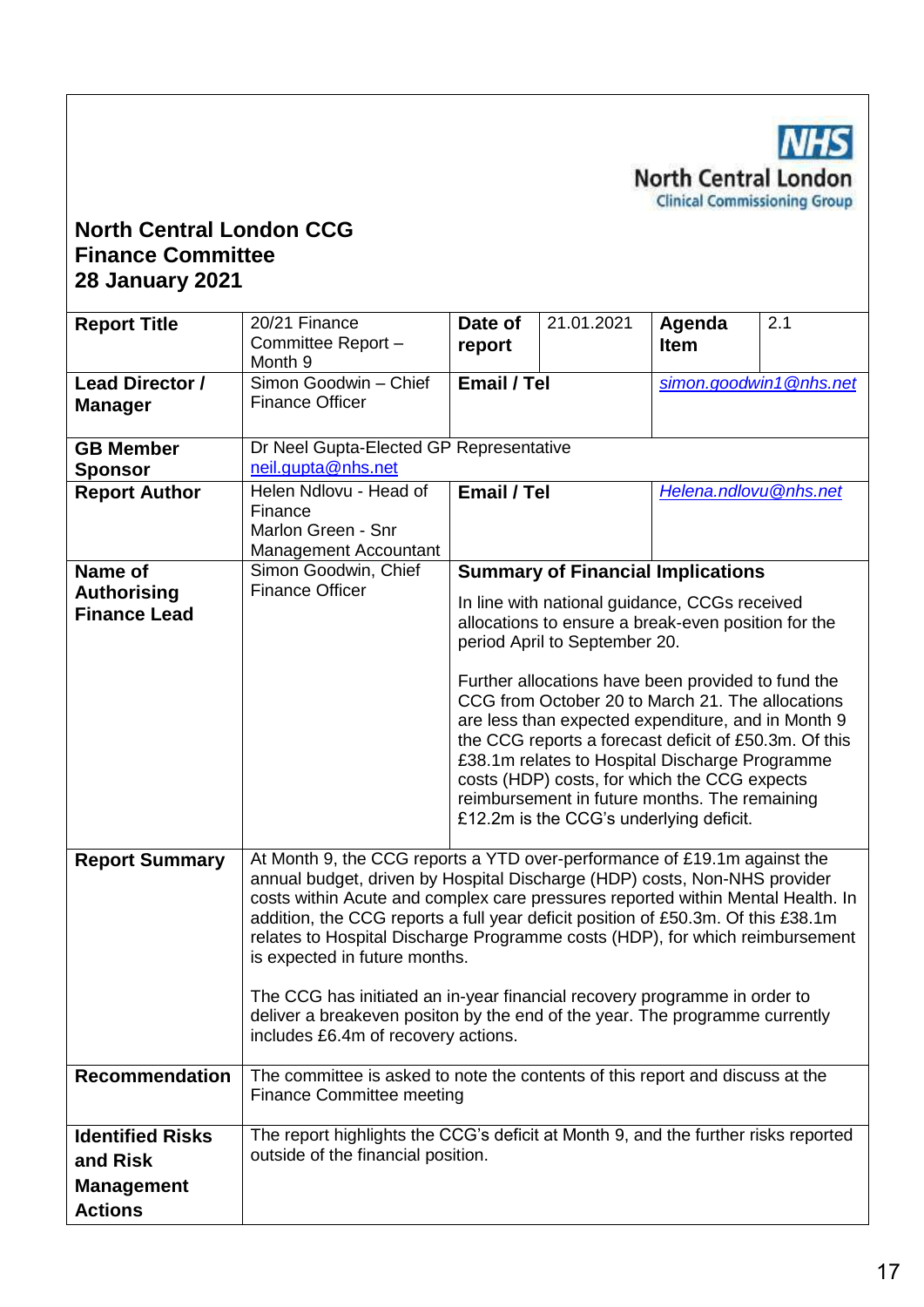| sConflicts of<br><b>Interest</b>                     | Not Applicable                                                                                                                                               |
|------------------------------------------------------|--------------------------------------------------------------------------------------------------------------------------------------------------------------|
| <b>Resource</b><br><b>Implications</b>               | The CCG reports a deficit of £12.2m at Month 9 (excluding HDP costs). Risks<br>reported outside of the financial position are fully mitigated as at Month 9. |
| <b>Engagement</b>                                    | This report is presented at the Finance Committee, which includes Elected<br>Governing Body members and a Patient Representative.                            |
| <b>Equality Impact</b><br><b>Analysis</b>            | This report has been written in accordance with the provisions of the Equality<br>Act 2010.                                                                  |
| <b>Report History</b><br>and Key<br><b>Decisions</b> | This Finance report is presented to the Finance Committee on a monthly basis.                                                                                |
| <b>Next Steps</b>                                    | This report is to be reviewed by the Finance Committee.                                                                                                      |
| <b>Appendices</b>                                    | None                                                                                                                                                         |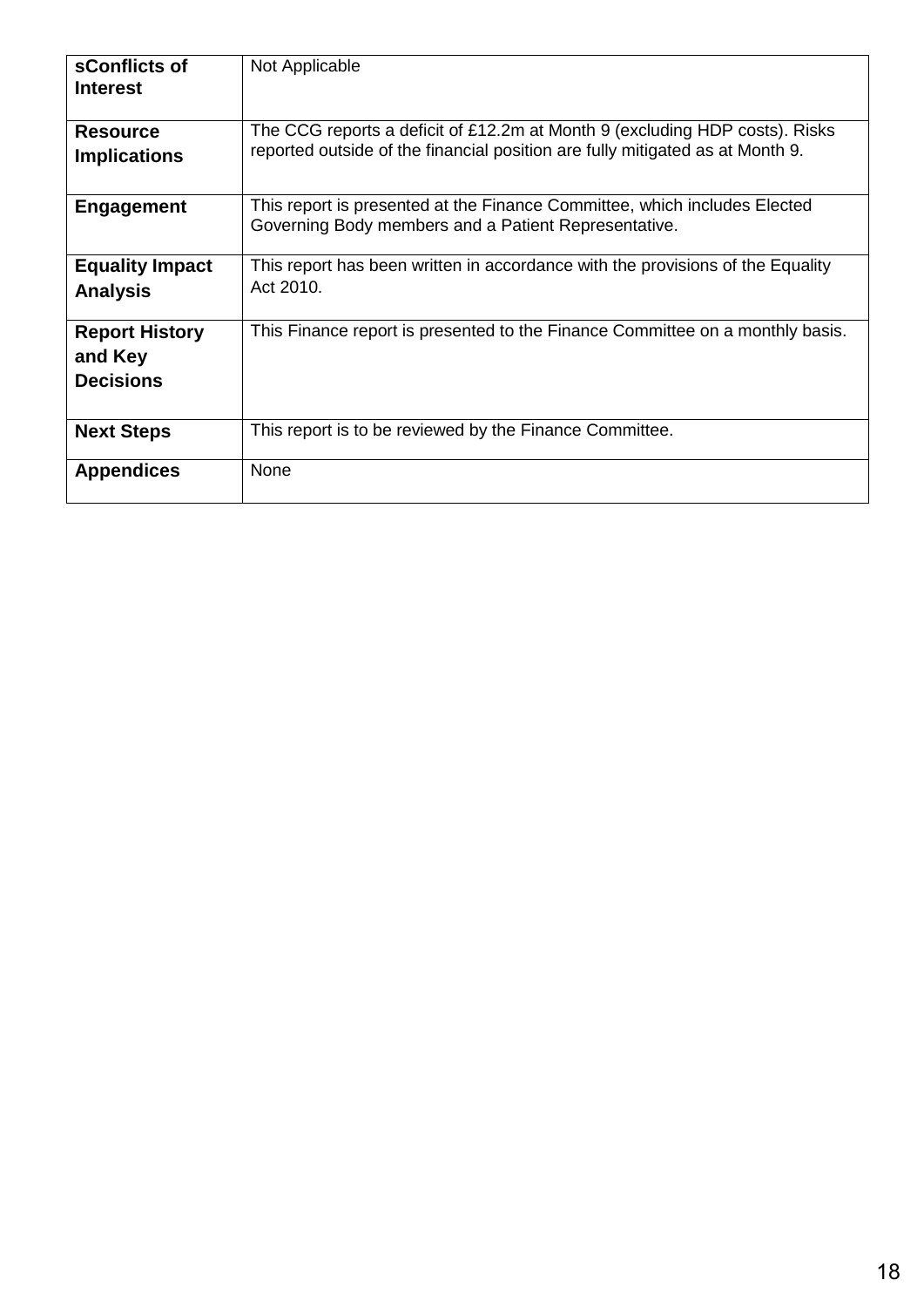

# Budget & Finance Report 2020-21

Month 9 (December 2020)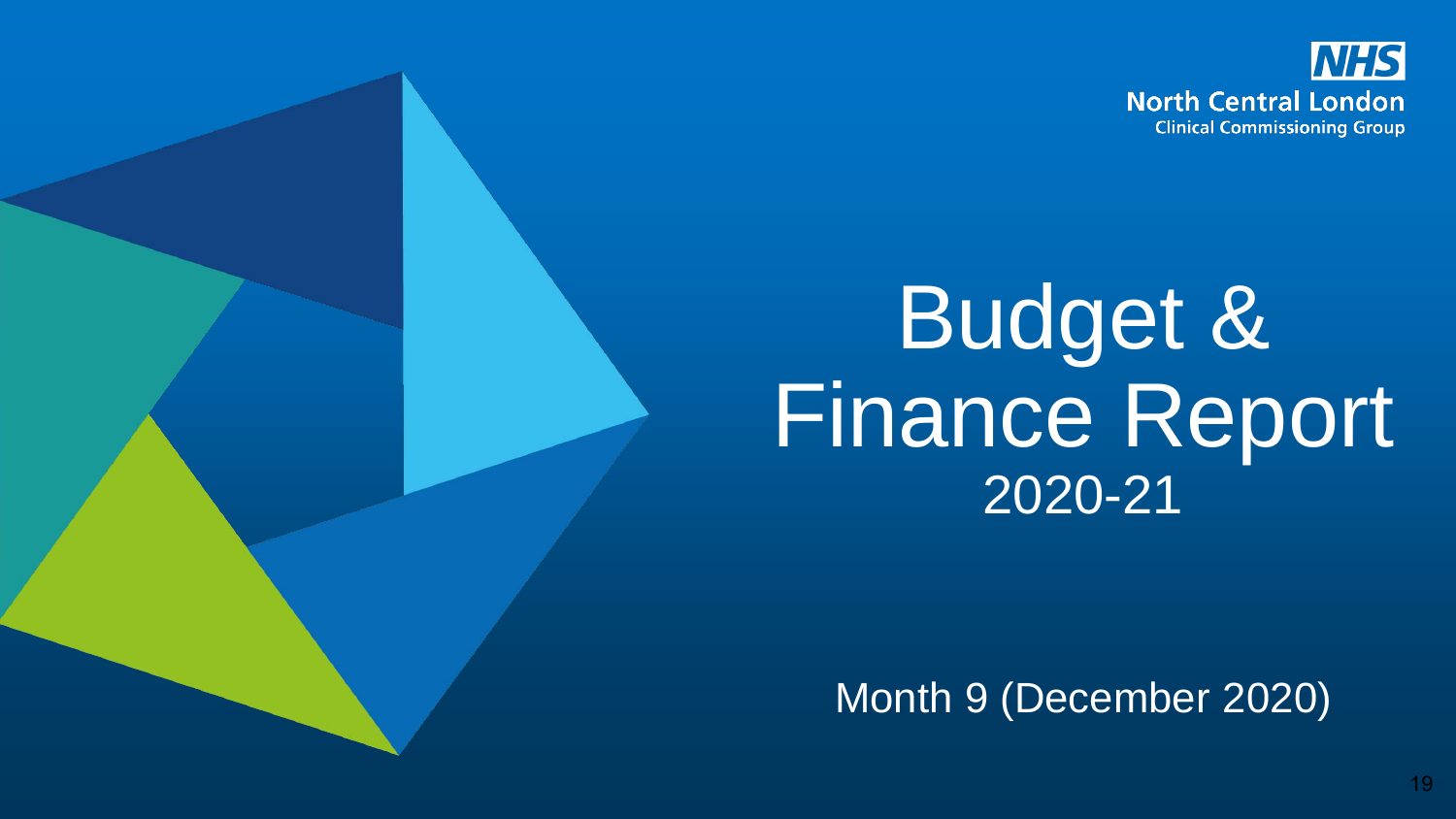## **NCL CCG 2020/21** Budget & Finance Report Month 9 (December 2020)



| <b>Financial Plan</b>                    | <b>Financial Deficit Position</b>                  |    |  |  |  |
|------------------------------------------|----------------------------------------------------|----|--|--|--|
|                                          | <b>Month 7-12 Executive Summary</b>                | 5  |  |  |  |
| <b>Executive Summary</b>                 | Month 1-12 Executive Summary                       | 6  |  |  |  |
| <b>Allocations Summary</b>               | Month 1-12 Allocation Summary                      |    |  |  |  |
|                                          | Month 7-12 Acute Performance                       | 8  |  |  |  |
| 2020/21 Financial Position               | Month 7-12 Non-Acute, Programmes & Corporate Costs | 9  |  |  |  |
|                                          | <b>COVID-19 Costs</b>                              | 10 |  |  |  |
|                                          | M7-12 COVID-19 Schemes                             | 11 |  |  |  |
| <b>Mental Health Investment Standard</b> | Mental Health Investment Standard (MHIS)           | 12 |  |  |  |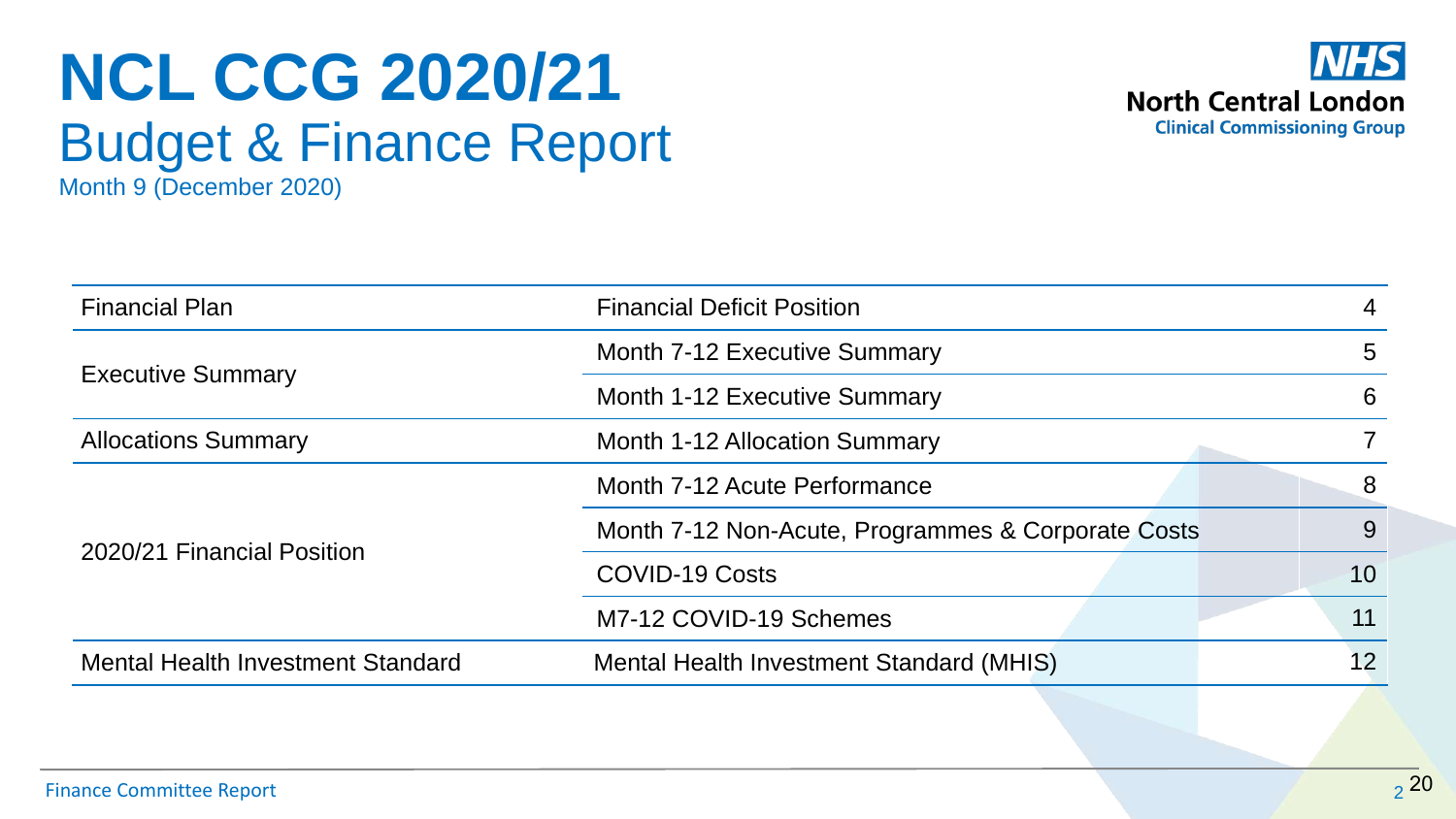## **NCL CCG 2020/21** Budget & Finance Report Month 9 (December 2020)



| <b>Continuing Healthcare Position</b>         | <b>Continuing Healthcare Position</b>         | 13        |
|-----------------------------------------------|-----------------------------------------------|-----------|
| Hospital Discharge (HDP) Position             | Hospital Discharge (HDP) Position             | 14        |
| Additional Social Care Funding - January 2021 | Additional Social Care Funding - January 2021 | 15        |
| <b>Primary Care Non Delegated Position</b>    | <b>Primary Care Non Delegated Position</b>    | 16        |
| <b>Primary Care Delegated Position</b>        | <b>Primary Care Delegated Position</b>        | 17        |
| <b>Risks &amp; Mitigations</b>                | <b>Risks &amp; Mitigations</b>                | 18        |
| <b>Recovery Plan</b>                          | <b>Recovery Plan</b>                          | 19        |
| System Efficiency Plan (SEP)                  | <b>System Efficiency Plan (SEP)</b>           | <b>20</b> |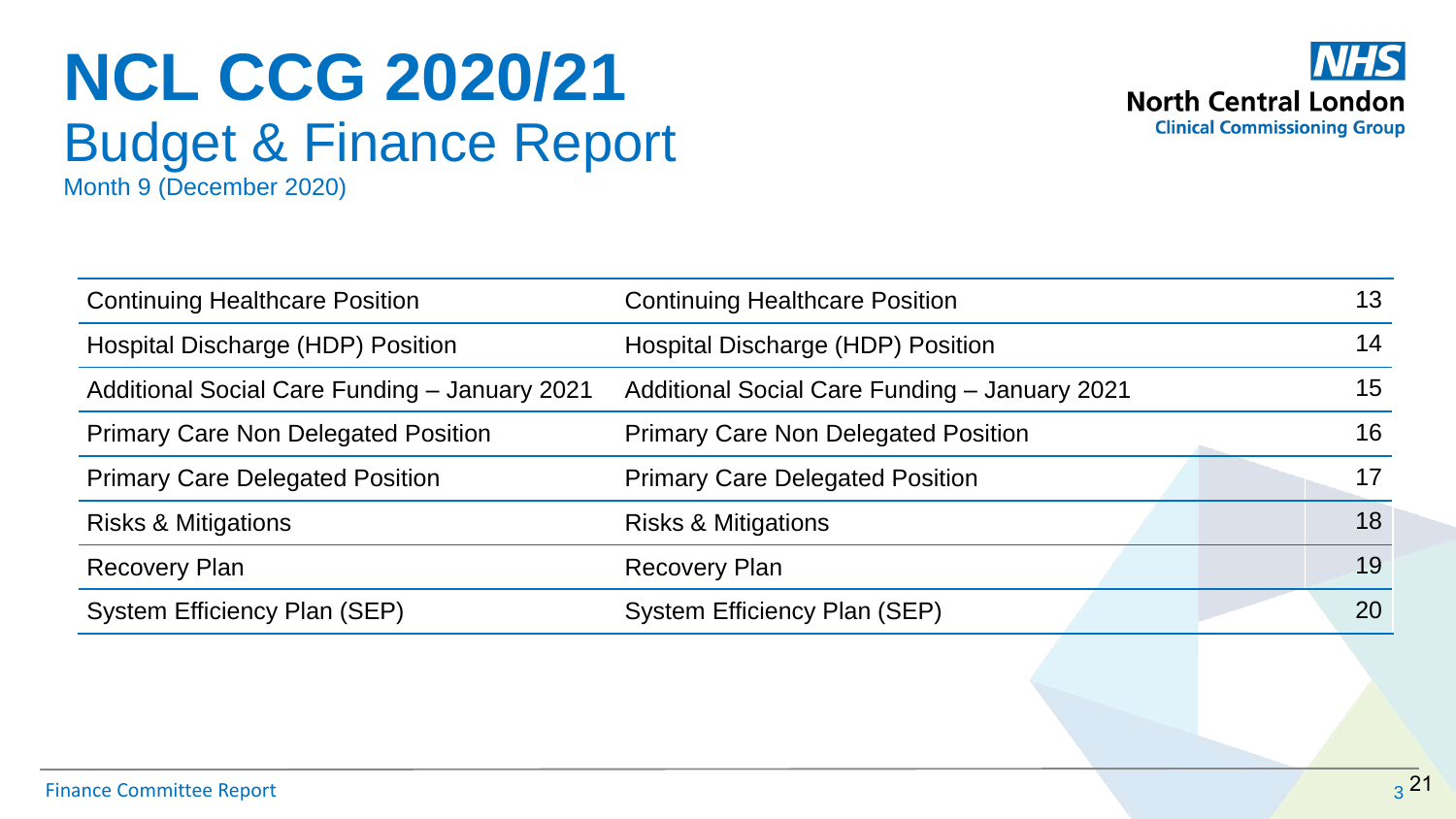## **Financial Deficit Position**



**North Central London Clinical Commissioning Group** 

**NHS** 

For Month 9, the CCG reports a full year deficit position of £50.3m, of which £12.2m would need to mitigated as part of the recovery plan. This is made

- **£6.3m** Reported deficit position at Month 9,
- **£5.9m** COVID-19 and Capacity fund, which is held on behalf of the system. A decision is yet to be made on how this will be distributed,
- **£38.1m** HDP costs. NHSE/I has requested that the CCG reports a forecast variance for HDP costs incurred from Month 7. These costs are expected to be fully reimbursed in the coming months.

The CCG initiated a financial recovery programme in Month 8 in order to mitigate the £12.2m underlying deficit. This is reported in more detail on the following slides.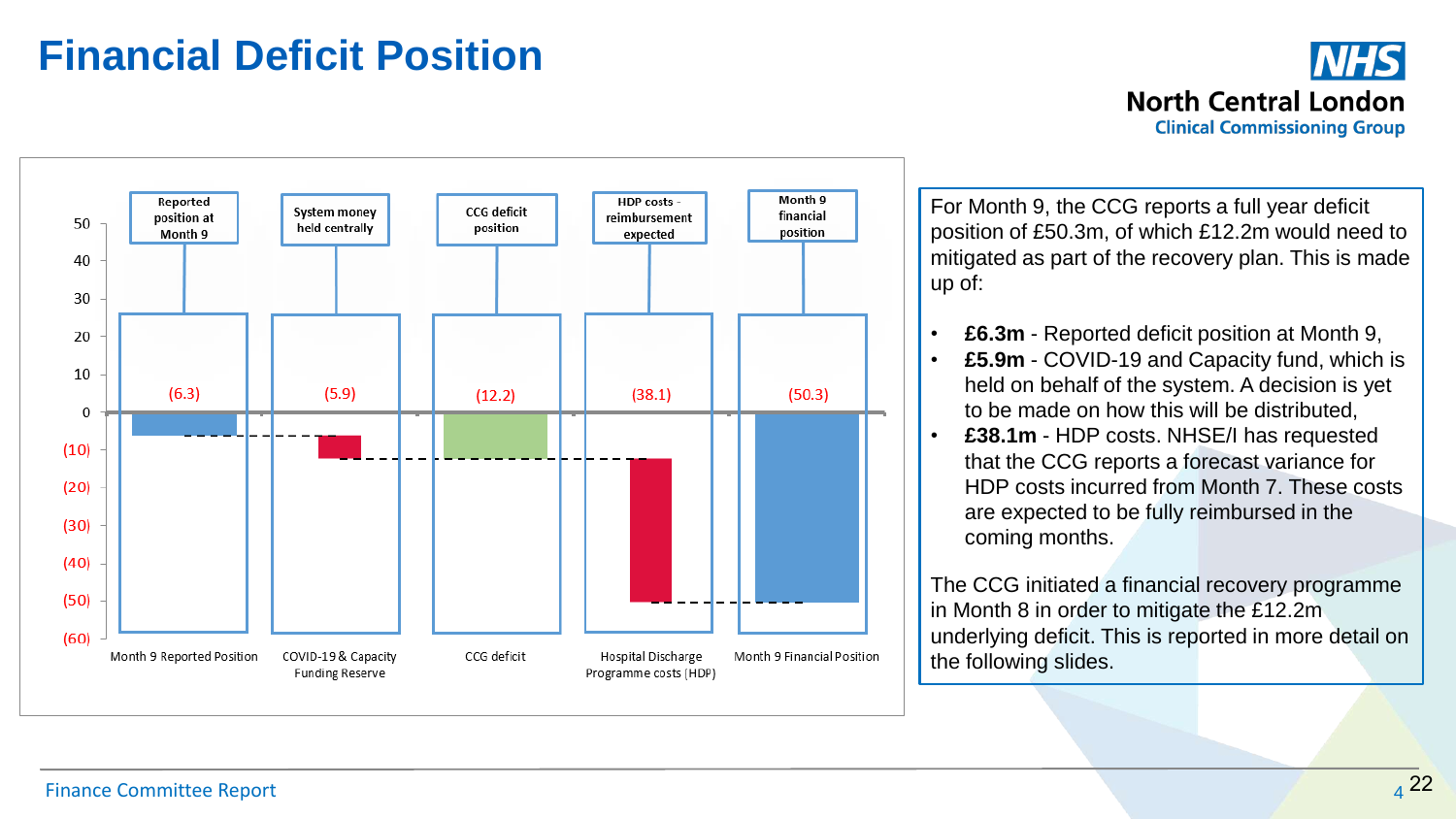## **Month 7-12 Executive Summary**

For Month 9 (Dec'20), the CCG reports a YTD and forecast over-performance of £19.1m and £38.1m respectively. This is largely due to additional Hospital Discharge Programme (HDP) costs reported within CHC. The CCG expects full reimbursement for these costs in future months.



Summary financial nosition M7-12 (fm)

| <b>UGHIMALY INTERIOR PUBLICATE INTERVALLY</b> |            |        |                |                                 | <b>Summary position</b> |        |                                                                                                                             |  |
|-----------------------------------------------|------------|--------|----------------|---------------------------------|-------------------------|--------|-----------------------------------------------------------------------------------------------------------------------------|--|
|                                               | <b>YTD</b> |        |                | Months 7-12                     |                         |        | The CCG reports a YTD over-performance of £19.1m and a full                                                                 |  |
|                                               | <b>Bud</b> | Actual | Var            | <b>Bud</b>                      | <b>FOT</b>              | Var    | year over-performance of £38.1m, against the Month 7-12                                                                     |  |
|                                               | Em         | Em     | E <sub>m</sub> | £m                              | £m                      | Em     | budget.                                                                                                                     |  |
| <b>Revenue Resource Limit</b>                 | 767.7      | 767.7  | 0.0            |                                 | 1,535.5 1,535.5         | 0.0    | The YTD over-performance mainly consists of:                                                                                |  |
| Acute                                         | 383.3      | 383.5  | (0.2)          | 766.8                           | 766.9                   | (0.0)  | • £18.8m - COVID-19 costs incurred from Month 7 – driven by<br>additional HDP costs, which is to be funded through cost re- |  |
| Non-Acute                                     | 324.1      | 324.3  | (0.2)          | 635.2                           | 635.2                   | (0.0)  | imbursement.                                                                                                                |  |
| Other Programme Services                      | 4.4        | 4.4    | (0.0)          | 15.3                            | 15.3                    | 0.0    | £0.2m - Reported within Acute, driven by Non-NHS providers.                                                                 |  |
| <b>Running Costs</b>                          | 7.4        | 7.4    | 0.0            | 15.1                            | 15.1                    | 0.0    | £0.2m - Reported within Non-Acute, mainly driven by complex                                                                 |  |
| <b>COVID-19 Costs</b>                         | 54.6       | 73.4   | (18.8)         | 109.3                           | 147.4                   | (38.1) | care pressures reported within Mental Health.                                                                               |  |
| <b>Total Operational</b>                      | 773.8      | 793.0  |                | $(19.1)$ 1,541.8 1,579.9 (38.1) |                         |        | The forecast deficit (£38.1m) relates to additional HDP costs,                                                              |  |
| Reserves & Contingency                        | 0.0        | 0.0    | 0.0            | 0.0                             | 0.0                     | 0.0    | which are expected to be reimbursed in full (NHSE/I requested                                                               |  |
| <b>Total Non Operational</b>                  | 0.0        | 0.0    | 0.0            | 0.0                             | 0.0                     | 0.0    | these costs to be included in the forecast).                                                                                |  |
| <b>Total Expenditure</b>                      | 773.8      | 793.0  | 19.1           | 1,541.8                         | 1,579.9                 | 38.1   | The reported CCG deficit is £6.3m. In addition the CCG holds a                                                              |  |
| <b>Surplus / (Deficit)</b>                    | (6.2)      | (25.3) | (19.1)         | (6.3)                           | (44.4)                  | (38.1) | system wide COVID-19 and Capacity Fund of £5.9m, therefore                                                                  |  |
| COVID-19 & Capacity Funding                   | 0.0        | 0.0    | 0.0            | 5.9                             | 5.9                     | 0.0    | the true CCG deficit is £12.2m.                                                                                             |  |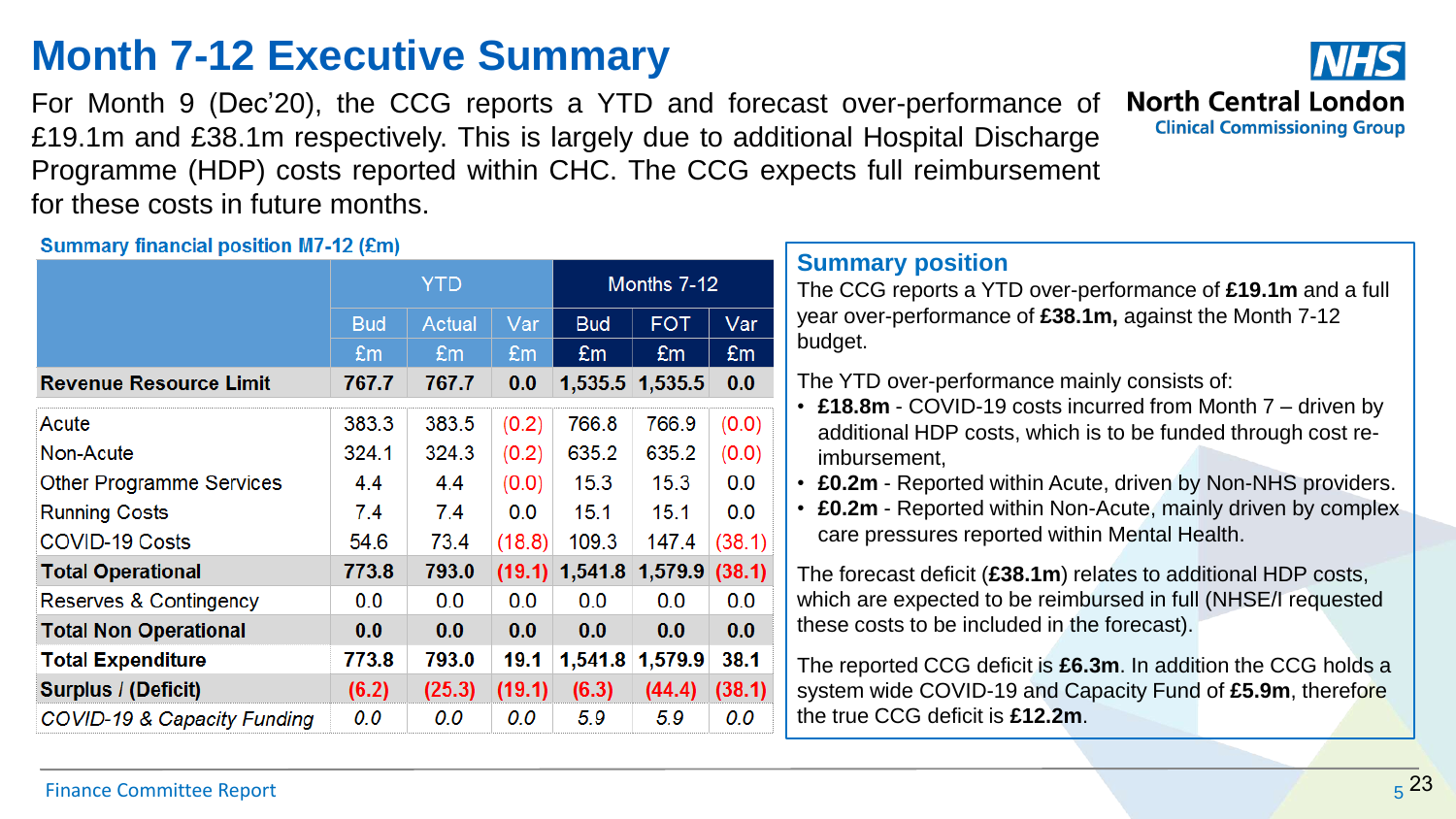## **Month 1-12 Executive Summary**

At Month 9 the CCG is reporting a forecast outturn over-performance of North Central London **Clinical Commissioning Group** £38.1m, inline with the position reported against Months 7-12

### **Summary financial position (£m)**

|            | <b>YTD</b> |         |            | Annual                     |                            |         |  |
|------------|------------|---------|------------|----------------------------|----------------------------|---------|--|
| <b>Bud</b> | Actual     | Var     | <b>Bud</b> | <b>FOT</b>                 | Var                        | Outturn |  |
| £m         | £m         | £m      | £m         | £m                         | £m                         | £m      |  |
|            | 2,077.5    | 0.0     |            |                            | 0.0                        | 2,439.2 |  |
| 1,020.0    | 1,020.2    | (0.2)   |            | 1,403.6                    | (0.0)                      | 1,280.8 |  |
| 918.1      | 918.3      | (0.2)   | 1,229.2    | 1,229.2                    | (0.0)                      | 1,125.7 |  |
| 21.4       | 21.5       | (0.0)   | 32.4       | 32.4                       | 0.0                        | 29.9    |  |
| 22.8       | 22.8       | 0.0     | 30.5       | 30.5                       | 0.0                        | 33.2    |  |
| 101.3      | 120.1      | (18.8)  | 156.0      | 194.1                      | (38.1)                     | 2.0     |  |
| 2,083.7    | 2,102.8    |         |            |                            | (38.1)                     | 2,471.6 |  |
| 0.0        | 0.0        | 0.0     | 0.0        | 0.0                        | 0.0                        | 0.0     |  |
| 0.0        | 0.0        | 0.0     | 0.0        | 0.0                        | 0.0                        | 0.0     |  |
| 2,083.7    | 2,102.8    | 19.1    | 2,851.6    | 2,889.8                    | 38.1                       | 2,471.6 |  |
| (6.2)      | (25.4)     |         | (6.3)      | (44.4)                     | (38.1)                     | (32.4)  |  |
| 0.0        | 0.0        | 0.0     | 5.9        | 5.9                        | 0.0                        | 0.0     |  |
|            |            | 2,077.5 |            | $(19.1)$ 2,851.6<br>(19.1) | 2,845.3 2,845.3<br>1,403.5 | 2,889.7 |  |

### **Summary position**

In line with NHSE/I guidance, all Month 1-6 overperformance has been fully funded through a retrospective allocation adjustment. The last of these allocations were received in Month 8.

The table includes the final outturn position reported by the five NCL CCG's in 2019/20.

The Month 7-12 position is as reported on the previous slide.

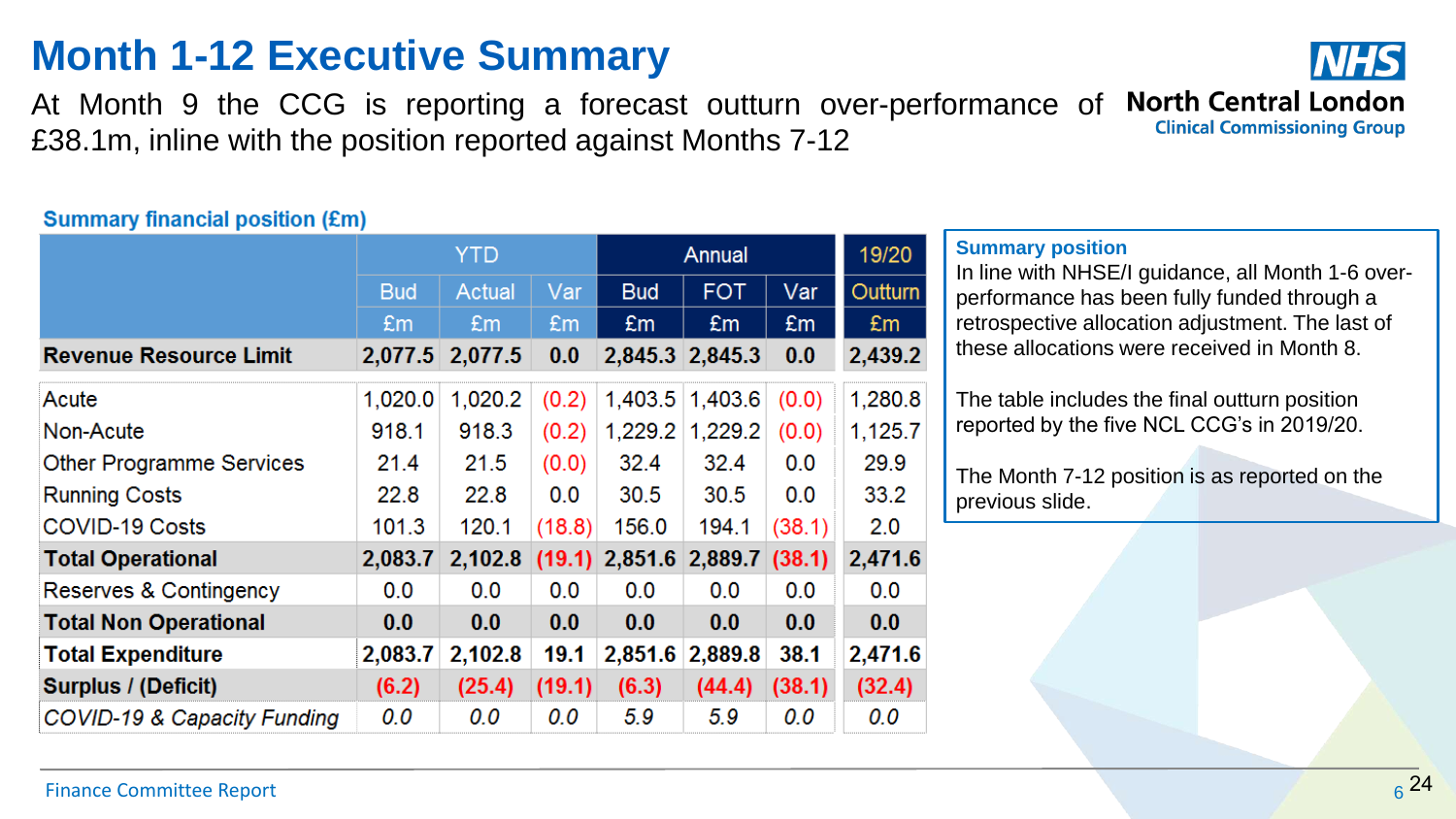## **Month 1-12 Allocations Summary**



**Clinical Commissioning Group** 

|                                          |                      | <b>Original</b>   | <b>Additional allocations received</b> |               |               |               |                         |               |               | <b>Total</b>            |
|------------------------------------------|----------------------|-------------------|----------------------------------------|---------------|---------------|---------------|-------------------------|---------------|---------------|-------------------------|
| <b>Allocations Summary 2020/21</b><br>£m |                      | <b>Allocation</b> | Month 3<br>£m                          | Month 4<br>£m | Month 5<br>£m | Month 6<br>£m | <b>Month 7-12</b><br>£m | Month 8<br>£m | Month 9<br>Em | <b>Allocation</b><br>£m |
| <b>Revenue Resource Limit</b>            | Core                 | 744.3             | 0.0                                    | 0.3           | 381.3         | 2.8           | 1,382.8                 | 19.6          | 3.8           | 2,534.9                 |
|                                          | Co-Commissioning     | 76.6              | 0.0                                    | 0.0           | 38.3          | 0.0           | 114.9                   | 5.7           | 0.0           | 235.5                   |
|                                          | <b>Running Costs</b> | 9.1               | 0.0                                    | 0.0           | 4.5           | 0.0           | 14.6                    | 0.0           | 0.0           | 28.2                    |
|                                          | COVID-19             | 0.0               | 13.2                                   | 7.2           | 7.8           | 8.9           | 0.0                     | 9.5           | 0.0           | 46.7                    |
| <b>Total Allocations</b>                 |                      | 830.0             | 13.2                                   | 7.5           | 431.9         | 11.7          | 1,512.3                 | 34.8          | 3.8           | 2,845.3                 |

The CCG received total allocations of £830m at the beginning of the financial year. The allocation was based on the NHSE/I National Model and was provided to fund the CCG for the first 4 months of the year. At Month 5 the CCG received allocations to cover Month 5 and Month 6.

In Month 7, and in line with national guidance, the CCG received a further allocation of £1,512m. This was to fund the CCG from Months 7-12, the CCG is therefore expected to live within it's means and mitigate any pressures that may arise during the year.

In Month 9 the CCG received allocations of £3.8m, the majority relates to:

- **£1.7m** Mental Health Discharge Funding
- **£1.0m** HSLI pass-through funding to UCLH
- **£0.4m** Stroke Association Rehabilitation Pilot Programme Funding
- **£0.3m** Post COVID Clinics
- **£0.2m**  International GP recruitment Funding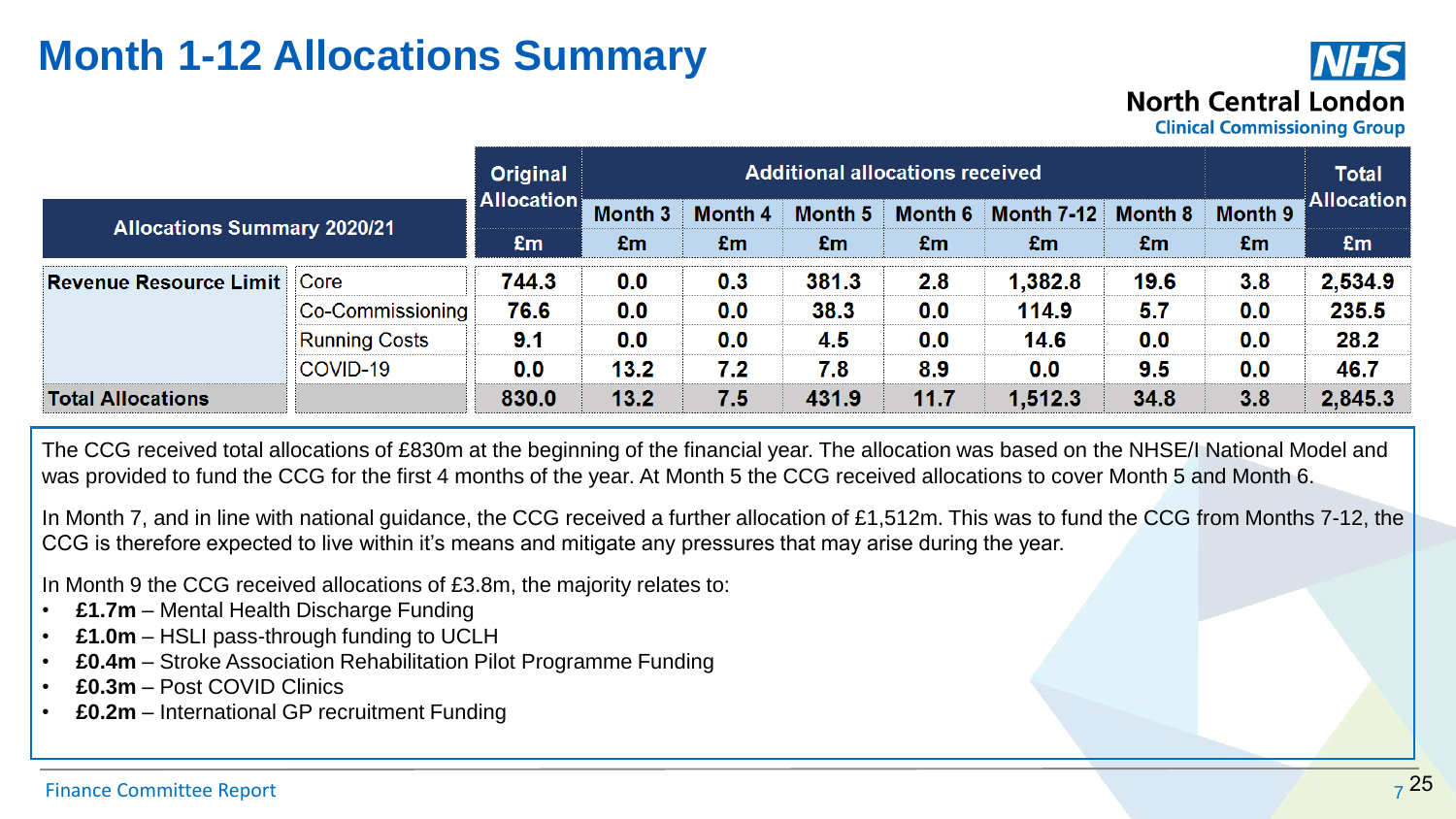## **Month 7-12 Acute Performance**

The acute position reports a YTD over-performance of £0.2m. This is driven by Non-NHS provider costs. The CCG forecasts a breakeven for the full year.

### Acute performance M7-12 (£m) - excl. COVID-19

|                                            |                | YTD    |                | Annual         |                |       |       |  |
|--------------------------------------------|----------------|--------|----------------|----------------|----------------|-------|-------|--|
| <b>Trust / Service</b>                     | <b>Bud</b>     | Actual | Var            | <b>Bud</b>     | <b>FOT</b>     | Var   | Var % |  |
|                                            | E <sub>m</sub> | £m     | E <sub>m</sub> | E <sub>m</sub> | E <sub>m</sub> | £m    | %     |  |
| Royal Free London                          | 131.3          | 131.3  | 0.0            | 262.7          | 262.7          | 0.0   | $0\%$ |  |
| University College London Hospital         | 100.4          | 100.4  | 0.0            | 200.8          | 200.8          | 0.0   | $0\%$ |  |
| <b>North Middlesex University Hospital</b> | 67.4           | 67.4   | 0.0            | 134.7          | 134.7          | 0.0   | $0\%$ |  |
| <b>Whittington Health</b>                  | 51.7           | 51.7   | 0.0            | 103.3          | 103.3          | 0.0   | 0%    |  |
| <b>Moorfields Eye Hospital</b>             | 8.7            | 8.7    | 0.0            | 17.4           | 17.4           | 0.0   | $0\%$ |  |
| Royal National Orthopaedic Hospital        | 11.4           | 11.4   | 0.0            | 22.8           | 22.8           | 0.0   | $0\%$ |  |
| <b>Great Ormond Street Hospital</b>        | 9.5            | 9.5    | 0.0            | 19.0           | 19.0           | 0.0   | $0\%$ |  |
| <b>Other NHS</b>                           | 0.5            | 0.5    | (0.0)          | 1.1            | 1.1            | 0.0   | $0\%$ |  |
| <b>NHS In Sector Block</b>                 | 380.9          | 380.9  | 0.0            | 761.7          | 761.7          | 0.0   | $0\%$ |  |
| Independent / Commercial Sector            | 1.7            | 1.7    | 0.0            | 3.4            | 3.4            | (0.0) | 0%    |  |
| Other                                      | 0.7            | 1.0    | (0.2)          | 1.7            | 1.8            | (0.0) | 2%    |  |
| <b>Total Acute</b>                         | 383.3          | 383.5  | (0.2)          | 766.8          | 766.9          | (0.0) | 0%    |  |

## **North Central London Clinical Commissioning Group**

### **Acute Performance**

In line NHSE/I guidance the CCG has agreed block payments with all NHS providers for the full financial year. Therefore the CCG does not expect any variations from the reported block payment values. As such the CCG reports a full year breakeven position at Month 9.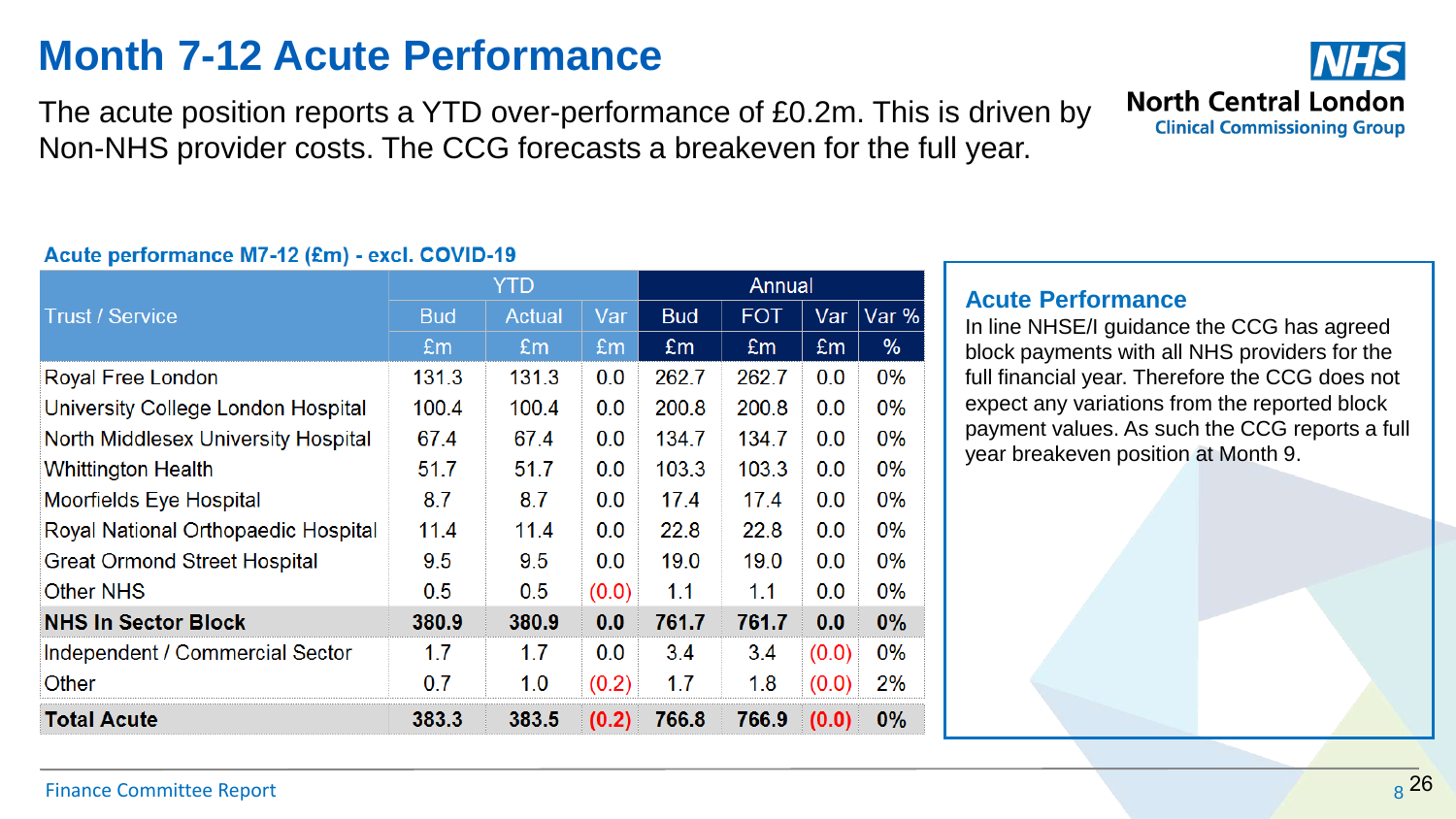### **Finance Committee Report** 9<sup>27</sup>

|  |  |  | <b>Month 7-12 Non Acute, Programme and Running Costs</b> |  |
|--|--|--|----------------------------------------------------------|--|
|  |  |  |                                                          |  |

The Non-acute positon reports a YTD over-performance of £0.2m, with Programme & Running Costs reporting a YTD breakeven positon. Both areas report a breakeven position for the full year.

### Non Acute & Corporate M7-12 (£m) - excl. COVID-19

|                                       |            | <b>YTD</b>    |       | Annual     |            |       |       |  |  |
|---------------------------------------|------------|---------------|-------|------------|------------|-------|-------|--|--|
| <b>Trust / Service</b>                | <b>Bud</b> | <b>Actual</b> | Var   | <b>Bud</b> | <b>FOT</b> | Var   | Var % |  |  |
|                                       | £m         | £m            | £m    | £m         | £m         | £m    | %     |  |  |
| <b>Non-acute</b>                      |            |               |       |            |            |       |       |  |  |
| Mental Health Other & LD              | 94.2       | 94.3          | (0.1) | 187.7      | 187.7      | (0.0) | $0\%$ |  |  |
| Delegated Commissioning               | 61.6       | 61.6          | (0.0) | 120.9      | 120.9      | 0.0   | $0\%$ |  |  |
| <b>Community Services</b>             | 76.9       | 77.0          | (0.0) | 148.1      | 148.1      | 0.0   | $0\%$ |  |  |
| <b>Primary Care</b>                   | 15.9       | 15.9          | (0.0) | 31.9       | 31.9       | (0.0) | $0\%$ |  |  |
| <b>Primary Care - Prescribing</b>     | 46.4       | 46.4          | 0.0   | 91.6       | 91.6       | 0.0   | $0\%$ |  |  |
| <b>Continuing Care</b>                | 30.4       | 30.4          | (0.0) | 56.4       | 56.4       | 0.0   | $0\%$ |  |  |
| <b>Total</b>                          |            | 325.4 325.6   | (0.2) | 636.5      | 636.5      | (0.0) | $0\%$ |  |  |
| <b>Programmes &amp; Running Costs</b> |            |               |       |            |            |       |       |  |  |
| <b>Other Programme Services</b>       | 4.4        | 4.4           | (0.0) | 15.3       | 15.3       | 0.0   | $0\%$ |  |  |
| <b>Running Costs</b>                  | 7.4        | 7.4           | 0.0   | 15.1       | 15.1       | 0.0   | $0\%$ |  |  |
| <b>Total</b>                          | 11.8       | 11.9          | (0.0) | 30.4       | 30.4       | 0.0   | $0\%$ |  |  |
| <b>Contingency</b>                    | 0.0        | 0.0           | 0.0   | 0.0        | 0.0        | 0.0   | $0\%$ |  |  |
| TOTAL                                 | 337.3      | 337.5         | (0.2) | 667.0      | 667.0      | (0.0) | 0%    |  |  |

### **Non Acute Performance**

Excluding COVID-19 costs, the CCG reports a small YTD over-performance of £0.2m driven by complex care pressures reported within Mental Health. However, the CCG expects to deliver a breakeven position for the year.

### **Programme & Running Costs**

The position reports a breakeven position both YTD and full year.

### **Contingency**

The CCG does not hold any reserves or contingencies at Month 9.



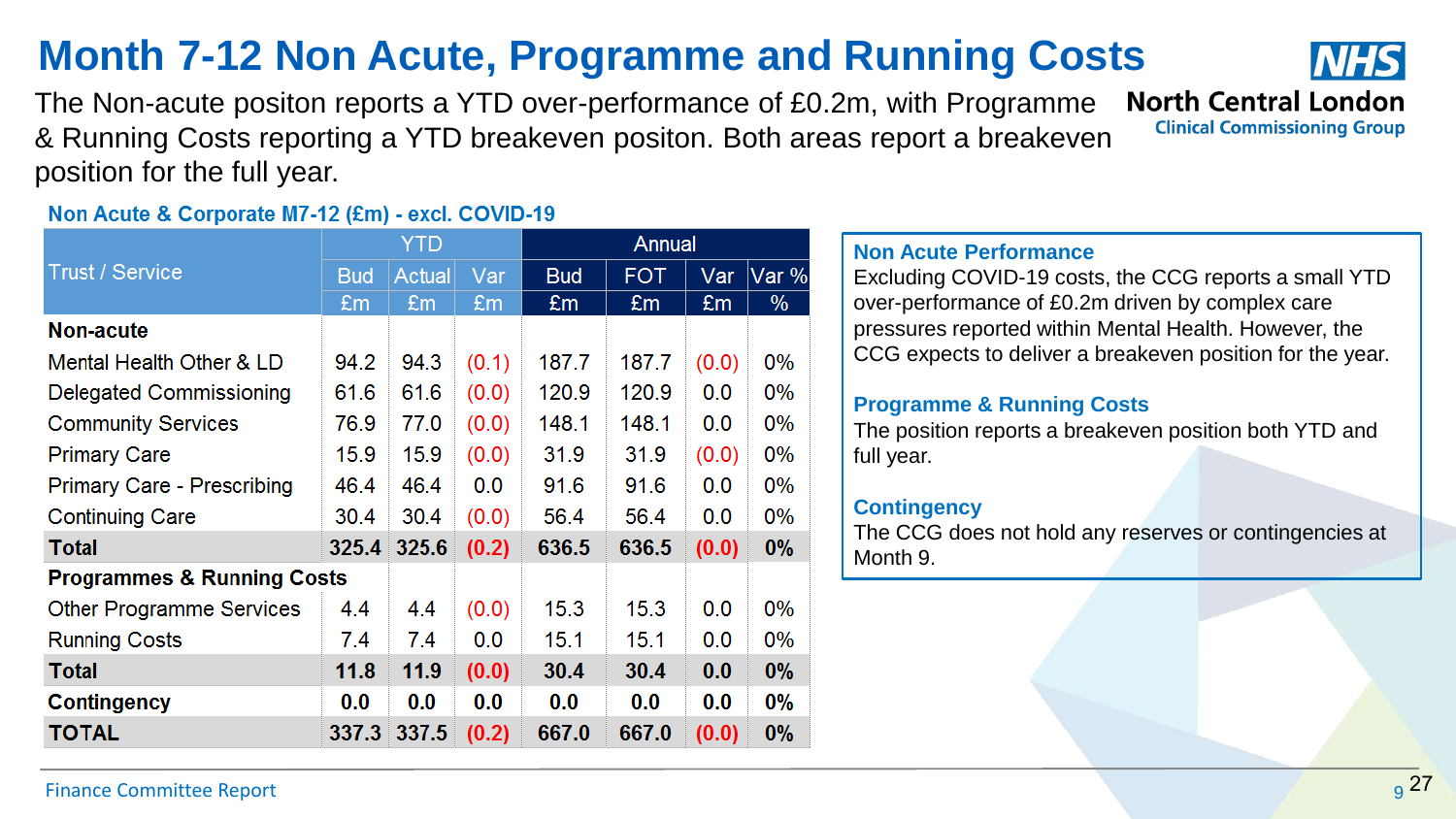## **COVID-19 Costs**

For Month 9 (Dec'20), the CCG reports a YTD and full year over-performance of £18.8m and £38.1m respectively. This is wholly driven by additional Hospital Discharge Programme costs (HDP), for which the CCG expects reimbursement for in future months.



### COVID-19 costs (£m)

|                                            |            | <b>YTD</b> |                                   | Annual     |            |        |       |  |
|--------------------------------------------|------------|------------|-----------------------------------|------------|------------|--------|-------|--|
| <b>Trust / Service</b>                     | <b>Bud</b> | Actual     | Var                               | <b>Bud</b> | <b>FOT</b> | Var    | Var % |  |
|                                            | £m         | £m         | £m                                | £m         | £m         | £m     | %     |  |
| <b>Acute &amp; Non-acute Commissioning</b> |            |            |                                   |            |            |        |       |  |
| <b>Acute Services</b>                      | 44.5       | 44.6       | (0.1)                             | 87.6       | 87.7       | (0.1)  | $0\%$ |  |
| Mental Health Other & LD                   | 3.0        | 3.0        | (0.0)                             | 6.1        | 6.1        | (0.0)  | $0\%$ |  |
| Delegated Commissioning                    | 0.0        | 0.0        | 0.0                               | 0.0        | 0.0        | 0.0    | $0\%$ |  |
| <b>Community Services</b>                  | 1.5        | 1.2        | 0.2                               | 2.5        | 2.4        | 0.2    | 7%    |  |
| <b>Primary Care</b>                        | 15.3       | 15.5       | (0.2)                             | 19.3       | 19.4       | (0.1)  | 1%    |  |
| <b>Primary Care - Prescribing</b>          | 0.0        | 0.0        | (0.0)                             | 0.0        | 0.0        | 0.0    | $0\%$ |  |
| <b>Continuing Care</b>                     | 35.5       | 54.4       | (18.8)                            | 39.1       | 77.2       | (38.1) | 97%   |  |
| <b>Total</b>                               | 99.9       |            | $118.8$ (18.9) 154.5 192.6 (38.1) |            |            |        | 25%   |  |
| <b>Programmes &amp; Running Costs</b>      |            |            |                                   |            |            |        |       |  |
| <b>Other Programme Services</b>            | 1.4        | 1.3        | 0.1                               | 1.5        | 1.5        | 0.0    | 2%    |  |
| <b>Running Costs</b>                       | 0.0        | 0.0        | 0.0                               | 0.0        | 0.0        | 0.0    | $0\%$ |  |
| <b>Total</b>                               | 1.4        | 1.3        | 0.1                               | 1.5        | 1.5        | 0.0    | 2%    |  |
| TOTAL                                      |            |            | 101.3 120.1 (18.8) 156.0 194.1    |            |            | (38.1) | 24%   |  |

### **COVID-19 costs**

From April to September all COVID-19 costs payable by the CCG were reimbursed by NHSE/I, this totalled **£46.7m**.

For Month 7-12, the CCG received an allocation of **£109.3m.**  Of this **£17.7m** is identified for the CCG and **£91.6m** is identified for the system. A breakdown of the schemes making up the CCG allocation of £17.7m can be found on the following slide.

The CCG can continue to claim the below costs from NHSE/I, until 31/03/21. These costs are in addition to the allocated budget.

- Hospital Discharge Programme
- Incremental Nightingale costs
- Venue and storage for flu vaccines
- Asylum seeker contingency service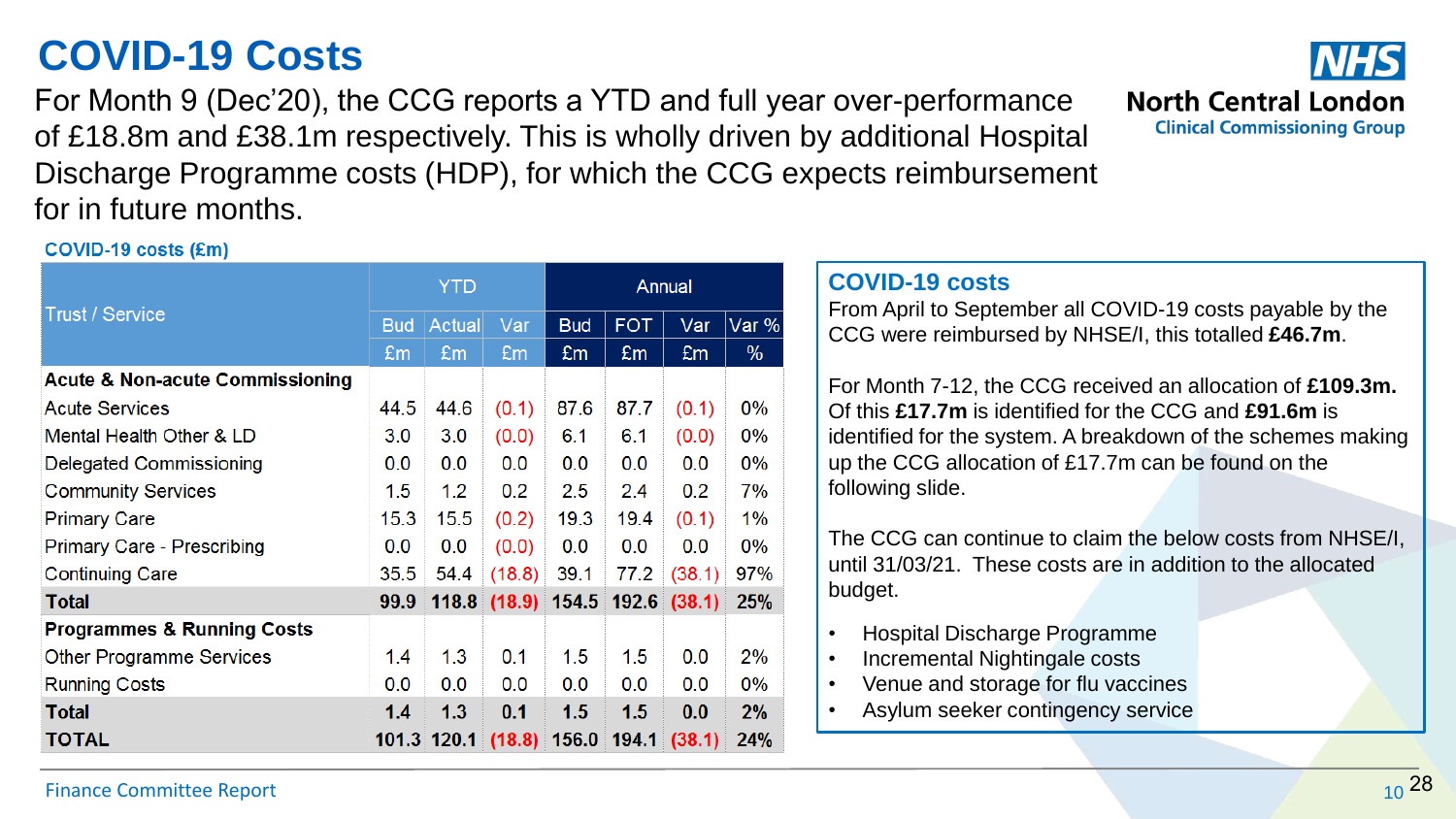## **M7-12 COVID-19 Schemes**

For Month 7-12 the CCG received an allocation of £109.3m, of this £17.7m is identified for the CCG. The table below shows a breakdown of schemes utilising this allocation.

M7-12 COVID Schemes (£m)

| Description of Scheme / Proposal                                           | 20/21 Total<br>$(\text{Em})$ | <b>M7-12 COVID-19 Schemes</b>                                                                   |
|----------------------------------------------------------------------------|------------------------------|-------------------------------------------------------------------------------------------------|
| <b>Continuing Healthcare</b>                                               | 6.54                         | The table to the left shows how the M7-12 COVID-19<br>allocation for the CCG is being utilised. |
| LCW 111 pressure net of allocation (excluding London Living Wage pressure) | 2.29                         |                                                                                                 |
| At Scale - PCN (Transformation Funding)                                    | 1.90                         | The largest of the schemes (c37%) is earmarked for                                              |
| P2 Community Beds                                                          | 1.67                         | Continuing Healthcare costs. Circa £2.3m has been                                               |
| Hot Hubs/ Home Visiting                                                    | 1.14                         | proposed to meet the additional pressures for LCW 111 and                                       |
| Flu Immunisation, Housebound Flu                                           | 0.92                         | c£1.9m for PCN transformation funding.                                                          |
| Digital First - Second Tranche                                             | 0.59                         |                                                                                                 |
| BMI, Highate, InHealth etc.                                                | 0.58                         | Costs incurred against these schemes are monitored on a                                         |
| Barnet Care Home In reach service                                          | 0.53                         | monthly basis.                                                                                  |
| <b>Staffing</b>                                                            | 0.38                         |                                                                                                 |
| Practice claims for PPE                                                    | 0.32                         |                                                                                                 |
| <b>RSS</b>                                                                 | 0.30                         |                                                                                                 |
| <b>Minor Ailments</b>                                                      | 0.30                         |                                                                                                 |
| Delivery of an SMI service in Haringey                                     | 0.18                         |                                                                                                 |
| Paediatric Network/discharge co-ordinator roles                            | 0.04                         |                                                                                                 |
| <b>EMIS</b>                                                                | 0.01                         |                                                                                                 |
| <b>TOTAL</b>                                                               | 17.69                        |                                                                                                 |

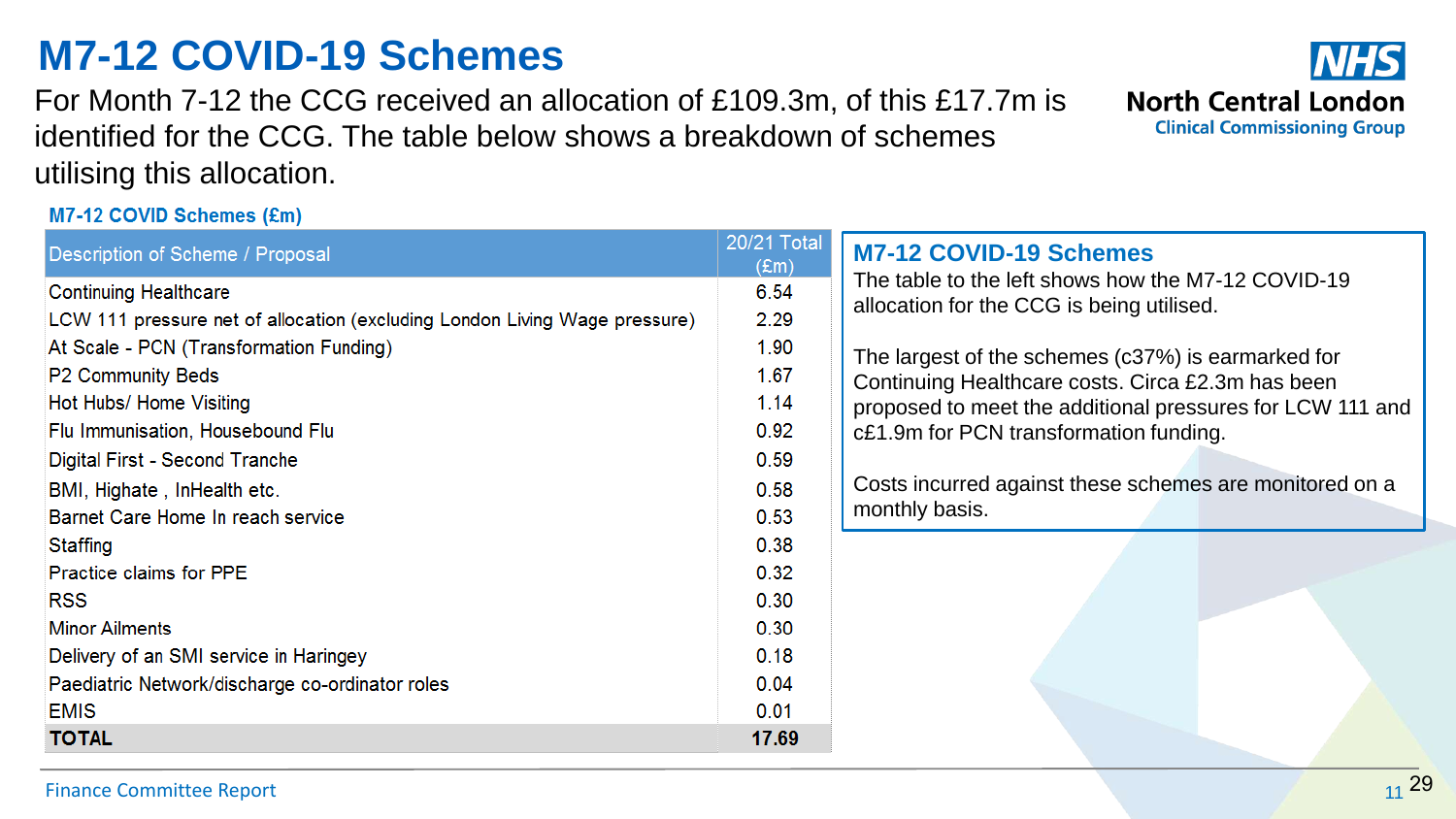## **Mental Health Investment Standard (MHIS)**

### For 2020/21, the CCG has increased its investment in Mental Health by c5.8% from 2019/20 baselines

Mental Health Investment Standard (£m)

| Trust / Service                                                                                                                                                                                                | 2019/20                  | <b>Target</b><br><b>Uplift</b> | In 20/21<br><b>Baseline</b><br>$(2.8\%)$ | $M1-6$ Top<br>Up<br>Received | <b>Breakdown</b><br>of £9.2m | <b>Total</b><br><b>Increase</b> | 20/21<br><b>Total</b>    | %<br>Change                  |
|----------------------------------------------------------------------------------------------------------------------------------------------------------------------------------------------------------------|--------------------------|--------------------------------|------------------------------------------|------------------------------|------------------------------|---------------------------------|--------------------------|------------------------------|
| Barnet, Enfield and Haringey Mental Health Trust                                                                                                                                                               | 103.1                    | 6.0                            | 2.9                                      | 0.9                          | 2.2                          | 6.0                             | 109.1                    | 5.8%                         |
| Camden & Islington NHS Foundation Trust                                                                                                                                                                        | 86.5                     | 5.0                            | 2.4                                      | 1.1                          | 1.5                          | 5.0                             | 91.5                     | 5.8%                         |
| <b>Tavistock &amp; Portman NHS Foundation Trust</b>                                                                                                                                                            | 8.5                      | 0.5                            | 0.2                                      | 0.0                          | 0.3                          | 0.5                             | 9.0                      | 5.8%                         |
| <b>Whittington Health NHS Trust</b>                                                                                                                                                                            | 10.5                     | 0.6                            | 0.3                                      | 0.0                          | 0.6                          | 0.9                             | 11.3                     | 8.5%                         |
| Royal Free London NHS Foundation Trust                                                                                                                                                                         | 2.3                      | 0.1                            | 0.1                                      | 0.0                          | 0.5                          | 0.6                             | 2.9                      | 24.3%                        |
| North Middlesex University Hospital NHS Trust                                                                                                                                                                  | 0.0                      | 0.0                            | 0.0                                      | 0.0                          | 0.8                          | 0.8                             | 0.8                      | 1808.4%                      |
| London North West Healthcare NHS Trust                                                                                                                                                                         | 0.1                      | 0.0                            | 0.0                                      | 0.0                          | 0.0                          | 0.0                             | 0.1                      | 2.8%                         |
| <b>Other Acute Providers</b>                                                                                                                                                                                   | 1.5                      | 0.1                            | 0.0                                      | 0.0                          | 1.1                          | 1.2                             | 2.7                      | 76.7%                        |
| <b>Total In Sector</b>                                                                                                                                                                                         | 212.6                    | 12.3                           | 6.0                                      | 1.9                          | 7.0                          | 14.9                            | 227.5                    | 7.0%                         |
| <b>Central And North West London NHS Foundation Trust</b><br>South London And Maudsley NHS Foundation Trust<br><b>East London NHS Foundation Trust</b><br><b>Central London Community Healthcare NHS Trust</b> | 5.3<br>1.6<br>1.0<br>0.5 | 0.3<br>0.1<br>0.1<br>0.0       | 0.1<br>0.0<br>0.0<br>0.0                 | 0.0<br>0.0<br>0.0<br>0.0     | 0.0<br>0.0<br>0.0<br>0.0     | 0.1<br>0.0<br>0.0<br>0.0        | 5.4<br>1.6<br>1.0<br>0.5 | 2.8%<br>2.8%<br>2.8%<br>2.8% |
| Other<br><b>Total Other NHS</b>                                                                                                                                                                                | 0.6<br>8.9               | 0.0<br>0.5                     | 0.0<br>0.3                               | 0.0<br>0.0                   | 0.0<br>0.0                   | 0.0<br>0.3                      | 0.7<br>9.2               | 2.8%<br>2.8%                 |
|                                                                                                                                                                                                                |                          |                                |                                          |                              |                              |                                 |                          |                              |
| Prescribing                                                                                                                                                                                                    | 9.7                      | 0.6                            | 0.3                                      | 0.0                          | 3.2                          | 3.5                             | 13.2                     | 36.3%                        |
| <b>Continuing Healthcare</b>                                                                                                                                                                                   | 17.6                     | 1.0                            | 0.3                                      | 0.0                          | 0.0                          | 0.3                             | 17.9                     | 1.6%                         |
| <b>Other Non NHS</b>                                                                                                                                                                                           | 59.1                     | 3.5                            | 0.0                                      | 0.0                          | (1.0)                        | (1.0)                           | 58.1                     | (1.7)%                       |
| <b>Non NHS</b>                                                                                                                                                                                                 | 86.3                     | 5.1                            | 0.6                                      | 0.0                          | 2.2                          | 2.8                             | 89.1                     | 3.2%                         |
| <b>TOTAL</b>                                                                                                                                                                                                   | 307.8                    | 17.9                           | 6.8                                      | 1.9                          | 9.2                          | 17.9                            | 325.8                    | 5.8%                         |

**NHS North Central London Clinical Commissioning Group** 

### **Mental Health Investment Standard (MHIS)**

The table to the left shows the planned expenditure for the MHIS as at Month 9.

The CCG is committed to increasing its investment in Mental Health services, in-line with the overall increase in allocations each year.

For NCL CCG the required increase is 5.8%, **c£17.9m**. There has been a c7.0% increase in in-sector Trust baselines and 2.8% increase to out of sector providers.

### **Finance Committee Report** 2 and 2 and 2 and 2 and 2 and 2 and 30 and 30 and 30 and 30 and 30 and 30 and 30 and 30 and 30 and 30 and 30 and 30 and 30 and 30 and 3 and 3 and 3 and 3 and 3 and 3 and 3 and 3 and 3 and 3 and 3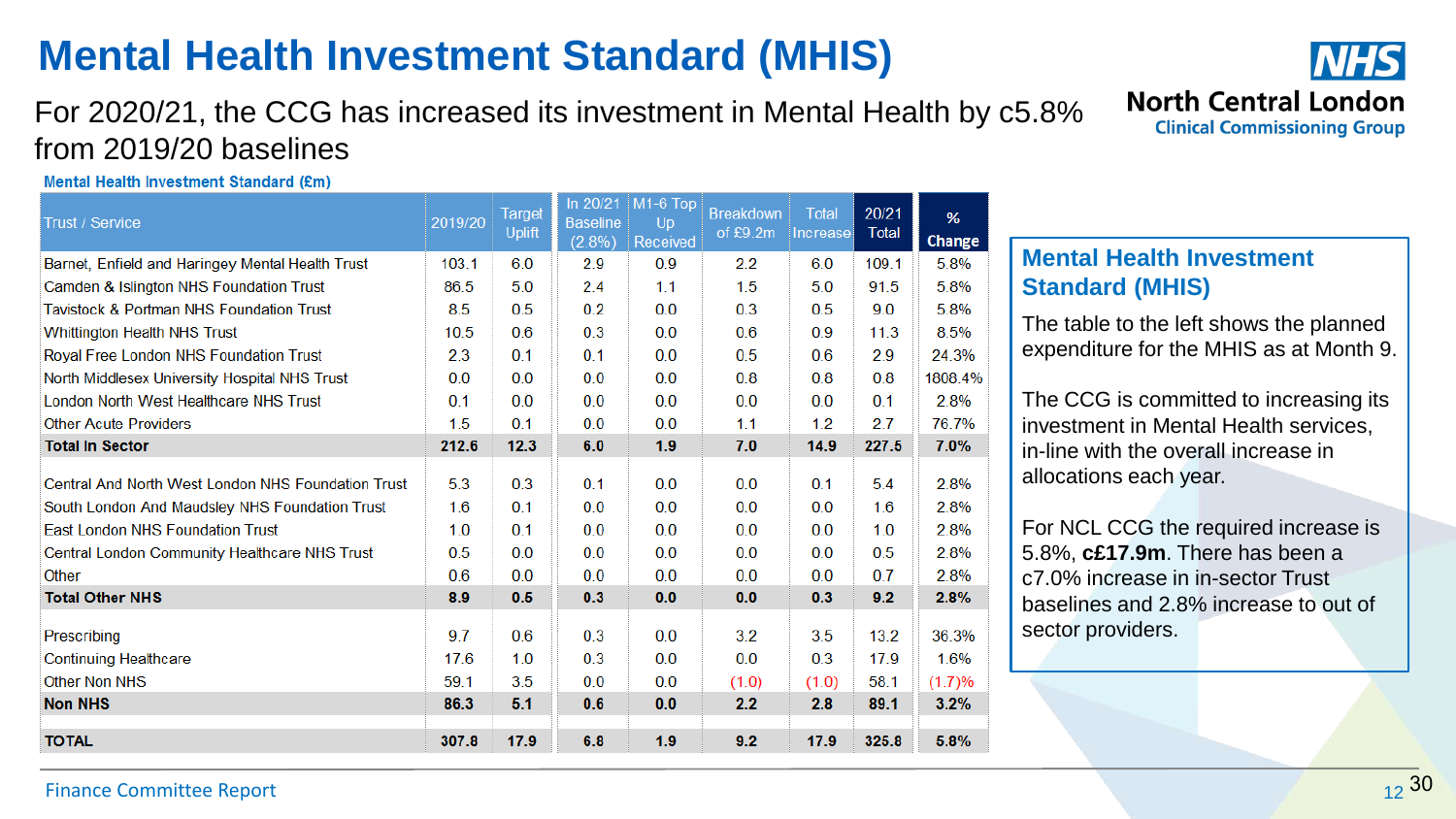## **Continuing Care Financial Position**

At Month 9 December 2020, NCL CCG has reported a break-even position of £120.7m for Continuing Healthcare (CHC).

### **Continuing Care Position (£m)**

|                                       |            | <b>YTD</b>    |     | <b>Full year</b> |            |     |       |  |
|---------------------------------------|------------|---------------|-----|------------------|------------|-----|-------|--|
| <b>Continuing Healthcare Services</b> | <b>Bud</b> | <b>Actual</b> | Var | <b>Bud</b>       | <b>FOT</b> | Var | Var % |  |
|                                       | Em         | Em            | Em  | £m               | Em         | Em  | $\%$  |  |
| <b>Adult Fully Funded</b>             | 49.1       | 49.1          | 0.0 | 64.6             | 64.6       | 0.0 | $0\%$ |  |
| <b>Adult Fully Funded PHBs</b>        | 18.2       | 18.2          | 0.0 | 23.8             | 23.8       | 0.0 | $0\%$ |  |
| <b>Joint Funded</b>                   | 5.38       | 5.38          | 0.0 | 7.0              | 7.0        | 0.0 | $0\%$ |  |
| Joint Funded PHBs                     | 0.09       | 0.09          | 0.0 | 0.1              | 0.1        | 0.0 | $0\%$ |  |
| <b>Assessment and Support</b>         | 4.0        | 4.0           | 0.0 | 5.2              | 5.2        | 0.0 | $0\%$ |  |
| <b>Childrens Continuing Care</b>      | 2.59       | 2.59          | 0.0 | 3.4              | 3.4        | 0.0 | 0%    |  |
| <b>Childrens Continuing Care PHBs</b> | 1.1        | 1.1           | 0.0 | 1.5              | 1.5        | 0.0 | $0\%$ |  |
| <b>Funded Nursing Care</b>            | 11.9       | 11.9          | 0.0 | 15.1             | 15.1       | 0.0 | $0\%$ |  |
| <b>Total</b>                          | 92.4       | 92.4          | 0.0 | 120.7 120.7      |            | 0.0 | $0\%$ |  |

### **Summary position**

The CCG reports a full year break-even position for CHC at Month 9 of **£120.7m** and **£92.4m** year to date.

It should be noted that there were underspends in CHC services in Months 1-6, however due to the financial arrangements these contributed to offset other CCG pressures prior to the top-up arrangement in place during that period.

The CCG is reporting a break-even position for CHC in Months 7-12 due to:

- The restoration of CHC assessments from 1 September 2020,
- Completion of the backlog of deferred assessments from Discharge Scheme 1, resulting in individuals returning to normal funding arrangements in addition to increased workforce costs having to undertake the deferred assessments,
- The announcement of a 6 week Discharge fund (Scheme 2), which may result in additional costs being incurred in CHC which further reduces the run-rate under-performance,
- This positon includes the delivery of a £1m SEP target for Months 7-12.

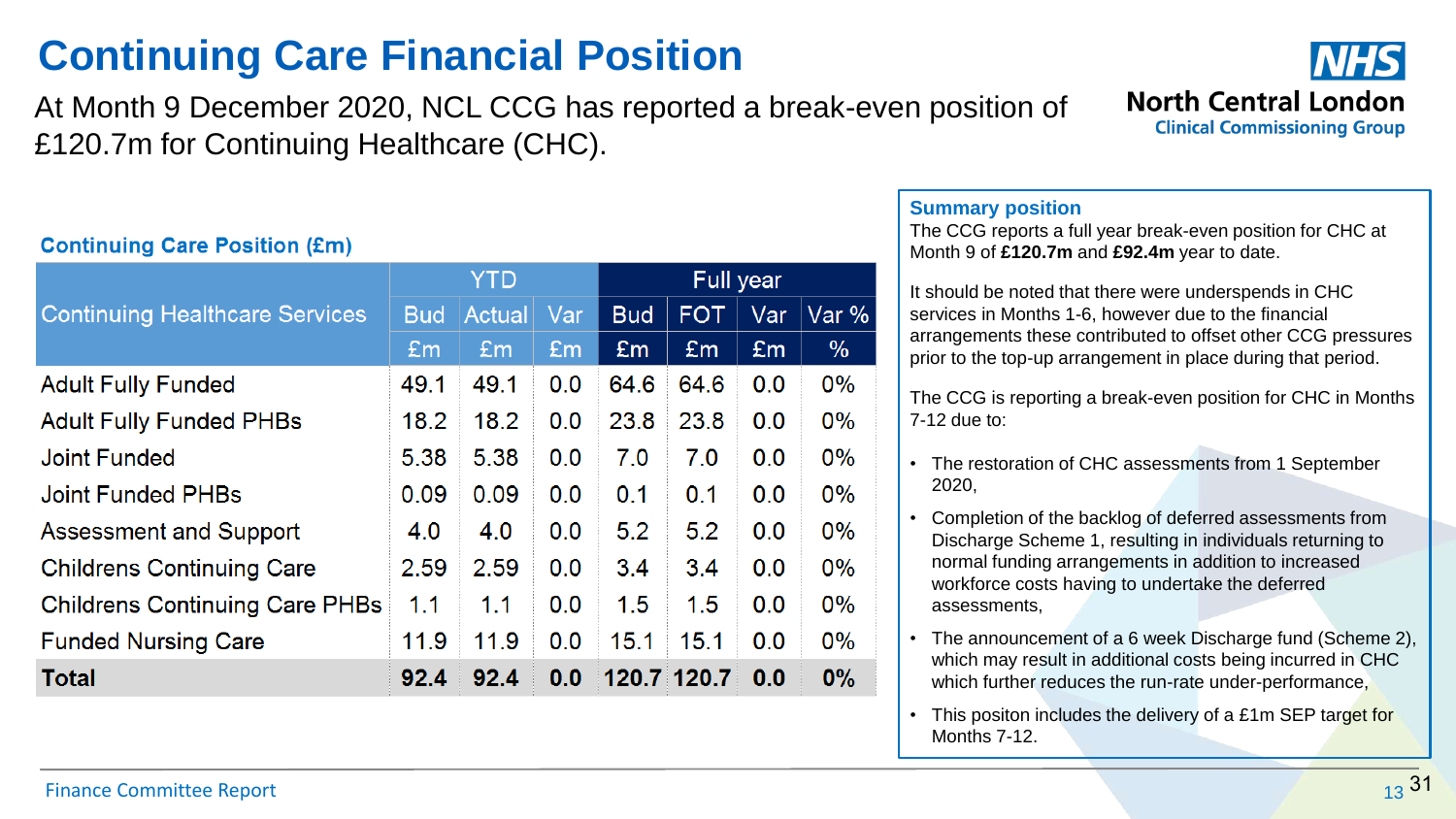**Description** 

**Barnet Borough** 

Camden Borough

**Enfield Borough** 

| <b>Haringey Borough</b>    | 2.6  | 0.2 | 2.8  |
|----------------------------|------|-----|------|
| <b>Islington Borough</b>   | 2.2  | 0.1 | 2.3  |
| <b>Total CCG Spend</b>     | 17.0 | 0.9 | 18.0 |
| <b>Barnet Council</b>      | 10.2 | 0.5 | 10.7 |
| <b>Camden Council</b>      | 5.0  | 1.2 | 6.2  |
| <b>Enfield Council</b>     | 4.8  | 0.4 | 5.2  |
| <b>Haringey Council</b>    | 5.0  | 1.0 | 6.0  |
| <b>Islington Council</b>   | 4.5  | 0.5 | 5.0  |
| <b>Total Council Spend</b> | 29.5 | 3.6 | 33.1 |
|                            |      |     |      |

### **Summary position**

Usual patient funding eligibility criteria was suspended from 19 March and replaced with the Hospital Discharge Programme (HDP), Scheme 1, and a national allocation of £1.3bn for both health and social care support packages, for people being discharged from hospital or those that would otherwise have been admitted in. Spend will continue to be incurred against this scheme until 31 March while deferred assessments are completed.

The CCG has reported spend at Month 9 of **£46.5m** against the Hospital discharge Scheme 1. This spend is incurred by the CCG and across the NCL Councils.

- **£17.0m**  CCG incurred expenditure
- **£29.5m**  Incurred by the NCL Councils

From September onward spend on new discharges is reported under Scheme 2 and reimbursed through a different stream, funding care and support costs for up to a maximum of 6 weeks.

The CCG has reported spend at month 9 of **£4.6m** against Hospital discharge Scheme 2. This spend is again incurred by the CCG and across the NCL Councils.

• **£0.9m** – CCG incurred expenditure

• **£3.6m** – Incurred by the NCL Councils

After 6 weeks the organisation responsible for the delay in assessment is liable for the costs until assessments are complete and individuals transfer to normal funding arrangements.

**Total Discharge Spend** 

## **Hospital Discharge (HDP) Position**

Scheme Scheme

2 YTD

 $Em$ 

 $0<sub>4</sub>$ 

 $0.0$ 

 $0.3$ 

4.6

1 YTD

 $Em$ 

62

 $1.5$ 

4.5

46.5

At Month 9, the CCG has reported total spend against the Hospital discharge programme of £51.1m to the end of December which is funded through the central discharge funds.

**Total** 

 $Em$ 

6.5

 $1.6$ 

4.8

 $51.1$ 

**Hospital Discharge (HDP) Position (£m)** 

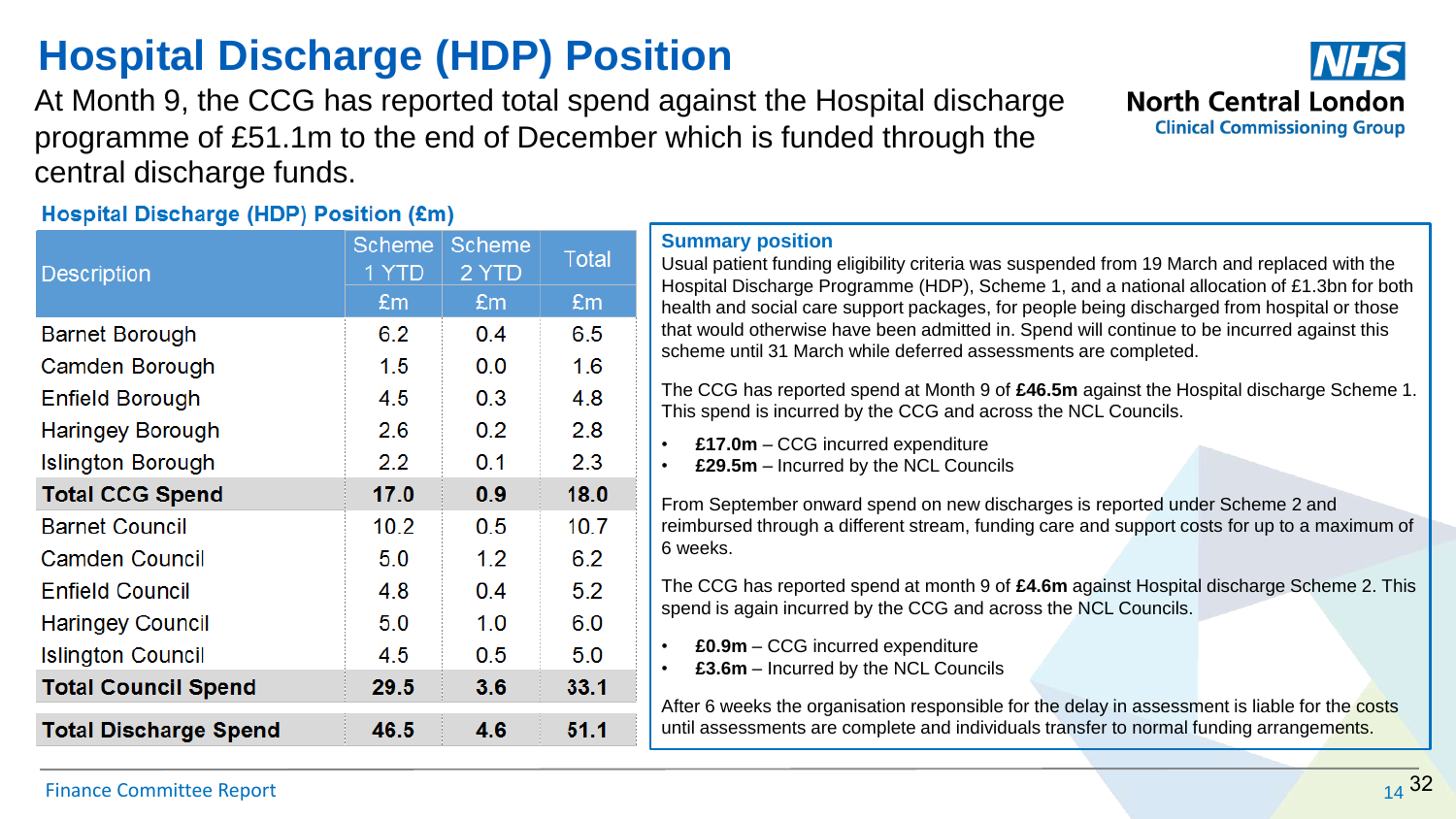## **Additional Social Care Funding – January 2021**

The social care sector is to receive £120m to boost staffing levels and testing. The funding is to protect and support staff and residents in care homes and those receiving help in their own homes.



### **Additional Social Care Funding**

In mid January the government announced a new **£120m** grant to help local authorities boost staffing levels, a direct ask of the sector.

The new **£120m** funding will help local authorities to boost staffing levels. The funding can:

- Provide additional care staff where shortages arise,
- Support administrative tasks so experienced and skilled staff can focus on providing care,
- Help existing staff to take on additional hours if they wish with overtime payments or by covering childcare costs.

The grant available to NCL boroughs totals **£3.2m**. The table above shows the indicative grant allocation for each of the boroughs.

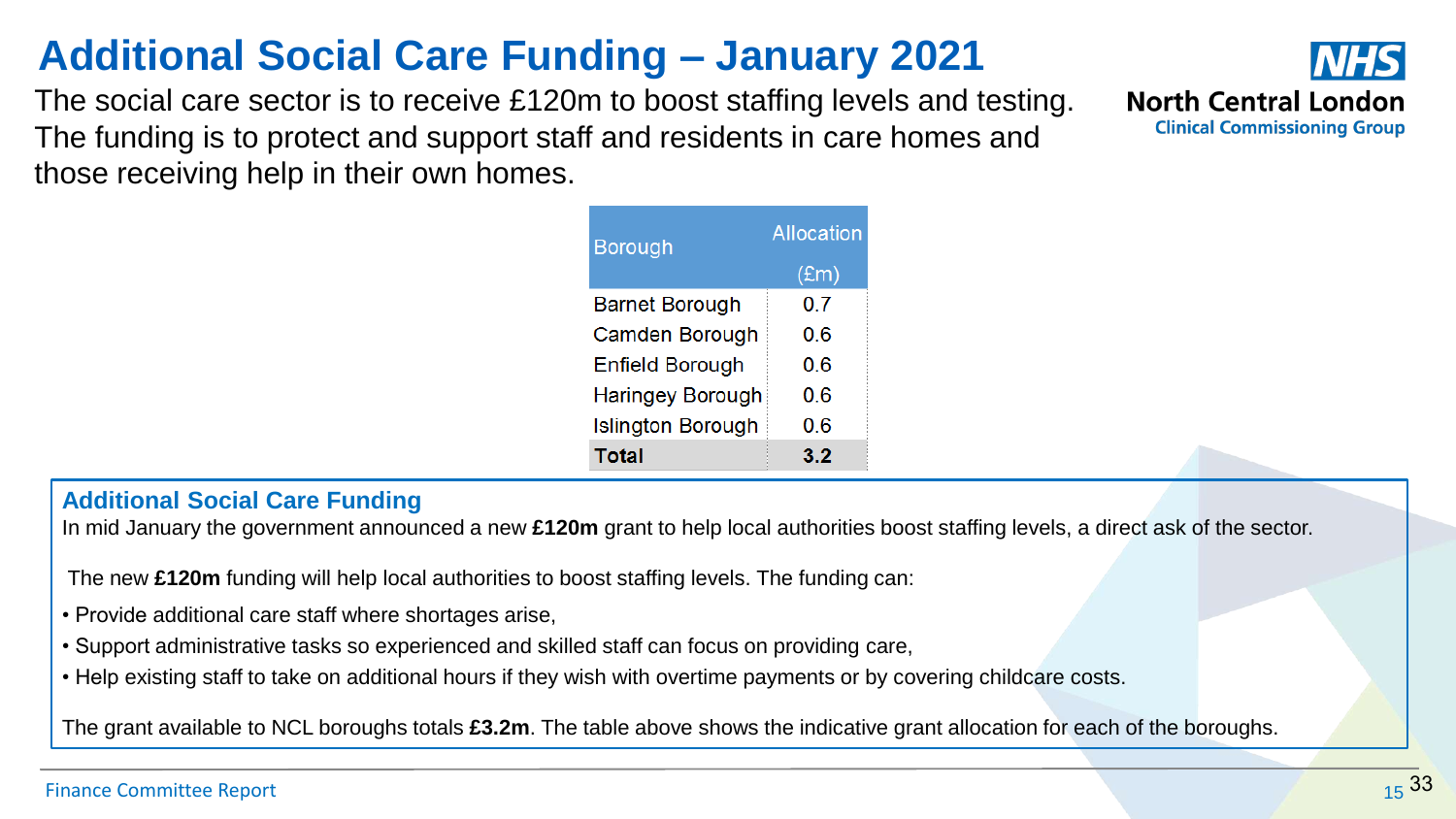## **Primary Care Non Delegated Position**

The CCG reports a breakeven position in Primary Care Non Delegated service areas, both YTD and full year. This includes spend on Prescribing

### **Primary Care Non Delegated (£m) - excl Covid 19**

|                                         |            | <b>YTD</b>     |                | Annual     |       |     |       |  |
|-----------------------------------------|------------|----------------|----------------|------------|-------|-----|-------|--|
| <b>Primary Care Non Delegated</b>       | <b>Bud</b> | Actual         | Var            | <b>Bud</b> | FOT.  | Var | Var % |  |
|                                         | Em         | E <sub>m</sub> | E <sub>m</sub> | £m         | £m    | Em  | %     |  |
| Prescribing                             | 141.4      | 141.4          | 0.0            | 186.6      | 186.6 | 0.0 | $0\%$ |  |
| <b>Community Base Services</b>          | 14.1       | 14.1           | 0.0            | 18.5       | 18.5  | 0.0 | $0\%$ |  |
| Out of Hours                            | 7.1        | 7.1            | 0.0            | 9.9        | 9.9   | 0.0 | $0\%$ |  |
| £1.50 per head PCN Development<br>Inv.  | 1.5        | 1.5            | (0.0)          | 1.9        | 1.9   | 0.0 | $0\%$ |  |
| <b>GP IT Costs</b>                      | 6.5        | 6.8            | (0.3)          | 8.7        | 8.7   | 0.0 | $0\%$ |  |
| PC - Other                              | 16.2       | 15.9           | 0.3            | 22.2       | 22.2  | 0.0 | $0\%$ |  |
| <b>Total Primary Care Non Delegated</b> |            | 186.8 186.8    | 0.0            | 247.9      | 247.9 | 0.0 | $0\%$ |  |



### **Primary Care Non Delegated**

Prescribing includes all expenditure on Oxygen and the associated systems that support reporting. Community Base Services includes spend on Local Commissioning Schemes and staffing costs for the local Primary Care teams. Out of Hours represents costs for the Out of Hours (OOH) element of the combined OOH and NHS 111 contract with London Central and West Unscheduled Care Collaborative.

Spend within *PC - Other* includes:

- GP Forward View NCL Funding for Reception & Clerical Training,
- General Practice Resilience,
- Local GP Retention,
- Training Hubs,
- Primary Care Network Funds for PCN Development for recruiting, embedding and retaining new roles, enhancing integration, continuing to improve access and reducing health inequalities,
- Digital First Primary Care part of the funding for the Long Term Plan Implementation Framework and funding for Online Consultation Systems,
- Improving Access Funds (Extended Access),
- Primary Care Transformation Funds final year of 'at scale' funding.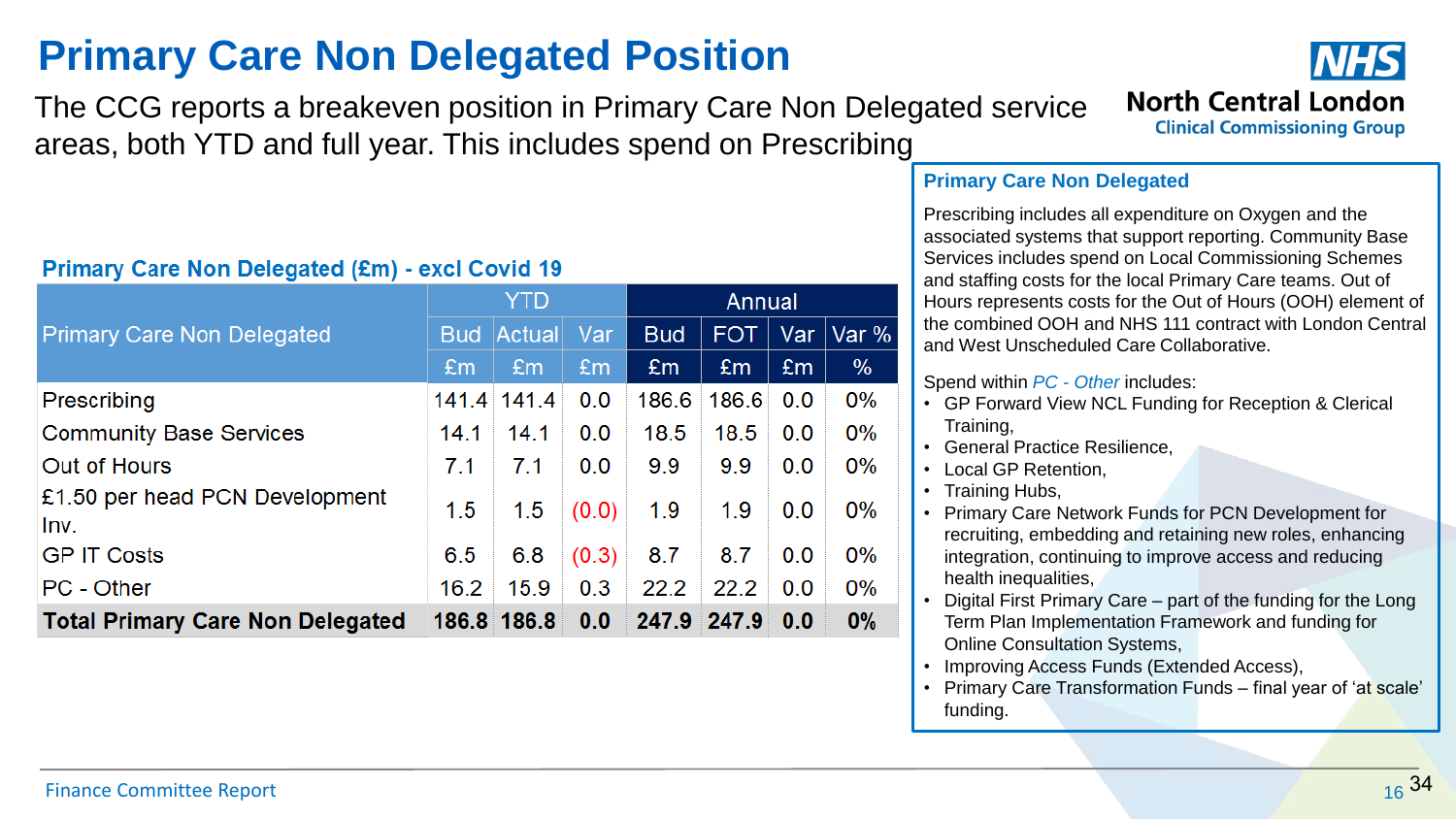## **Primary Care Delegated Position**

The CCG reports a YTD breakeven position in Primary Care Delegated service areas, with slight overspends within PMS contracts being offset by underspends within GMS contracts. The CCG reports a breakeven full year position.

|                                                                         |      | YTD               |                | Annual     |      |       |       |
|-------------------------------------------------------------------------|------|-------------------|----------------|------------|------|-------|-------|
| <b>Trust / Service</b>                                                  |      | <b>Bud Actual</b> | Var            | <b>Bud</b> | FOT. | Var   | Var % |
|                                                                         | Em   | Em                | E <sub>m</sub> | Em         | Em   | Em    | %     |
| <b>PMS</b>                                                              | 72.2 | 72.3              | (0.1)          | 96.3       | 96.3 | 0.0   | 0%    |
| <b>GMS</b>                                                              | 74.7 | 74.7              | 0.0            | 99.6       | 99.5 | 0.1   | 0%    |
| <b>APMS</b>                                                             | 10.5 | 10.5              | 0.0            | 14.0       | 14.0 | 0.0   | 0%    |
| <b>Other Medical Services</b>                                           | 18.3 | 18.3              | (0.0)          | 24.4       | 24.5 | (0.1) | $-1%$ |
| <b>Other Committed Funds</b>                                            | 2.2  | 2.2               | 0.0            | 3.0        | 3.0  | 0.0   | 0%    |
| Total Primary Care Medical Services 178.0 178.0 (0.1) 237.4 237.4 (0.0) |      |                   |                |            |      |       | 0%    |

## **North Central London Clinical Commissioning Group**

### **Primary Care Non Delegated**

.

The NCL Delegated Commissioning budget is forecast to breakeven against the annual allocation.

The budget includes the full 20/21 Delegated Commissioning Primary Care allocation of **£232.9m** plus a further **£4.1m** allocation for GP Practice Resilience during Covid19 and **£0.4m**  for GP International Recruitment.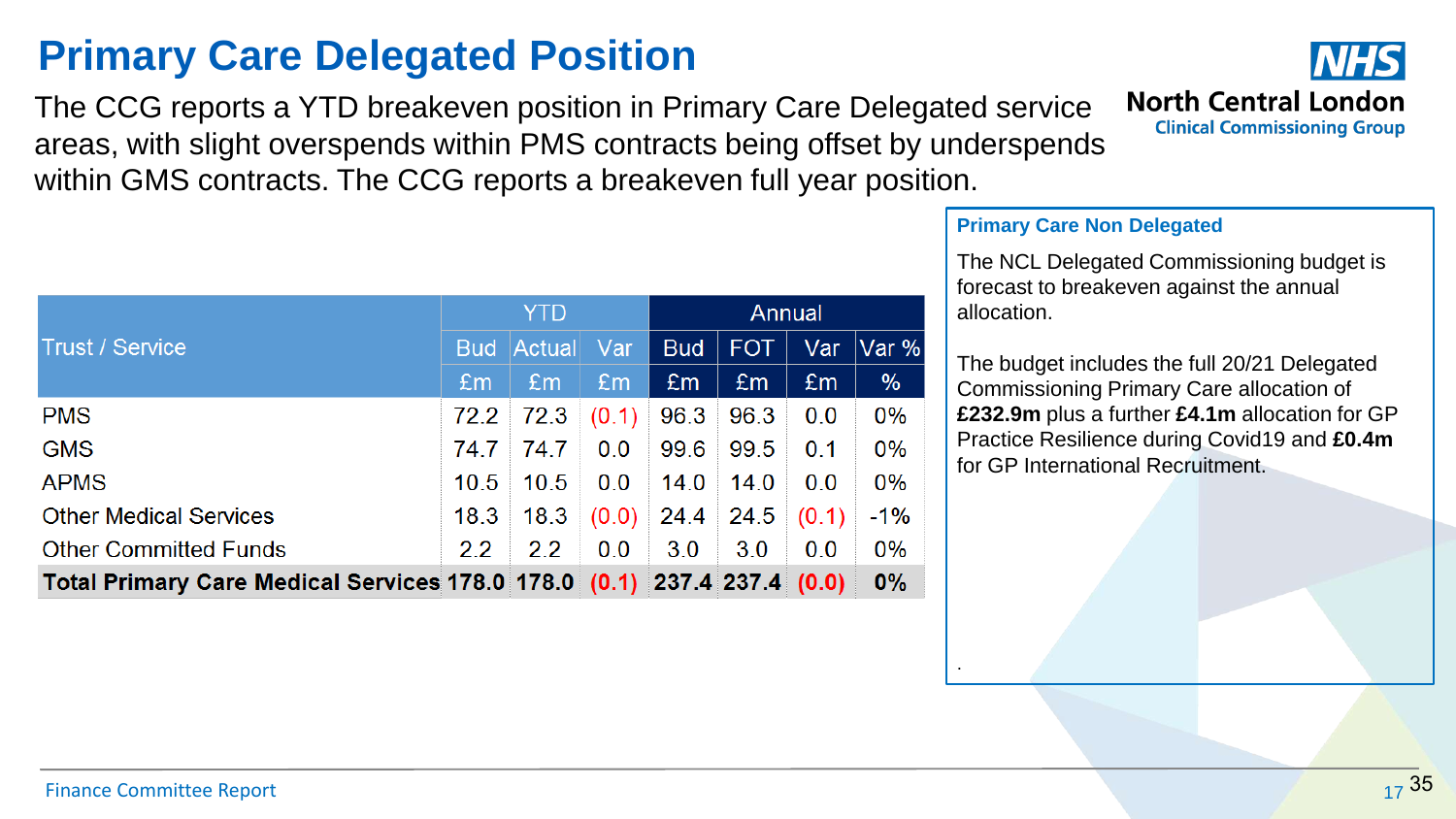## **Risks and Mitigations**

The reported net risk position of £5.9m relates to the system capacity reserve being held by the CCG. The offsetting mitigation for this risk is a provider system improvement of £5.9m. All other CCG risks are fully mitigated.

**Risks and Mitigations (£m)** 

| <b>Risks</b>                      | £m     |                                                                                                                                                              |
|-----------------------------------|--------|--------------------------------------------------------------------------------------------------------------------------------------------------------------|
| <b>Acute Services</b>             | (8.7)  | - Capacity Reserve increase to £12m $(5.9m)$<br>- Elective Incentive Scheme (EIS) income not received $(E2.7m)$                                              |
| <b>Primary Care - Prescribing</b> | (0.5)  | - Increased activity/costs $(£0.5m)$                                                                                                                         |
| <b>Other Programme Services</b>   | (3.8)  | - Increased Covid Costs above envelope for 111 and other<br>services $(E3.8m)$                                                                               |
| <b>TOTAL RISKS</b>                | (13.0) |                                                                                                                                                              |
| <b>Mitigations</b>                | £m     |                                                                                                                                                              |
| <b>Acute Services</b>             | 5.9    | - Review of winter resilience budget agaisnt block and potential<br>COVID-19 pressures (£2.7m)<br>- EIS Income $(E2.7m)$<br>- Reduced IVF activity $(£0.5m)$ |
| <b>Community Services</b>         | 1.1    | - Hospices activity lower than expected $(£0.6m)$<br>- Termination of Pregnancy (TOPS) activity lower than<br>expected $(E0.5m)$                             |
| <b>TOTAL MITIGATIONS</b>          | 7.0    |                                                                                                                                                              |
| <b>REPORTED RISK POSITION</b>     | (5.9)  |                                                                                                                                                              |
| <b>SYSTEM BENEFIT</b>             | 5.9    |                                                                                                                                                              |
| <b>NET RISK POSITION</b>          | 0.0    |                                                                                                                                                              |

## **North Central London Clinical Commissioning Group**

**Risks and Mitigations**

The CCG anticipates total risks of £13.0m, reported outside of the financial position. The majority of these (circa 67%) are related to Acute risks, including the Capacity reserve, and income for the Elective Incentive Scheme (EIS) not being received.

The CCG has identified £7.0m of mitigations at Month 9, and largely come from Acute areas, including a review of winter resilience budgets. The CCG is awaiting further guidance on income for EIS, owing to the fully mitigated position for this scheme.

The CCG will continue to monitor risks on a monthly basis. A financial recovery plan has been developed to cover other risks that may arise and to mitigate the current c£12.2m forecast deficit position (excluding HDP), as detailed in the next slide.

**Finance Committee Report** 2012 18 and date here 18 and date here 18 and date here 18 and 36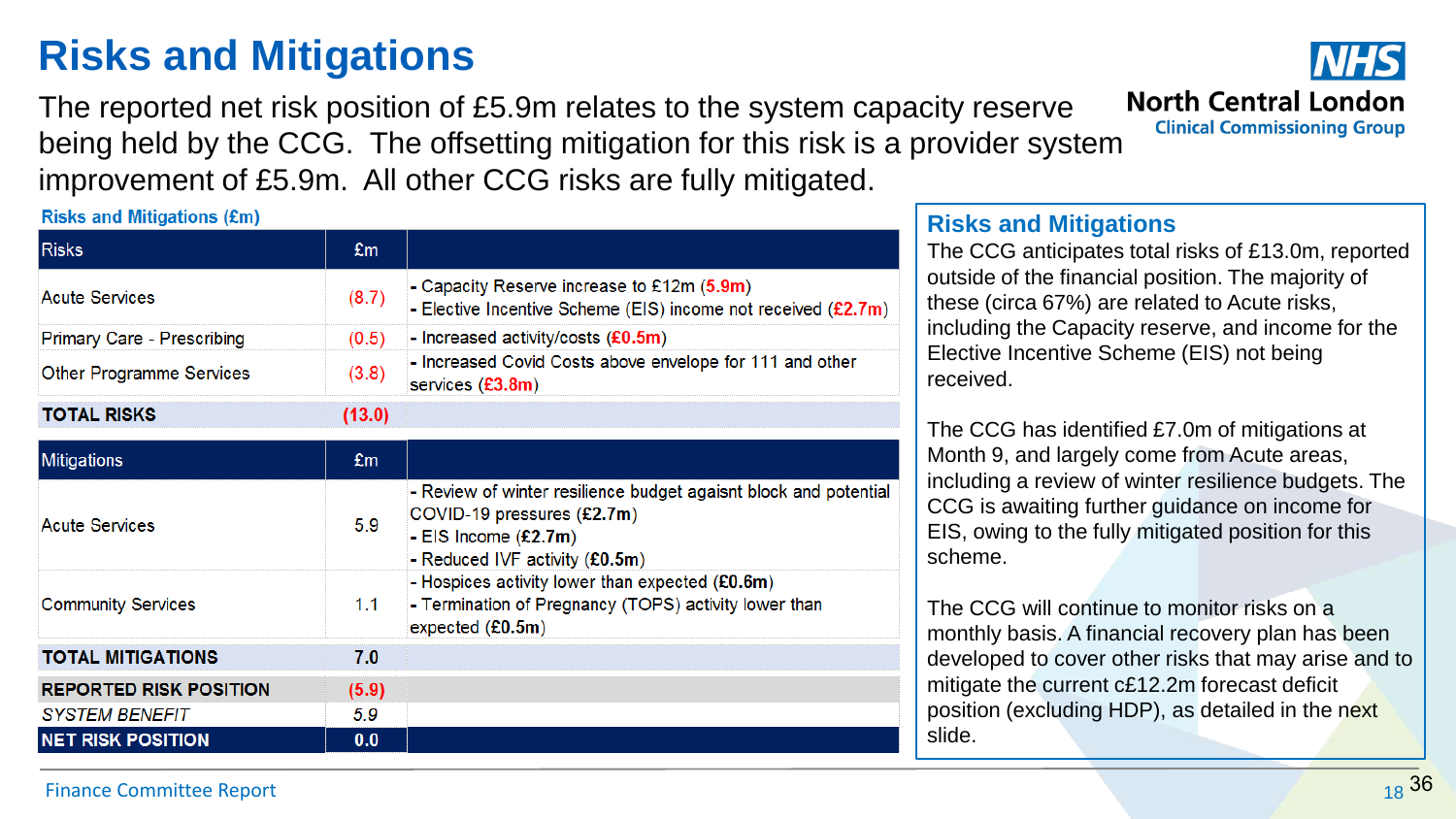## **Recovery Plan**

## **North Central London Clinical Commissioning Group**

### **Recovery Actions (£m)**

| <b>Recovery Scheme</b>            | M8<br>Financial<br><b>Recovery</b><br><b>Actions</b> | <b>Recovery</b><br><b>Actions</b><br>identified<br>in Month | <b>Total</b><br>Recovery<br>Actions as<br>at Month 9 | Total<br><b>Released into</b><br>Financial<br><b>Position</b> | Remaining<br><b>Recovery</b><br><b>Actions</b> |
|-----------------------------------|------------------------------------------------------|-------------------------------------------------------------|------------------------------------------------------|---------------------------------------------------------------|------------------------------------------------|
|                                   | Em                                                   | £m                                                          | Em <sub>1</sub>                                      | £m                                                            | £m                                             |
| <b>Financial Plan Mitigations</b> |                                                      |                                                             |                                                      |                                                               |                                                |
| <b>Winter resilience</b>          | 2.7                                                  |                                                             | 2.7                                                  |                                                               | 2.7                                            |
| <b>TOPS Service</b>               | 0.5                                                  |                                                             | 0.5                                                  |                                                               | 0.5                                            |
| <b>Hospices</b>                   | 0.6                                                  |                                                             | 0.6                                                  |                                                               | 0.6                                            |
| <b>System Development Funding</b> |                                                      | 2.6                                                         | 2.6                                                  |                                                               | 2.6                                            |
| <b>Total</b>                      | 3.8                                                  | 2.6                                                         | 6.4                                                  | $\blacksquare$                                                | 6.4                                            |

### **Recovery Plan**

The CCG is expected to deliver a breakeven position. At Month 9 the CCG continues to report a deficit of £6.3m, being the underlying CCG position of £12.2m deficit offset by COVID-19 and Capacity Fund (£5.9m).

Work has continued on the CCG financial recovery programme and in Month 9 an additional £2.6m has been identified, bringing the total recovery actions to £6.4m. Recovery actions have not been released into the position, if released this would reduce the CCG deficit from £12.2m to £5.8m deficit. Recovery actions have not yet been released due to work being undertaken on the potential impact of COVID-19. The CCG reported financial position will be reviewed in Month 10.

Work continues on the financial recovery plan to identify additional actions to mitigate CCG deficit position and/or mitigate any potential future financial risk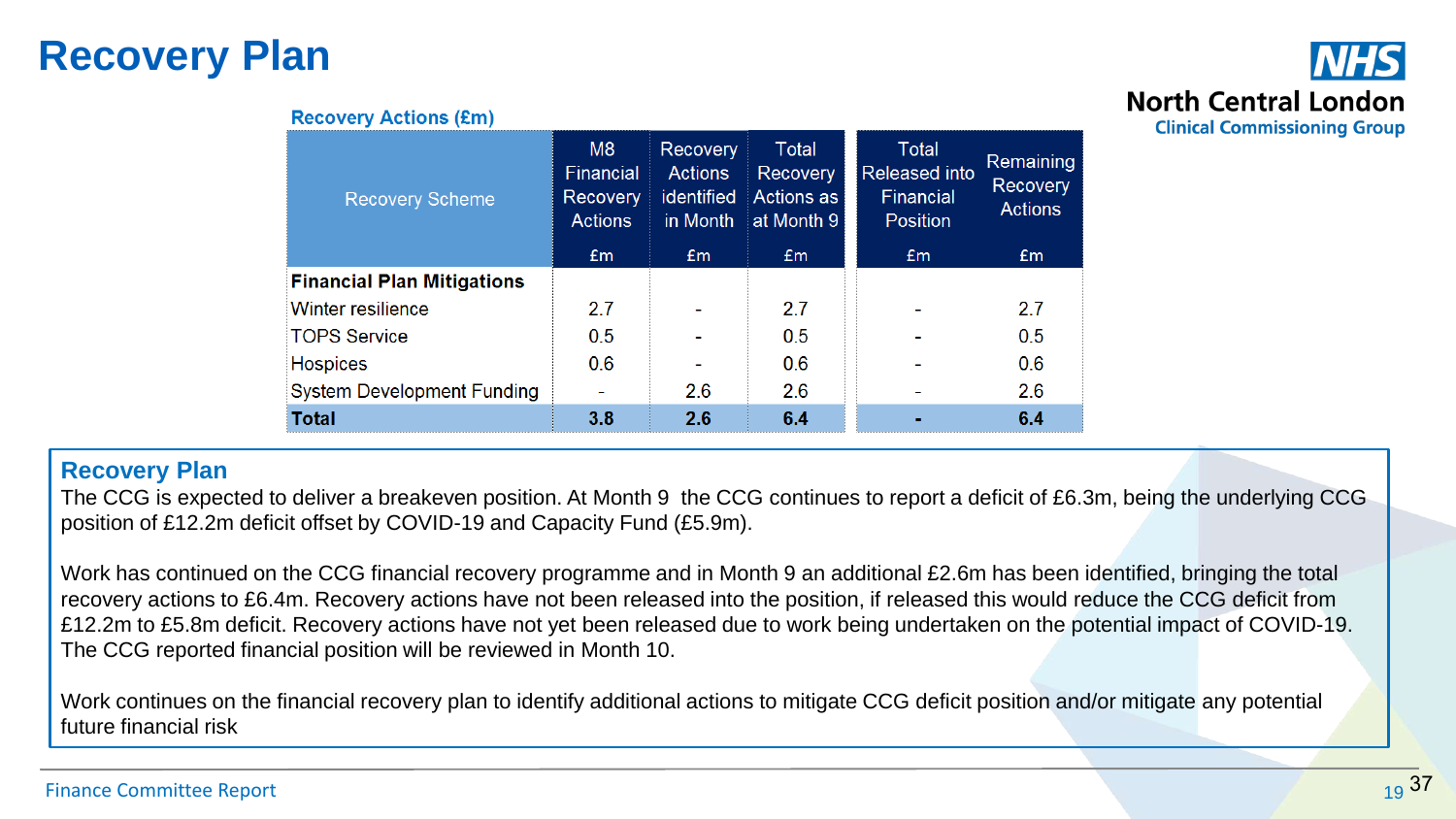## **System Efficiency Plan (SEP)**



- Under the new financial regime for Months 7-12 each system in London (both provider and commissioner) has had a 1.5% efficiency ask baked into the allocation. For the CCG this translates to a £2.8m efficiency ask for M7- 12.
- Although the quantum of this ask may seem lower than in previous years, the CCG only has a limited number of areas that have controllable spend, with the majority of spend committed to block contracts. Therefore in this context and given the remaining time left in the financial year to enact changes this is a stretching ask.
- The CHC directorate will be looking to achieve the £1m efficiency target as stated in previous months.
- Prescribing is forecasting to achieve savings of £1.4m

### **All SEP included within the plan has been identified as being achieved**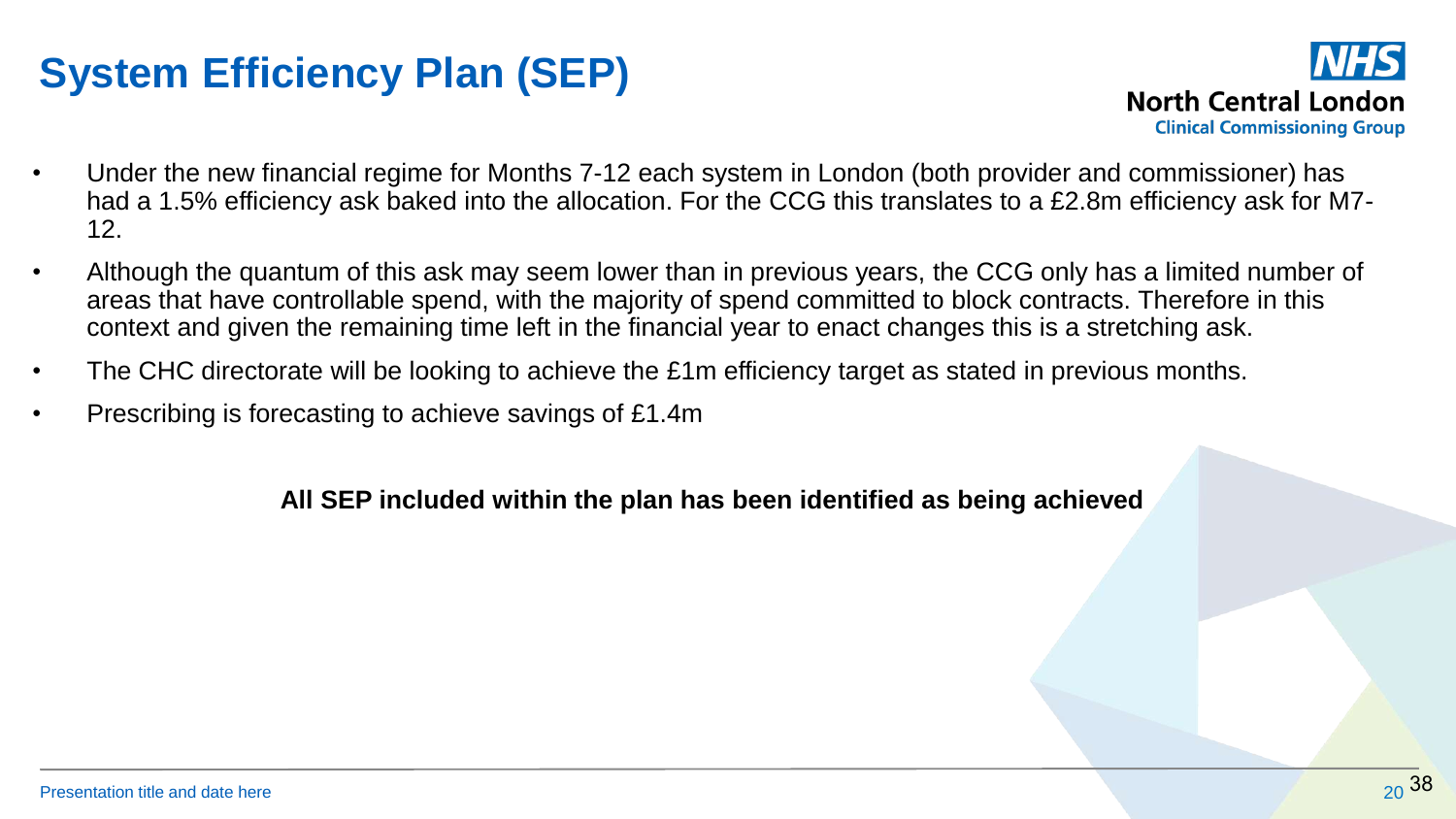**NHS** North Central London<br>Clinical Commissioning Group

### **North Central London CCG Finance Committee Meeting 28 January 2021**

| <b>Report Title</b>                       | <b>Finance Risk Register</b>                                                                                                                                                                                                                                       | Date of<br>report                                                                                                                                                                                                                                                                                                                               | 21 January<br>2021                       | Agenda<br><b>Item</b> | 3.1 |  |  |  |  |
|-------------------------------------------|--------------------------------------------------------------------------------------------------------------------------------------------------------------------------------------------------------------------------------------------------------------------|-------------------------------------------------------------------------------------------------------------------------------------------------------------------------------------------------------------------------------------------------------------------------------------------------------------------------------------------------|------------------------------------------|-----------------------|-----|--|--|--|--|
| <b>Lead Director /</b><br><b>Manager</b>  | Simon Goodwin<br><b>NCL CCG CFO</b>                                                                                                                                                                                                                                | Email / Tel<br>Simon.goodwin1@nhs.net                                                                                                                                                                                                                                                                                                           |                                          |                       |     |  |  |  |  |
| <b>GB Member</b><br><b>Sponsor</b>        | Not Applicable                                                                                                                                                                                                                                                     |                                                                                                                                                                                                                                                                                                                                                 |                                          |                       |     |  |  |  |  |
| <b>Report Author</b>                      | Rebecca Booker<br><b>Director of Financial</b><br>Management                                                                                                                                                                                                       | Email / Tel<br>r.booker@nhs.net                                                                                                                                                                                                                                                                                                                 |                                          |                       |     |  |  |  |  |
| Name of                                   | Not Applicable                                                                                                                                                                                                                                                     |                                                                                                                                                                                                                                                                                                                                                 | <b>Summary of Financial Implications</b> |                       |     |  |  |  |  |
| <b>Authorising</b><br><b>Finance Lead</b> |                                                                                                                                                                                                                                                                    | This report helps the CCG to manage it financial risks.                                                                                                                                                                                                                                                                                         |                                          |                       |     |  |  |  |  |
| <b>Report Summary</b>                     | This paper is the Finance Risk Register. It contains the most significant financial<br>risks to the CCG.                                                                                                                                                           |                                                                                                                                                                                                                                                                                                                                                 |                                          |                       |     |  |  |  |  |
|                                           | There are 6 risks on the Risk Register with a current risk score of 12 or higher<br>which is the threshold for the Committee Risk Register, with 2 risks' ratings having<br>increased since the December Finance Committee meeting.                                |                                                                                                                                                                                                                                                                                                                                                 |                                          |                       |     |  |  |  |  |
|                                           | <b>Key Highlights:</b>                                                                                                                                                                                                                                             |                                                                                                                                                                                                                                                                                                                                                 |                                          |                       |     |  |  |  |  |
|                                           | FIN1: Failure to Deliver 2020/21 Statutory and Other Financial Requirements Set<br>By NHS England (Threat).<br><b>Current Score - 16 / Target Risk Score 12</b><br>Previous Score - 16 / Previous Target Risk Score 12<br><b>Risk Owner: Chief Finance Officer</b> |                                                                                                                                                                                                                                                                                                                                                 |                                          |                       |     |  |  |  |  |
|                                           | <b>CAUSE:</b> If the CCG fails to deliver on the stretching budget (which was set due<br>to the NHSE requirements) due to on-going significant financial pressures, and<br>exacerbated by the COVID-19 pandemic                                                    |                                                                                                                                                                                                                                                                                                                                                 |                                          |                       |     |  |  |  |  |
|                                           | priorities                                                                                                                                                                                                                                                         | <b>EFFECT:</b> There is a risk of significant overspend, that NHS England may take<br>action against the CCG and there may be a lack of funds to invest in strategic<br><b>IMPACT:</b> This may result in the CCG being placed in legal directions and under<br>a requirement to reduce or cease some services, negatively impacting on patient |                                          |                       |     |  |  |  |  |
|                                           | care                                                                                                                                                                                                                                                               |                                                                                                                                                                                                                                                                                                                                                 |                                          |                       |     |  |  |  |  |
|                                           | The CCG has now come out of the initial COVID-19 period (months 1 to 6) which<br>had resulted in changes to the normal financial processes in place. This included<br>suspending the 20/21 financial planning process, budget setting and contracting<br>round.    |                                                                                                                                                                                                                                                                                                                                                 |                                          |                       |     |  |  |  |  |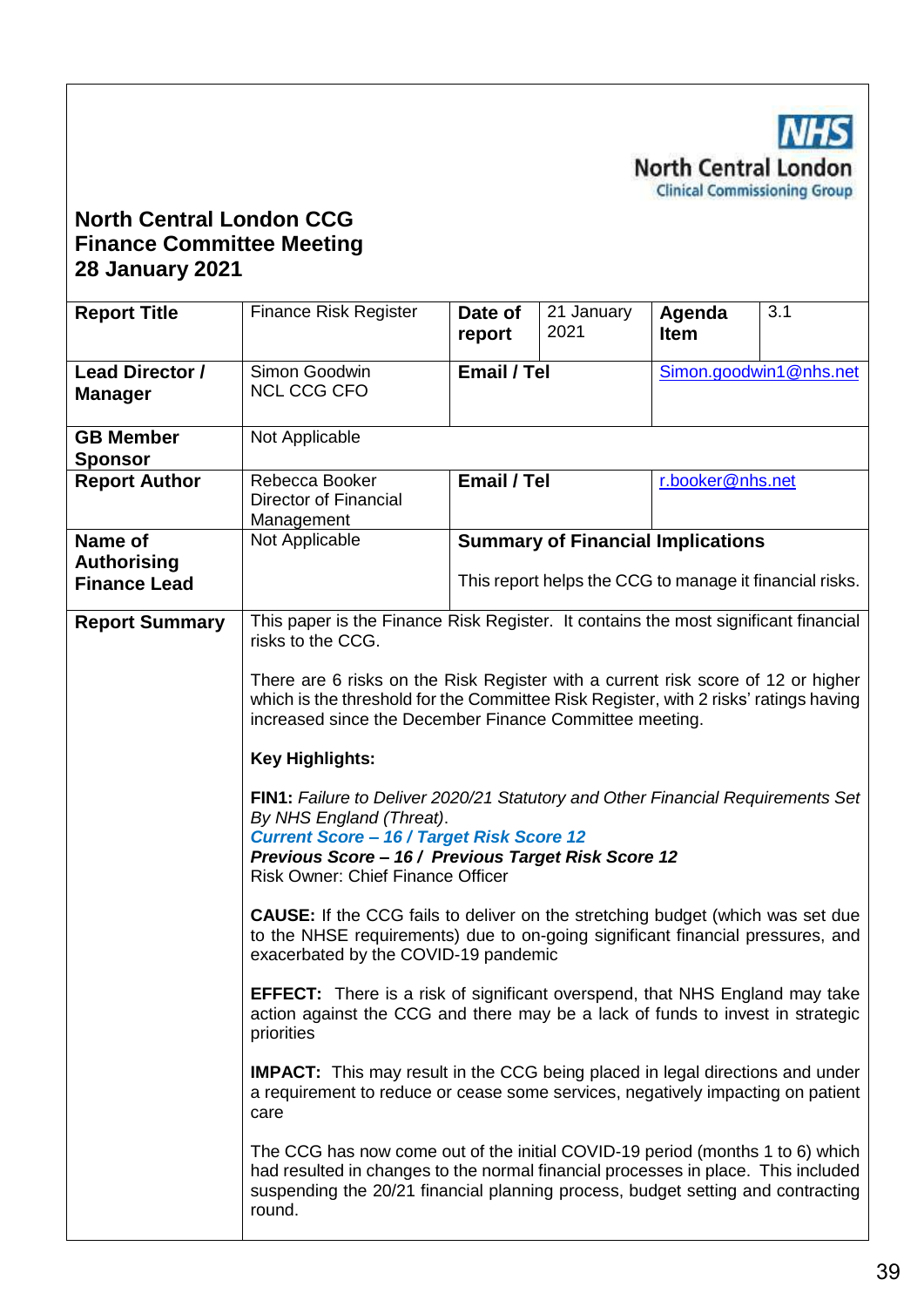| The CCG has been fully funded for all costs for months 1 to 6.                                                                                                                                                                                                                                                                                                                                                                                                                                                                      |
|-------------------------------------------------------------------------------------------------------------------------------------------------------------------------------------------------------------------------------------------------------------------------------------------------------------------------------------------------------------------------------------------------------------------------------------------------------------------------------------------------------------------------------------|
| Planning has been completed for month 7 to 12, this includes funding allocated<br>for COVID-19 costs for the remainder of the year. There is an expectation that<br>the CCG year-end position is breakeven and work is underway on a financial<br>recovery plan to support this. An update on this plan is being reported to the<br>Finance Committee from December 2020.                                                                                                                                                           |
| <b>STR2:</b> Failure to Deliver the 2020/21 System efficiency plans (SEP) and<br>Transformation Programme (Threat).<br>Current Score - 16 / Target Risk Score 12<br>Previous Score - 16 / Previous Target Risk Score 12<br><b>Risk Owner: Executive Director of Strategy</b>                                                                                                                                                                                                                                                        |
| <b>CAUSE:</b> If the CCG fails to deliver the 2020/21 SEP and transformation<br>programme.                                                                                                                                                                                                                                                                                                                                                                                                                                          |
| <b>EFFECT:</b> There is a risk that the CCG will not achieve a balanced budget and<br>control total, hence unable to release sufficient funds to invest in services and<br>deliver the quality improvements to patient care.                                                                                                                                                                                                                                                                                                        |
| <b>IMPACT:</b> This may result in a negative impact on patient care and financial<br>sustainability.                                                                                                                                                                                                                                                                                                                                                                                                                                |
| Due to the impact of COVID-19 many of the SEP schemes are currently on hold.<br>Therefore there is a material risk that the SEP will under deliver in 20/21, however<br>this is partly mitigated by national contracting frameworks with c86% of CCG<br>spend being committed and on block contracts. Levels of acute activity are also<br>expected to be significantly lower than 19/20 therefore if there is a switch to<br>Payment by Results ('PBR') during the financial year significant over performance<br>is not expected. |
| We have performed a desktop review of SEP schemes and although most<br>programmes have been put on hold, there are some areas that have accelerated<br>beyond our original plans (e.g. outpatient transformation with virtual consultations<br>and rapid response). This will mitigate against some of the delay in starting<br>schemes.                                                                                                                                                                                            |
| Once transformation projects restart we will implement the normal level of controls<br>in managing the SEP (such as reporting and monitoring tools and governance to<br>oversee performance and delivery). The current risk score has been decreased<br>from 20 to 16 due to the likelihood of the extension of the COVID-19 period and<br>the 20/21 block contract regime for NHS provider.                                                                                                                                        |
| <b>FIN3:</b> Long Term Financial Sustainability (Threat)<br><b>Current Score - 20 / Target Risk Score 12</b><br>Previous Score - 20 / Previous Target Risk Score 12<br><b>Risk Owner: Chief Finance Officer</b>                                                                                                                                                                                                                                                                                                                     |
| <b>CAUSE:</b> If there are unavoidable cost pressures for commissioners and providers,<br>under delivery of QIPP, activity and population growth exceeding funding levels,<br>staffing shortages and recruitment difficulties,                                                                                                                                                                                                                                                                                                      |
| <b>EFFECT:</b> There is a risk of failure to maintain long term financial sustainability.                                                                                                                                                                                                                                                                                                                                                                                                                                           |
| <b>IMPACT:</b> This may result in reputational damage, inability to invest as desired to<br>improve patient care and a threat to existing services                                                                                                                                                                                                                                                                                                                                                                                  |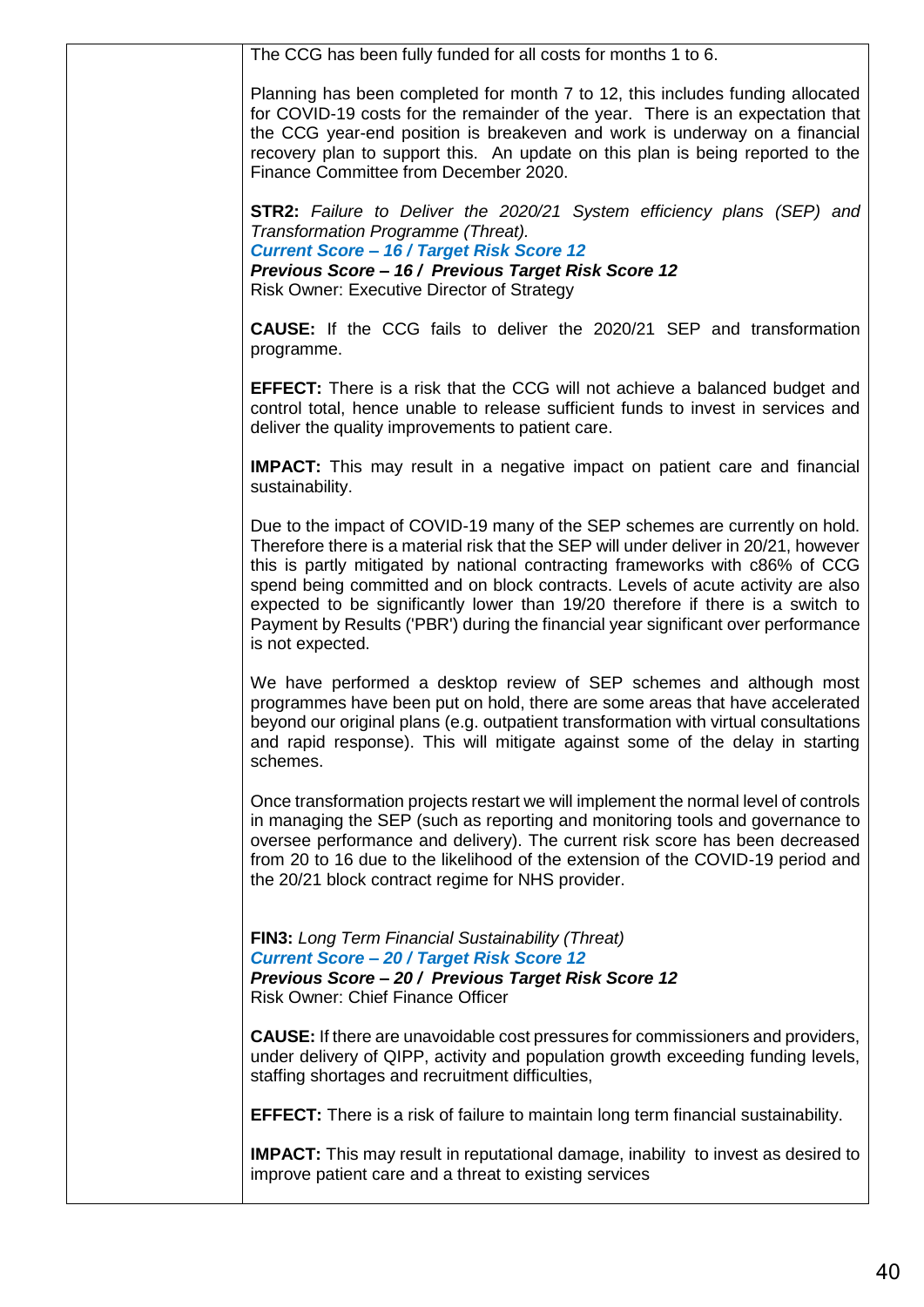| The 20/21 financial planning process was suspended due to the initial COVID-19<br>period in the Spring of 2020. A financial regime, originally for M1-M4 20/21 but<br>extended up to M6, was put into place designed to bring each organisation to<br>break-even by way of retrospective top-ups.                                                                                                                                                                                                                                                                                                                                                                                                                                                                                              |
|------------------------------------------------------------------------------------------------------------------------------------------------------------------------------------------------------------------------------------------------------------------------------------------------------------------------------------------------------------------------------------------------------------------------------------------------------------------------------------------------------------------------------------------------------------------------------------------------------------------------------------------------------------------------------------------------------------------------------------------------------------------------------------------------|
| From M7, an amended cash limited financial regime was put in place. In the 18th<br>November M7-M12 planning submissions, there is a system deficit of £64.7m that<br>we expect to be offset by £39.8m of funding to compensate for the loss of non-<br>NHS income contribution and a further benefit relating to Proton Beam therapy<br>funding at UCLH of £8m, giving a net shortfall of £16.7m. The CCG deficit for M7-<br>M12 after the distribution of system funds is £12.2m and the CCG has committed<br>to review this position in order to improve the position. As discussed below, we<br>are now in the midst of a second wave, and it is unlikely that we will be able to<br>understand the full impact of this upon the M7-M12 positon until we report at M10<br>in February 2021. |
| As of late December the country has gone into a second COVID-19 wave and<br>from early January, broadly another national lockdown. The second wave has<br>affected London health services particularly. Currently (20/01/21) our<br>understanding is that the current M7-M12 20/21 financial regime will extend into<br>Q1 of 21/22. It is possible that the financial regime will change again after Q1<br>21/22 and may revert to a pre-COVID-19 financial regime and our historic<br>underlying deficit will be re-instated, but it will depend upon the national COVID-<br>19 position, success and impact of the roll-out of the COVID-19 vaccination<br>programme etc.                                                                                                                   |
| We know that the financial full year effects of capacity increases (e.g. ITU,<br>Endoscopy) to achieve activity targets in M7-M12, and productivity losses due to<br>infection control measures will extend the underlying cost base further and do not<br>currently have a financial mitigation.                                                                                                                                                                                                                                                                                                                                                                                                                                                                                              |
| The current risk score remains 20 since July 2020 to reflect a slightly reduced risk<br>to the likelihood due to the national focus on shared ICS risk arrangements and<br>closer working arrangements with Trust partners in the current period and going<br>forward.                                                                                                                                                                                                                                                                                                                                                                                                                                                                                                                         |
| <b>STR7:</b> Failure to Deliver the 2021/22 System efficiency plans (SEP) and<br><b>Transformation Programme (Threat)</b><br>Current Score - 16 / Target Risk Score - 12<br>Previous Score - 16 / Previous Target Risk Score 12<br><b>Risk Owner: Executive Director of Strategy</b>                                                                                                                                                                                                                                                                                                                                                                                                                                                                                                           |
| <b>CAUSE:</b> If the CCG fails to develop, implement and communicate appropriate<br>financial governance arrangements that respect the CCG's statutory<br>responsibilities whilst facilitating the transition to the Integrated Care System<br>(′ICS′)                                                                                                                                                                                                                                                                                                                                                                                                                                                                                                                                         |
| <b>EFFECT:</b> There is a risk of lack of clarity and accountability for financial decisions.                                                                                                                                                                                                                                                                                                                                                                                                                                                                                                                                                                                                                                                                                                  |
| <b>IMPACT:</b> This may result in a negative impact on the reputation and functions of<br>the CCG                                                                                                                                                                                                                                                                                                                                                                                                                                                                                                                                                                                                                                                                                              |
| There will be a significant SEP challenge for NCL for 2021/22, and at this stage<br>the financial regime and the CCG allocation are not clear. As guidance emerges<br>we will ensure that opportunities for system cost reductions, in line with the<br>national rules, are worked up to maximise the savings that can be achieved.                                                                                                                                                                                                                                                                                                                                                                                                                                                            |
|                                                                                                                                                                                                                                                                                                                                                                                                                                                                                                                                                                                                                                                                                                                                                                                                |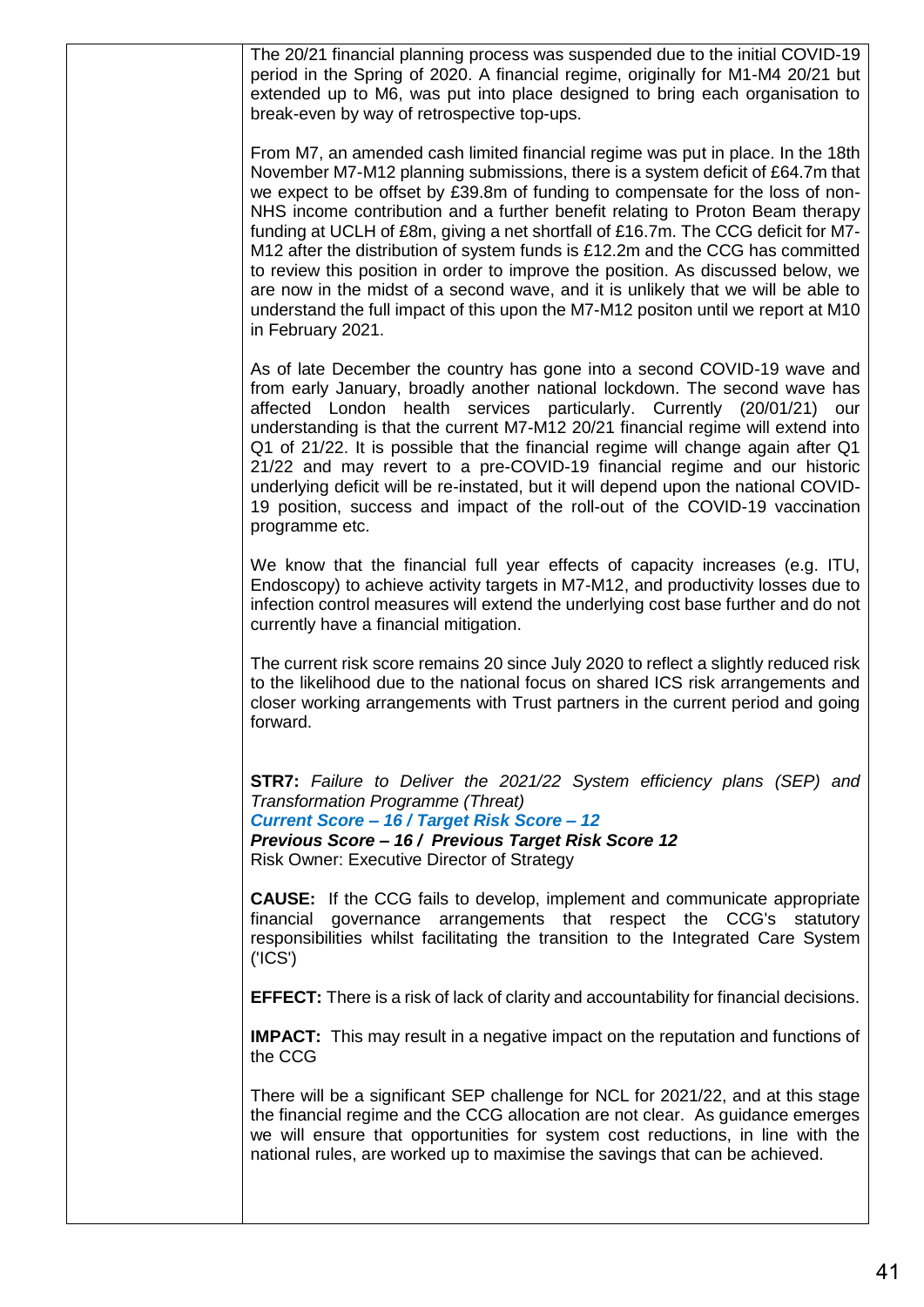|                       | Increased risk                                                                                                                                                                                                                                                                                                       |
|-----------------------|----------------------------------------------------------------------------------------------------------------------------------------------------------------------------------------------------------------------------------------------------------------------------------------------------------------------|
|                       | The following risks' ratings has increased since the December Finance Committee<br>meeting:                                                                                                                                                                                                                          |
|                       | <b>STR6:</b> Failure to put in place appropriate financial governance for the NCL system<br>as ICS is established (Threat)<br>Current Score - 16/ Target Risk Score - 8<br>Previous Score - 12 / Previous Target Risk Score 8<br>Risk Owner: Executive Director of Strategy                                          |
|                       | <b>CAUSE:</b> If the CCG fails to develop, implement and communicate appropriate<br>financial governance arrangements that respect the CCG's statutory<br>responsibilities whilst facilitating the transition to the Integrated Care System<br>$(′$ ICS $′$ )                                                        |
|                       | <b>EFFECT:</b> There is a risk of lack of clarity and accountability for financial decisions.                                                                                                                                                                                                                        |
|                       | <b>IMPACT:</b> This may result in a negative impact on the reputation and functions of<br>the CCG                                                                                                                                                                                                                    |
|                       | The publication of the NHSE/I Board paper on Integrating Care sets out clear<br>expectations of ICSs as they develop, including financial governance.<br>The<br>specifics for NCL will be worked through as part of the transition plan.                                                                             |
|                       | Given the challenge for all health care partners to work together in an unlegislated<br>framework and the scale of work involved, there is an underlying concern as to<br>how much the CCG can control costs when this element is generated by the<br>service providers. As such the risk rating is increased to 16. |
|                       | FIN8: Failure to Deliver 2021/22 Statutory and Other Financial Requirements Set<br>By NHS England (Threat)<br><b>Current Score - 20 / Target Risk Score 16</b><br>Previous Score - 16 / Previous Target Risk Score 12<br><b>Risk Owner: Chief Finance Officer</b>                                                    |
|                       | <b>CAUSE:</b> If the CCG fails to deliver on the stretching budget (which was set due<br>to the NHSE requirements) due to on-going significant financial pressures, and<br>exacerbated by the COVID-19 pandemic                                                                                                      |
|                       | <b>EFFECT:</b> There is a risk of significant overspend, that NHS England may take<br>action against the CCG and there may be a lack of funds to invest in strategic<br>priorities                                                                                                                                   |
|                       | <b>IMPACT:</b> This may result in the CCG being placed in legal directions and under<br>a requirement to reduce or cease some services, negatively impacting on patient<br>care                                                                                                                                      |
|                       | The CCG is awaiting 2021/22 financial planning guidance. Similar to month 7 to<br>12 there is an expectation of an ICS system total and that financial planning with<br>be completed within the system financial framework.                                                                                          |
|                       | It is expected from quarter 2 of 21/22 that allocations will reduce to the previously<br>published amounts which would be likely to create a significant cost pressure to<br>the CCG which would need to be mitigated. As such the risk rating has been<br>increased to 20 from 16.                                  |
| <b>Recommendation</b> | The Committee is asked to <b>NOTE</b> the report and provide feedback on the risks.                                                                                                                                                                                                                                  |
|                       |                                                                                                                                                                                                                                                                                                                      |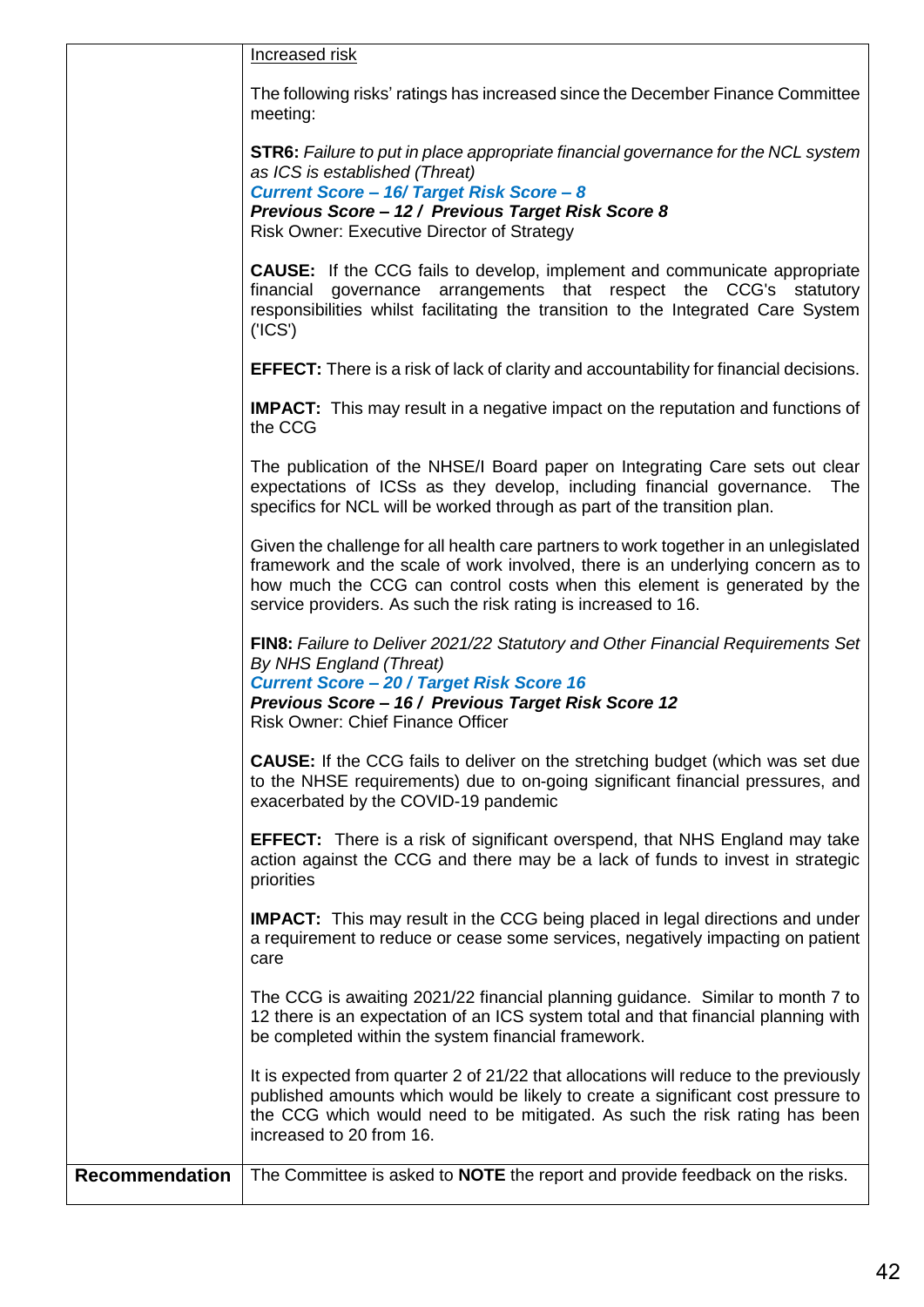| <b>Identified Risks</b> | This paper assists the CCG to effectively manage its financial risks.         |
|-------------------------|-------------------------------------------------------------------------------|
| and Risk                |                                                                               |
| <b>Management</b>       |                                                                               |
| <b>Actions</b>          |                                                                               |
| <b>Conflicts of</b>     | Conflicts of interest are managed robustly and in accordance with the CCG's   |
| <b>Interest</b>         | Conflict of Interest Policy.                                                  |
|                         |                                                                               |
| <b>Resource</b>         | This report supports the CCG in making effective and efficient use of its     |
| <b>Implications</b>     | resources.                                                                    |
|                         |                                                                               |
| <b>Engagement</b>       | This report is presented to each Finance Committee meeting. The Committee     |
|                         | includes clinicians and lay members.                                          |
|                         |                                                                               |
| <b>Equality Impact</b>  | This report was written in accordance with the provisions of the Equality Act |
| <b>Analysis</b>         | 2010.                                                                         |
| <b>Report History</b>   | The Finance Risk Register is presented at each Finance Committee meeting.     |
| and Key                 |                                                                               |
| <b>Decisions</b>        |                                                                               |
|                         |                                                                               |
| <b>Next Steps</b>       | To continue to manage financial risks in a robust way                         |
| <b>Appendices</b>       | Finance Risk Register.                                                        |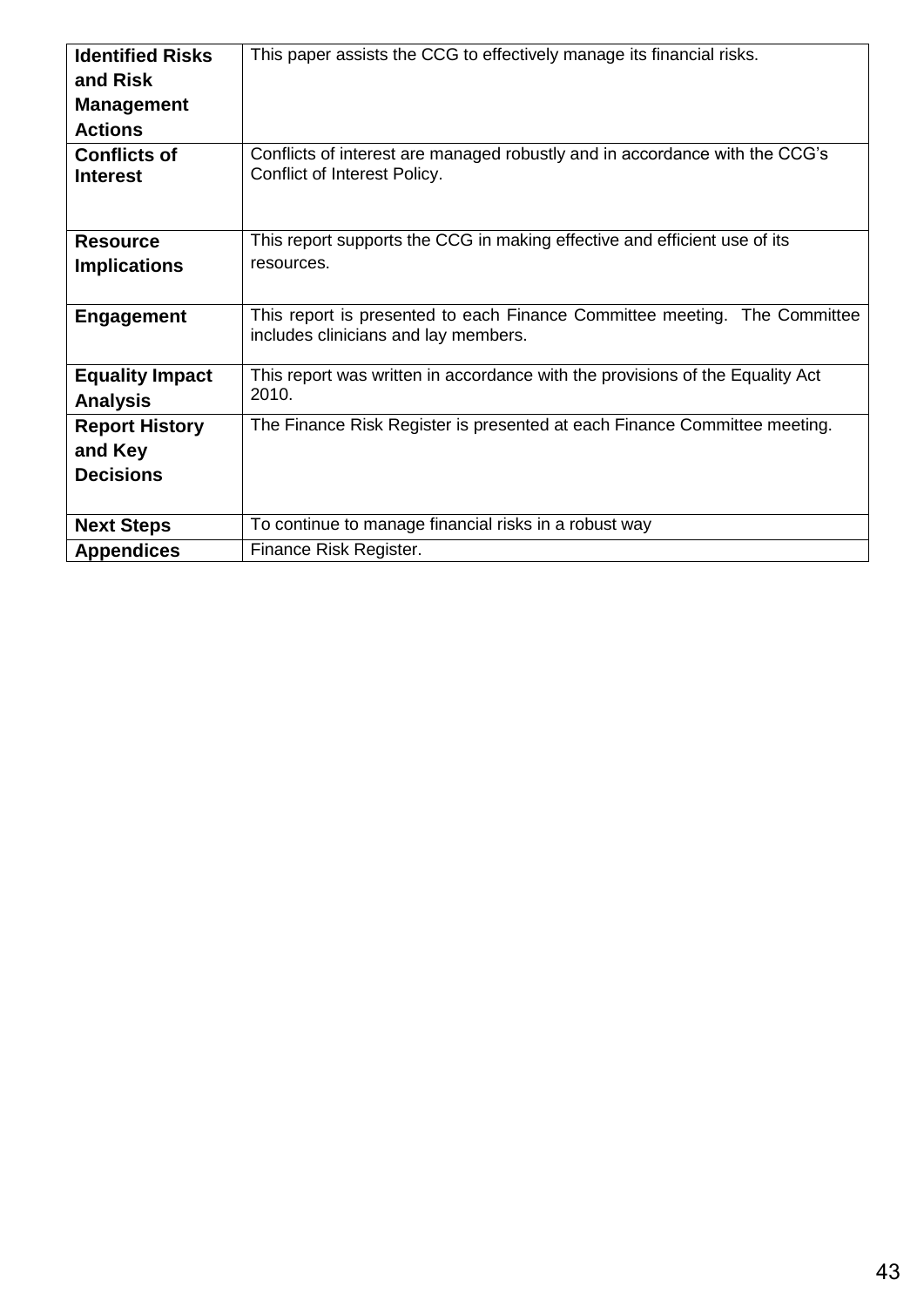|      |                  |                                                                 |                                                                             |                                          |                                                                                                                                                                                                                                                                                                                                                                                                                                                                                                                                                                                                                                                                                                                  | Controls in place                                                                                                                                                                                                                                                                                                                                                                                                                                                                                                                                                                                                                                                                                                                                                                                                                                                                                                                                                                                                                                                                                                                                                                                                                                                                                                                                                           | Evidence of Controls                                                                                                                                                                                                                                                                                                                                                                                                                       | Overal<br>Strength of<br>Controls in<br>place                                                               | <b>Controls Needed</b>                                                                                                                                                                                                                                                                                                                 | Actions                                                                                                                                                                                          | Action<br>Deadline | Update on Actions                                                                                                                                                                                                                                                                                                                                                                                                                                                                                                                                                            |             | Strategic Update for Committee                                                                                                                                                                                                                                                                                                                                                                                                                                                                                                                                                                                                                                                                                                                                                                                                                                                                     |
|------|------------------|-----------------------------------------------------------------|-----------------------------------------------------------------------------|------------------------------------------|------------------------------------------------------------------------------------------------------------------------------------------------------------------------------------------------------------------------------------------------------------------------------------------------------------------------------------------------------------------------------------------------------------------------------------------------------------------------------------------------------------------------------------------------------------------------------------------------------------------------------------------------------------------------------------------------------------------|-----------------------------------------------------------------------------------------------------------------------------------------------------------------------------------------------------------------------------------------------------------------------------------------------------------------------------------------------------------------------------------------------------------------------------------------------------------------------------------------------------------------------------------------------------------------------------------------------------------------------------------------------------------------------------------------------------------------------------------------------------------------------------------------------------------------------------------------------------------------------------------------------------------------------------------------------------------------------------------------------------------------------------------------------------------------------------------------------------------------------------------------------------------------------------------------------------------------------------------------------------------------------------------------------------------------------------------------------------------------------------|--------------------------------------------------------------------------------------------------------------------------------------------------------------------------------------------------------------------------------------------------------------------------------------------------------------------------------------------------------------------------------------------------------------------------------------------|-------------------------------------------------------------------------------------------------------------|----------------------------------------------------------------------------------------------------------------------------------------------------------------------------------------------------------------------------------------------------------------------------------------------------------------------------------------|--------------------------------------------------------------------------------------------------------------------------------------------------------------------------------------------------|--------------------|------------------------------------------------------------------------------------------------------------------------------------------------------------------------------------------------------------------------------------------------------------------------------------------------------------------------------------------------------------------------------------------------------------------------------------------------------------------------------------------------------------------------------------------------------------------------------|-------------|----------------------------------------------------------------------------------------------------------------------------------------------------------------------------------------------------------------------------------------------------------------------------------------------------------------------------------------------------------------------------------------------------------------------------------------------------------------------------------------------------------------------------------------------------------------------------------------------------------------------------------------------------------------------------------------------------------------------------------------------------------------------------------------------------------------------------------------------------------------------------------------------------|
|      | FIN1             | Simon Goodwin<br>Chief Finance<br>Officer                       | Rebecca Booker<br>Director of<br>Financial<br>Management                    | and Live<br>Within Our<br>Means          | Provide Value Failure to Deliver 2020/21 Statutory and Other<br><b>Financial Requirements Set By NHS England (Threat)</b><br><b>CAUSE:</b> If the CCG fails to deliver on the stretching<br>budget (which was set due to the NHSE requirements)<br>due to on-going significant financial pressures, and<br>exacerbated by the COVID-19 pandemic<br>EFFECT: There is a risk of significant overspend, that<br>NHS England may take action against the CCG and<br>there may be a lack of funds to invest in strategic<br>priorities<br>IMPACT: This may result in the CCG being placed in<br>legal directions and under a requirement to reduce or<br>cease some services, negatively impacting on patient<br>care | C1. Monthly finance reports are presented to the Governing   C1. Reports, meeting papers and<br><b>Body Finance Committee</b><br>C2. Regular finance reports are presented at the Governing C2. Reports, meeting papers and<br>C3. NCL Wide approach to acute contract negotiations and<br>contract monitoring in place<br>C4. NCL Strategy & Commissioning Committee established C4. Reports, meeting papers and<br>C5. Quality impact assessments are carried out on all<br>business cases<br>C6. Monthly deep-dive review of financial position with NCL C6. Reports, meeting papers and<br>CFO<br>C7. Budget challenge meetings with Directors, DoF and COO C7. Reports, meeting papers and<br>(post COVID-19)<br>C8. Robust SEP plan and monitoring tools for 20/21 (subject C8. SEP Plan 20/21, Reports,<br>to COVID-19 slippage)<br>C9. 20/21 budget setting in line with NHSE guidance<br>C10. Block contracting approach for main in-sector providers C.10 Contract documents<br>C11. Monthly meetings with budget holders to monitor<br>inancial position (once budget finalised)<br>C12. Monitoring arrangements in place for COVID-19<br>expenditure and total expenditure;<br>C13. SFIs in place with appropriate delegation limits.<br>C14. Make payments in accordance to COVID-19 financial<br>ıuidance<br>C15. Ongoing logging of COVID-19 spend decisions | ninutes<br>minutes<br>C3. Reports, meeting papers and<br>ninute<br>minutes<br>C5. Business Cases<br>minutes<br>minutes<br>meeting papers and minutes<br>C9. Budget<br>C.11 Monthly budget statements and<br>action logs<br>C12 Reports<br>C13. Standing Financial Instructions<br>C14. Financial Guidance and<br>nstructions<br>C15. EMT papers, and Cost<br>reimbursement documentation                                                   | AVERAGE:<br>he controls<br>have a 61 –<br>79% chance<br>successfully<br>controlling<br>the risk             | C1. Robust financial<br>monitoring of COVID-19<br>costs and consideration of<br>exit implications<br>C2. Development of a CCG COVID-19<br>Financially Recovery Plan<br>C3. Impact of cost<br>implications from COVID-19 Recovery Plan<br>exit in regards to discharge in progress will<br>costs converting into<br>increased CHC costs | undertake<br>financial<br>monitoring of<br>A2. Financial<br>be shared with<br>the committee<br>from December<br>CHC/Discharge<br>Schemes being<br>monitored<br>through Finance<br>Committee:     |                    | A1. Continue to A1. 31.03.2021 A1. The finance team continues to monitor<br>A2. 31.03.2021 COVID-19 costs and report to the Governing<br>A3. 31.03.2021   Body and Executive Management Team on<br>A2. CCG Financial Planning for months 7 to<br>12 resubmission November 20. Finance<br>Recovery Plan in progress and will be<br>reported to Finance Committee from<br>December 2020<br>A3. A CHC restoration group with CCG and<br>Council has been established to oversee the<br>implementation of the guidance and update<br>reports being provided to Finance Committee |             | he CCG has now come out of the initia<br>processes in place. This included suspen<br>The CCG has been fully funded for all cos<br>lanning has been completed for month 7<br>is an expectation that the CCG year-end<br>update on this plan is being reported to the<br>Oversight Committee: Finance Committee<br>Current Risk Rating: 16                                                                                                                                                                                                                                                                                                                                                                                                                                                                                                                                                           |
|      | STR <sub>2</sub> | Will Huxter<br>Executive<br>Director of<br>Strategy             | Ali Malik -<br>Director of System<br>Productivity,                          | <b>Enhance</b><br>Quality;<br>our means; | Failure to Deliver the 2020/21 System efficiency plans<br>(SEP) and Transformation Programme (Threat)<br>Provide value CAUSE: If the CCG fails to deliver the 2020/21 SEP and<br>and live within transformation programme<br>EFFECT: There is a risk that the CCG will not achieve a<br>balanced budget and control total, hence unable to<br>release sufficient funds to invest in services and deliver<br>the quality improvements to patient care.<br><b>IMPACT:</b> This may result in a negative impact on<br>patient care and financial sustainability.                                                                                                                                                    | C1. Worked up SEP plan in place for 20/21 which has gone C1. Planning documents and email<br>hrough CCG and provider review<br>C2. All transformation plans are supported by the project<br>initiation documentation which has gone through an approval C3. Meeting papers and notes<br>process based on lessons learned<br>C3. CCG SEP signed off by borough finance committees<br>prior to COVID-19<br>C4. Block contracts with providers                                                                                                                                                                                                                                                                                                                                                                                                                                                                                                                                                                                                                                                                                                                                                                                                                                                                                                                                 | trail showing system engagement<br>C2. Planning documents<br>C4. National guidance                                                                                                                                                                                                                                                                                                                                                         | AVERAGE:<br>The controls<br>have a $61 -$<br>79% chance<br>successfully<br>controlling<br>the risk          | CN: refocus of<br>transformational plans on<br>areas with biggest impact<br>(under new financial<br>regime) - this will likely be<br>focussed on provider<br>productivity (such as<br>implementing GIRFT/model recently<br>hospital opportunities).                                                                                    | A1: to support<br>the provider<br>sector in<br>identifying<br>transformation<br>opportunities<br>through the<br>established<br>clinical networks<br>for the priority<br>surgical<br>specialities |                    | A1: 31.03.2021 A1: NCL Operational Implementation Group<br>in place to support system planning for post<br>COVID-19 recovery. This will include<br>embedding transformational changes in<br>pathways. This group is supported by NCL<br>Director of System Productivity. OIG also<br>overseeing the development of network plans<br>to deliver transformational changes to deliver<br>productivity improvements.                                                                                                                                                             |             | Due to the impact of COVID-19 many of<br>under deliver in 20/21, however this is pa<br>and on block contracts. Levels of acute a<br>Payment by Results ('PBR') during the fina<br>We have performed a desktop review of<br>that have accelerated beyond our original<br>mitigate against some of the delay in start<br>Once transformation projects restart we<br>monitoring tools and governance to overs<br>the likelihood of the extension of the COVI<br>Oversight Committee: Finance Committee<br>Current Risk Rating: 16                                                                                                                                                                                                                                                                                                                                                                     |
|      | FIN3             | Simon Goodwin - Gary Sired -<br><b>Chief Finance</b><br>Officer | Director of System Deliver<br>Financial Planning financial<br>and Assurance | sustainability                           | Objective 1 - Long Term Financial Sustainability (Threat)<br>CAUSE: If there are unavoidable cost pressures for<br>commissioners and providers, under delivery of QIPP,<br>activity and population growth exceeding funding levels,<br>staffing shortages and recruitment difficulties,<br>EFFECT: There is a risk of failure to maintain long term<br>financial sustainability.<br>IMPACT: This may result in reputational damage,<br>inability to invest as desired to improve patient care and<br>a threat to existing services                                                                                                                                                                               | C1. Scheme of Delegation to control expenditure<br>C2. Improved contracting function to negotiate improved<br>contracts with major providers<br>C3. Appointment of a Delivery Director<br>C4. STP now established<br>C5. Development of the NCL Transformation programme<br>C6. Audit Chair now Finance lay member of Finance<br>committee<br>C7. Implementing recommendations from the financial<br>governance review including timing of key committees.                                                                                                                                                                                                                                                                                                                                                                                                                                                                                                                                                                                                                                                                                                                                                                                                                                                                                                                  | C1. Prime Financial Policy and<br>Scheme of Delegation in place<br>C2. Robust Contract management<br>teams (CSU and CCG) and<br>contracts are in place.<br>C3. Delivery director in place<br>C4. STP established and embedded<br>across NCL<br>C5. NCL committees and<br>transformation plans in place<br>C6. Audit Chair now Finance lay<br>member of Finance committee<br>C7. Financial governance review<br>recommendation action plan. | STRONG:<br>The controls<br>have a 80%+<br>chance or<br>higher of<br>successfully<br>controlling<br>the risk | reporting across NCL via<br>CSU recommendations<br>CN2. Continue to improve<br>reporting to Finance<br>Committee and GB as<br>appropriate.                                                                                                                                                                                             | with CSU, STP<br>and CCG<br>colleagues<br>across NCL<br>review and<br>improving of<br>processes                                                                                                  |                    | CN1. Greater consistency in A1. Work closer A1. 31.03.2021 A1. Business as usual has been suspended.<br>A2. New finance report format for GB and<br>A2. Continuous A2. 31.03.2021 Finance Committee from Month 2                                                                                                                                                                                                                                                                                                                                                             | $12$ $\Box$ | The 20/21 financial planning process wa<br>originally for M1-M4 20/21 but extended<br>retrospective top-ups.<br>From M7, an amended cash limited finan<br>system deficit of £64.7m that we expect t<br>and a further benefit relating to Proton Be<br>M12 after the distribution of system funds<br>As discussed below, we are now in the mi-<br>upon the M7-M12 positon until we report a<br>As of late December the country has gon<br>The second wave has affected London he<br>20/21 financial regime will extend into Q<br>revert to a pre-Covid financial regime and<br>position, success and impact of the roll-ou<br>We know that the financial full year effe<br>productivity losses due to infection contro<br>mitigation.<br>The current risk score remains 20 since J<br>ICS risk arrangements and closer working<br>Oversight Committee: Finance Committee<br>Current Risk Rating: 20 |
| FIN8 |                  | Simon Goodwin -<br><b>Chief Finance</b><br>Officer              | Rebecca Booker -<br>Director of<br>Financial<br>Management                  | and Live<br>Within Our<br>Means          | Provide Value Failure to Deliver 2021/22 Statutory and Other<br>Financial Requirements Set By NHS England (Threat)<br>CAUSE: If the CCG fails to deliver on the stretching<br>budget (which was set due to the NHSE requirements)<br>due to on-going significant financial pressures, and<br>exacerbated by the COVID-19 pandemic<br>EFFECT: There is a risk of significant overspend, that<br>NHS England may take action against the CCG and<br>there may be a lack of funds to invest in strategic<br>priorities<br><b>IMPACT:</b> This may result in the CCG being placed in<br>legal directions and under a requirement to reduce or<br>cease some services, negatively impacting on patient<br>care        | C1. Monthly finance reports are presented to the Governing C1. Reports, meeting papers and<br><b>Body Finance Committee</b><br>C2. Regular finance reports are presented at the Governing C2. Reports, meeting papers and<br>Body<br>C3. System approach to acute contracting in line with<br>published quidance<br>C4. NCL Strategy & Commissioning Committee established C4. Reports, meeting papers and<br>C5. Quality impact assessments are carried out on all<br>business cases<br>C6. Monthly deep-dive review of financial position with NCL C6. Reports, meeting papers and<br>CFO<br>C7. Budget challenge meetings with Directors, DoF and COO C7. Reports, meeting papers and<br>(post COVID-19)<br>C8. Block contracting approach for main in-sector providers C.8 Contract documents or System<br>if in line with NHSE/I guidance)<br>C9. Monthly meetings with budget holders to monitor<br>financial position (once budget finalised)<br>C10. Monitoring arrangements in place for COVID-19<br>expenditure and total expenditure; (if continued)<br>C11. SFIs in place with appropriate delegation limits.<br>C12. Make payments in accordance to COVID-19 financial<br>guidance (if continued)                                                                                                                                                              | minutes<br>minutes<br>C3. Reports, meeting papers and<br>minutes<br>minutes<br>C5. Business Cases<br>minutes<br>minutes<br>block amounts agreed<br>C.9 Monthly budget statements and<br>action logs<br>C10 Reports<br>C11. Standing Financial Instructions<br>C12. Financial Guidance and<br>instructions                                                                                                                                  | AVERAGE:<br>The controls<br>have a $61 -$<br>79% chance<br>successfully<br>controlling<br>the risk          | CN1. Robust financial<br>Planning in line with<br>published guidance<br>CN2. 2021/22 budget<br>setting in line with NHSE/I<br>quidance<br>CN3. Robust SEP plan and<br>monitoring tools for 2021/22<br>(subject to COVID-19<br>slippage)                                                                                                | A1. CCG<br>financial<br>planning<br>undertaken<br>when guidance<br>issued                                                                                                                        |                    | A1. 31.03.2021 A1. No NHSE/I guidance has been published                                                                                                                                                                                                                                                                                                                                                                                                                                                                                                                     |             | The CCG is awaiting 2021/22 financial pla<br>that financial planning with be completed v<br>It is expected from quarter 2 of 21/22 that<br>significant cost pressure to the CCG expe<br>from 16.<br>Oversight Committee: Finance Committee<br>Current Risk Rating: 20                                                                                                                                                                                                                                                                                                                                                                                                                                                                                                                                                                                                                              |

| Strategic Update for Committee                                                                                                                                                                                                                                                                                                                                                                                                                                                                                                                                                                                                                                                                                                                                                                                                                                                                                                                                                                                                                                                                                                                                                                                                                                                                                                                                                                                                                                                                                                                                                                                                                                                                                                                                                                                                                                                                                                                                                                                                                                                                                                                                                                                                                                                                                                                                                                 | Date of<br>Last<br>Update | Status |
|------------------------------------------------------------------------------------------------------------------------------------------------------------------------------------------------------------------------------------------------------------------------------------------------------------------------------------------------------------------------------------------------------------------------------------------------------------------------------------------------------------------------------------------------------------------------------------------------------------------------------------------------------------------------------------------------------------------------------------------------------------------------------------------------------------------------------------------------------------------------------------------------------------------------------------------------------------------------------------------------------------------------------------------------------------------------------------------------------------------------------------------------------------------------------------------------------------------------------------------------------------------------------------------------------------------------------------------------------------------------------------------------------------------------------------------------------------------------------------------------------------------------------------------------------------------------------------------------------------------------------------------------------------------------------------------------------------------------------------------------------------------------------------------------------------------------------------------------------------------------------------------------------------------------------------------------------------------------------------------------------------------------------------------------------------------------------------------------------------------------------------------------------------------------------------------------------------------------------------------------------------------------------------------------------------------------------------------------------------------------------------------------|---------------------------|--------|
| The CCG has now come out of the initial COVID-19 period (months 1 to 6) which had resulted in changes to the normal financial<br>processes in place. This included suspending the 20/21 financial planning process, budget setting and contracting round.<br>The CCG has been fully funded for all costs for months 1 to 6.<br>Planning has been completed for month 7 to 12, this includes funding allocated for COVID-19 costs for the remainder of the year. There<br>is an expectation that the CCG year-end position is breakeven and work is underway on a financial recovery plan to support this. An<br>update on this plan is being reported to the Finance Committee from December 2020.<br>Oversight Committee: Finance Committee<br>Current Risk Rating: 16                                                                                                                                                                                                                                                                                                                                                                                                                                                                                                                                                                                                                                                                                                                                                                                                                                                                                                                                                                                                                                                                                                                                                                                                                                                                                                                                                                                                                                                                                                                                                                                                                        | 8<br>01.202               | Open   |
| Due to the impact of COVID-19 many of the SEP schemes are currently on hold. Therefore there is a material risk that the SEP will<br>under deliver in 20/21, however this is partly mitigated by national contracting frameworks with c86% of CCG spend being committed<br>and on block contracts. Levels of acute activity are also expected to be significantly lower than 19/20 therefore if there is a switch to<br>Payment by Results ('PBR') during the financial year significant over performance is not expected.<br>We have performed a desktop review of SEP schemes and although most programmes have been put on hold, there are some areas<br>that have accelerated beyond our original plans (e.g. outpatient transformation with virtual consultations and rapid response). This will<br>mitigate against some of the delay in starting schemes.<br>Once transformation projects restart we will implement the normal level of controls in managing the SEP (such as reporting and<br>monitoring tools and governance to oversee performance and delivery). The current risk score has been decreased from 20 to 16 due to<br>the likelihood of the extension of the COVID-19 period and the 20/21 block contract regime for NHS provider.<br>Oversight Committee: Finance Committee<br>Current Risk Rating: 16                                                                                                                                                                                                                                                                                                                                                                                                                                                                                                                                                                                                                                                                                                                                                                                                                                                                                                                                                                                                                                                                | 2.01.202                  | Open   |
| The 20/21 financial planning process was suspended due to the initial COVID-19 period in the Spring of 2020. A financial regime,<br>originally for M1-M4 20/21 but extended up to M6, was put into place designed to bring each organisation to break-even by way of<br>retrospective top-ups.<br>From M7, an amended cash limited financial regime was put in place. In the 18th November M7-M12 planning submissions, there is a<br>system deficit of £64.7m that we expect to be offset by £39.8m of funding to compensate for the loss of non-NHS income contribution<br>and a further benefit relating to Proton Beam therapy funding at UCLH of £8m, giving a net shortfall of £16.7m. The CCG deficit for M7-<br>M12 after the distribution of system funds is £12.2m and the CCG has committed to review this position in order to improve the position.<br>As discussed below, we are now in the midst of a second wave, and it is unlikely that we will be able to understand the full impact of this<br>upon the M7-M12 positon until we report at M10 in February 2021.<br>As of late December the country has gone into a second COVID-19 wave and from early January, broadly another national lockdown.<br>The second wave has affected London health services particularly. Currently (20/01/21) our understanding is that the current M7-M12<br>20/21 financial regime will extend into Q1 of 21/22. It is possible that the financial regime will change again after Q1 21/22 and may<br>revert to a pre-Covid financial regime and our historic underlying deficit will be re-instated, but it will depend upon the national COVID-19<br>position, success and impact of the roll-out of the COVID-19 vaccination programme etc.<br>We know that the financial full year effects of capacity increases (e.g. ITU, Endoscopy) to achieve activity targets in M7-M12, and<br>productivity losses due to infection control measures will extend the underlying cost base further and do not currently have a financial<br>mitigation.<br>The current risk score remains 20 since July 2020 to reflect a slightly reduced risk to the likelihood due to the national focus on shared<br>ICS risk arrangements and closer working arrangements with Trust partners in the current period and going forward.<br>Oversight Committee: Finance Committee<br>Current Risk Rating: 20 | 20.01.202                 | Open   |
| The CCG is awaiting 2021/22 financial planning guidance. Similar to month 7 to 12 there is an expectation of an ICS system total and<br>that financial planning with be completed within the system financial framework.<br>It is expected from quarter 2 of 21/22 that allocations will reduce to the previously published amounts which would be likely to create a<br>significant cost pressure to the CCG expenditure which would need to be mitigated. As such the risk rating has been increased to 20<br>from 16.<br>Oversight Committee: Finance Committee<br>Current Risk Rating: 20                                                                                                                                                                                                                                                                                                                                                                                                                                                                                                                                                                                                                                                                                                                                                                                                                                                                                                                                                                                                                                                                                                                                                                                                                                                                                                                                                                                                                                                                                                                                                                                                                                                                                                                                                                                                  | 20<br>ā<br>2021           | Open   |

#### **NCL CCG Finance Committee Risks Register - January 2021**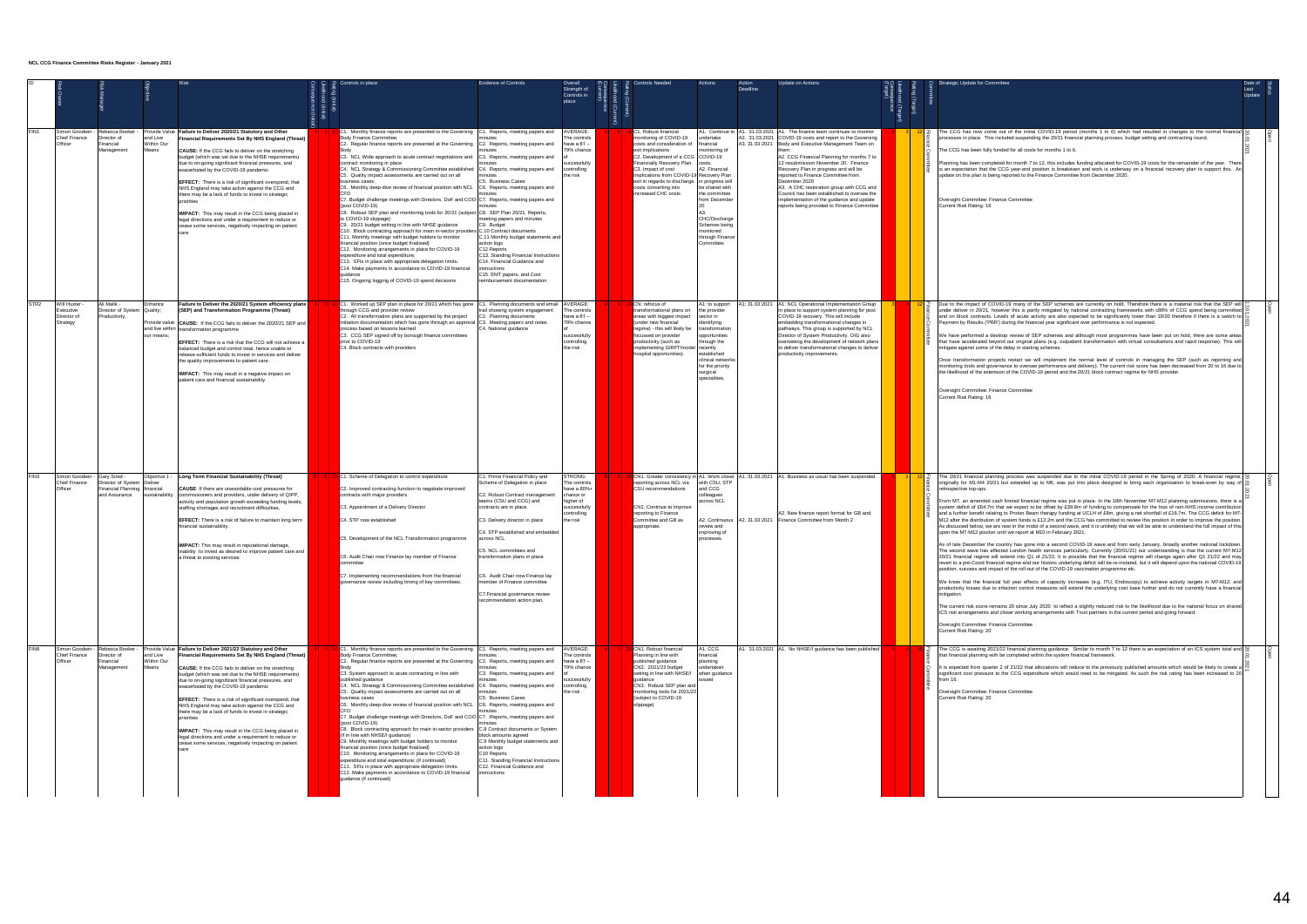| STR7<br>STR <sub>6</sub> | Will Huxter<br>Executive<br>Director of<br>Strategy | Ali Malik -<br>Director of System Quality;<br>Productivity.                                 | Enhance<br>our means:         | Failure to Deliver the 2021/22 System efficiency plans<br>(SEP) and Transformation Programme (Threat)<br>Provide value CAUSE: If the CCG fails to deliver the 2021/22 SEP and<br>and live within transformation programme<br>EFFECT: There is a risk that the CCG will not achieve a<br>balanced budget and control total, and be unable to<br>release sufficient funds to invest in services and deliver<br>the quality improvements to patient care.<br><b>IMPACT:</b> This may result in a negative impact on<br>patient care and financial sustainability.                  | C1. 2020/21 SEP plan to inform 2021/22 plans<br>C <sub>2</sub> . Block contracts with providers                                                                                                                         | C1. Planning documents and email AVERAGE:<br>trail showing system engagement<br>C2. National guidance             | The controls<br>have a $61 -$<br>79% chance<br>successfully<br>controlling<br>the risk | CN1: refocus of<br>A1: to support<br>transformational plans on<br>the provider<br>areas with biggest impact<br>sector in<br>(under new financial<br>identifving<br>regime) - this will likely be<br>transformation<br>focussed on provider<br>opportunities<br>productivity (such as<br>through the<br>implementing GIRFT/model recently<br>hospital opportunities).<br>stablished<br>CN2. Worked up SEP plan clinical networks<br>in place for 2021/22 which for the priority<br>has gone through CCG and surgical<br>provider review<br>specialities.<br>CN3. All transformation<br>A2. Develop<br>plans are supported by the SEP plan,<br>project initiation<br>mindful ICS<br>documentation which has<br>consultation.<br>gone through an approval A3. Develop<br>process based on lessons<br>transformational<br>learned<br>CN4. CCG SEP signed off<br>by Finance committee | A1: 31.03.2022 A1: NCL Operational Implementation Group<br>A2. 01.04. 2021 in place to support system planning for post<br>A3, 01.04, 2021 COVID-19 recovery. This will include<br>embedding transformational changes in<br>pathways. This group is supported by NCL<br>Director of System Productivity, OIG also<br>overseeing the development of network plans<br>to deliver transformational changes to deliver<br>productivity improvements. Corporate<br>workstream on provider productivity is in<br>A2. Work will build upon 2020/21, however,<br>we await to see what regime will be<br>implemented, with a view to inform plans.<br>A3. Work will build upon 2020/21, however,<br>we await to see what regime will be<br>implemented, with a view to inform plans. | There will be a significant SEP challenge for NCL for 2021/22, and at this stage the financial regime and the CCG allocation are not $\frac{1}{6}$<br>clear. As quidance emerges we will ensure that opportunities for system cost reductions, in line with the national rules, are worked up to<br>maximise the savings that can be achieved.<br>Oversight Committee: Finance Committee<br>Current Risk Rating: 16                                                                                                                                                                                                          |
|--------------------------|-----------------------------------------------------|---------------------------------------------------------------------------------------------|-------------------------------|---------------------------------------------------------------------------------------------------------------------------------------------------------------------------------------------------------------------------------------------------------------------------------------------------------------------------------------------------------------------------------------------------------------------------------------------------------------------------------------------------------------------------------------------------------------------------------|-------------------------------------------------------------------------------------------------------------------------------------------------------------------------------------------------------------------------|-------------------------------------------------------------------------------------------------------------------|----------------------------------------------------------------------------------------|----------------------------------------------------------------------------------------------------------------------------------------------------------------------------------------------------------------------------------------------------------------------------------------------------------------------------------------------------------------------------------------------------------------------------------------------------------------------------------------------------------------------------------------------------------------------------------------------------------------------------------------------------------------------------------------------------------------------------------------------------------------------------------------------------------------------------------------------------------------------------------|-----------------------------------------------------------------------------------------------------------------------------------------------------------------------------------------------------------------------------------------------------------------------------------------------------------------------------------------------------------------------------------------------------------------------------------------------------------------------------------------------------------------------------------------------------------------------------------------------------------------------------------------------------------------------------------------------------------------------------------------------------------------------------|------------------------------------------------------------------------------------------------------------------------------------------------------------------------------------------------------------------------------------------------------------------------------------------------------------------------------------------------------------------------------------------------------------------------------------------------------------------------------------------------------------------------------------------------------------------------------------------------------------------------------|
|                          | Will Huxter<br>Executive<br>Director of<br>Strategy | Gary Sired -<br>Director of System Deliver<br>Financial Planning financial<br>and Assurance | Objective 1<br>sustainability | Failure to put in place appropriate financial<br>governance for the NCL system as ICS is established<br>(Threat)<br><b>CAUSE:</b> If the CCG fails to develop, implement and<br>communicate appropriate financial governance<br>arrangements that respect the CCG's statutory<br>responsibilities whilst facilitating the transition to the<br>Integrated Care System ('ICS')<br>EFFECT: There is a risk of lack of clarity and<br>accountability for financial decisions.<br><b>IMPACT:</b> This may result in a negative impact on the<br>reputation and functions of the CCG | 2 C1. ICS finance lead in post, working closely with CCG CFO C1. Planning documents<br>C <sub>2</sub> . ICS finance group established<br>C3. Commitment to develop appropriate arrangements<br>confirmed to NHS London. | C <sub>2</sub> . Meeting papers and notes<br>C3. National guidance on Integrating have a 61 -<br>Care from NHSE/I | AVERAGE:<br>The controls<br>79% chance<br>successfully<br>controlling<br>the risk      | CN1: establishment of ICS A1: to scope the A1: 31.03.2021 A1. Work on this is due to begin<br>transition programme<br>workstream and<br>including finance<br>its membership/<br>workstream<br>remit                                                                                                                                                                                                                                                                                                                                                                                                                                                                                                                                                                                                                                                                              |                                                                                                                                                                                                                                                                                                                                                                                                                                                                                                                                                                                                                                                                                                                                                                             | The publication of the NHSE/I Board paper on Integrating Care sets out clear expectations of ICSs as they develop, including financial<br>governance. The specifics for NCL will be worked through as part of the transition plan.<br>Given the challenge for all health care partners to work together in an unlegislated framework and the scale of work involved, there is an<br>underlying concern as to how much the CCG can control costs when this element is generated by the service providers. As such the risk<br>rating is increased to 16.<br>Oversight Committee: Finance Committee<br>Current Risk Rating: 16 |